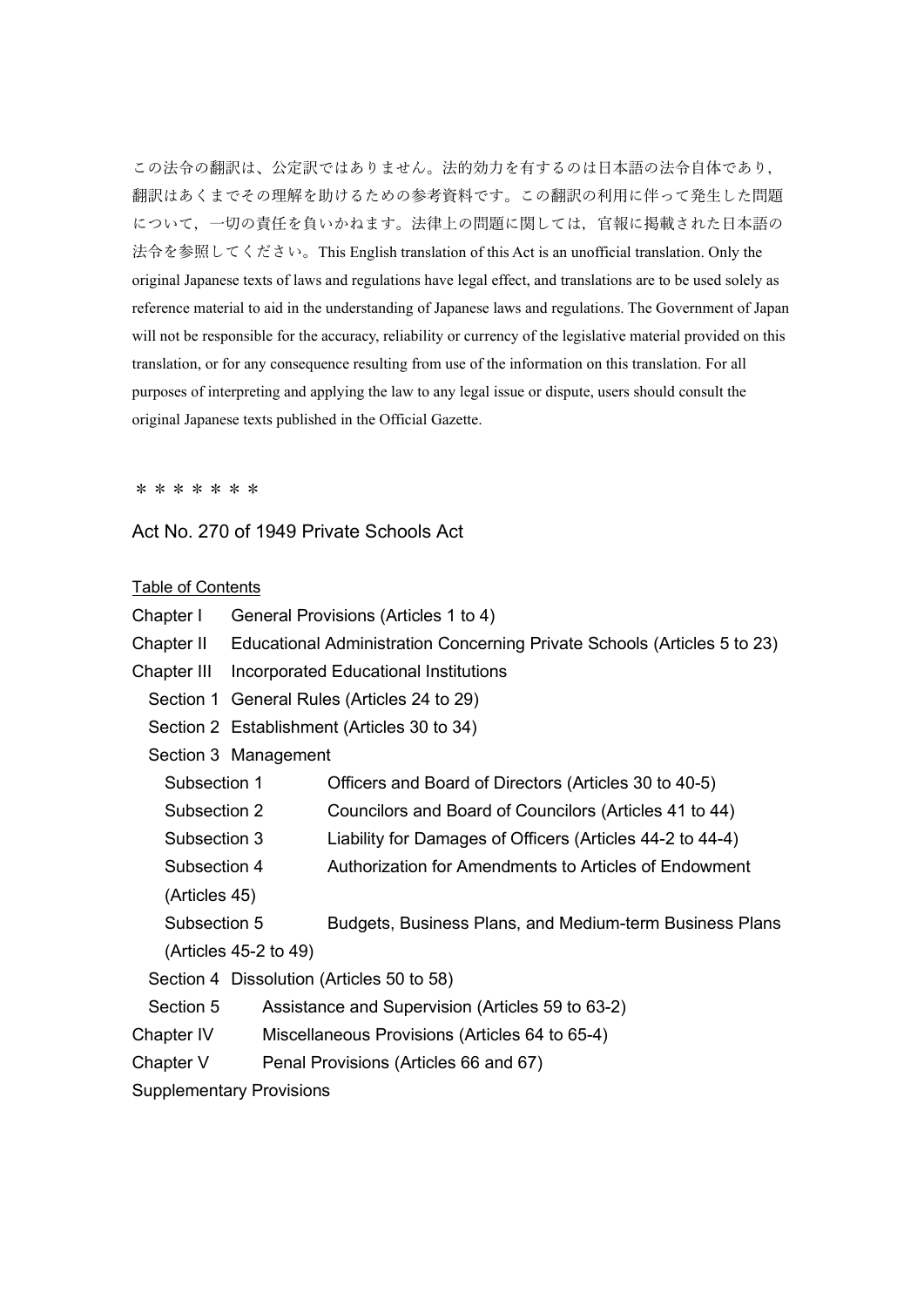# Chapter I General Provisions

# (Purpose of This Act)

Article 1 The purpose of this Act is to promote the sound development of Private Schools by taking account of their characteristic features, putting a high value on their autonomy, and enhancing their public nature.

# (Definitions)

Article 2 (1) The term "School" as used in this Act means a school as prescribed in Article 1 of the School Education Act (Act No. 26 of 1947) or an accredited child care center under the scheme of Advancing Kindergarten and Day-care Center as prescribed in Article 2, Paragraph (7) of the Act on Advancement of Comprehensive Service Related to Education, Child Care, etc. of Preschool Children (Act No. 77 of 2006) (hereinafter referred to as a "combined-type accredited child-care center.")

(2) The term "Specialized Training College" as used in this Act means a specialized training college as prescribed in Article 124 of the School Education Act, and the term "Miscellaneous School" as used in this Act means a miscellaneous school prescribed in Article 134, paragraph (1) of said Act. (3) The term "Private School" as used in this Act means a School established by an Incorporated Educational Institution.

Article 3 The term "Incorporated Educational Institution" as used in this Act means a corporation formed for the purpose of establishing a Private School pursuant to the provisions of this Act.

# (Competent Authority)

Article 4 The term "Competent Authority" as used in this Act means the Minister of Education, Culture, Sports, Science and Technology with respect to the entities listed in items (i), (iii), and (v), and the prefectural governor with respect to the entities listed in items (ii) and (iv) (or, with respect to a combinedtype accredited child-care center located in a designated city under Article 252- 19, paragraph (1) of the Local Autonomy Act (Act No. 67 of 1947) or a core city under Article 252-22, paragraph (1) of said Act (hereinafter referred to as a "designated city, etc."), the mayor of such designated city, etc.)

(i) private universities and private colleges of technology;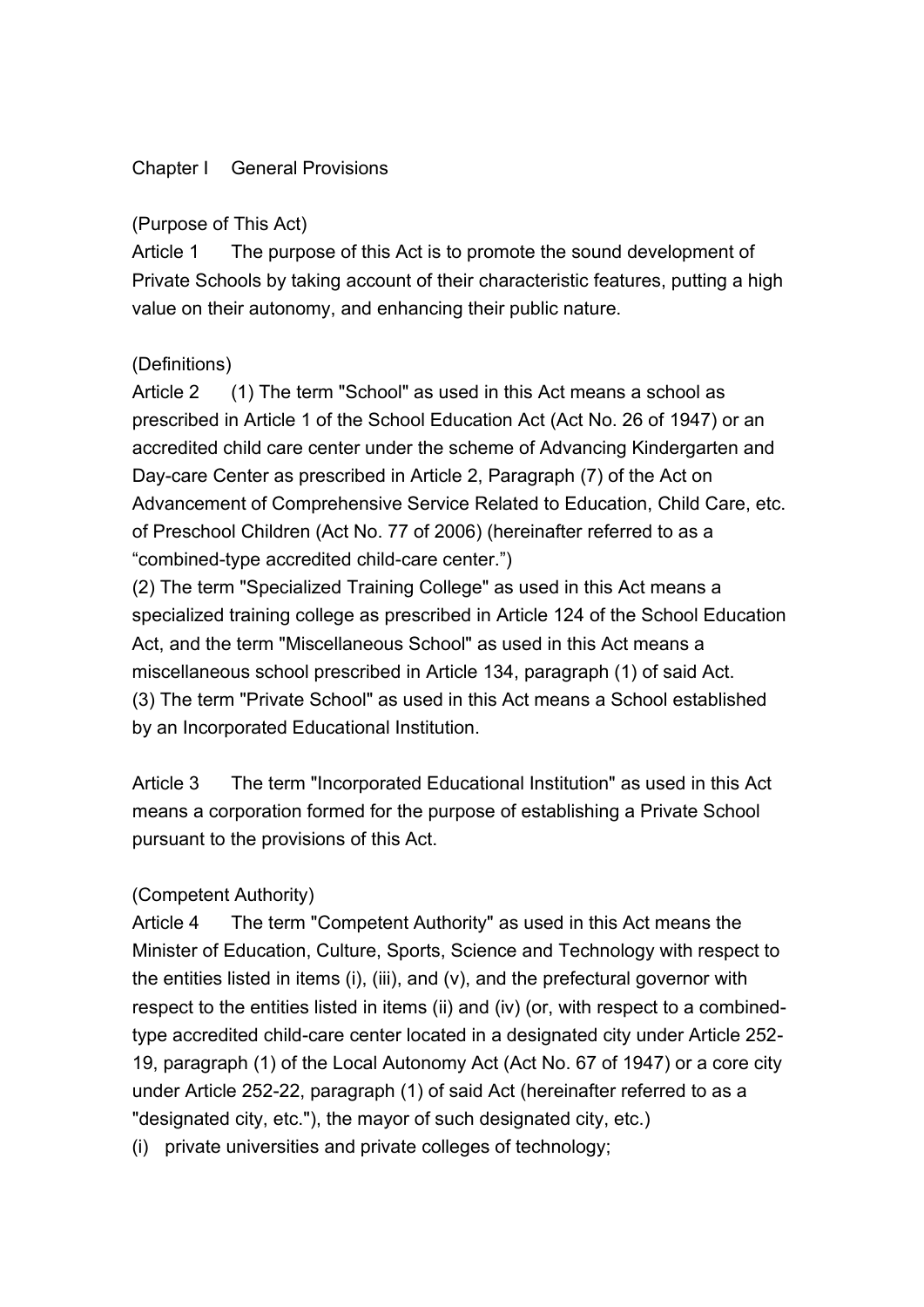- (ii) Private Schools other than the Private Schools listed in the preceding item, and private Specialized Training Colleges and private Miscellaneous Schools;
- (iii) Incorporated Educational Institutions that establish the Private Schools set forth in item (i);
- (iv) Incorporated Educational Institutions that establish the Private Schools set forth in item (ii), and the corporations set forth in Article 64, paragraph (4); and
- (v) Incorporated Educational Institutions that establish both Private Schools set forth in item (i) and Private Schools, private Specialized Training Colleges, or private Miscellaneous Schools set forth in item (ii).

Chapter II Educational Administration Concerning Private Schools

(Exceptions to the School Education Act)

Article 5 The provisions of Article 14 of the School Education Act shall not apply to Private Schools (excluding combined-type accredited child-care centers; the same shall apply in Article 8, paragraph(1).)

# (Submission of Written Reports)

Article 6 The Competent Authority may request a Private School to submit any necessary written report concerning educational surveys, statistics, and other matters.

# Article 7 Deleted

(Consultation with Private School Councils, etc.)

Article 8 (1) Where a prefectural governor carries out the particulars prescribed in Article 4, paragraph (1) or Article 13, paragraph (1) of the School Education Act with regard to a Private School other than a private university or private college of technology, said governor must in advance hear the opinion of the Private School Council.

(2) Where the Minister of Education, Culture, Sports, Science and Technology carries out the particulars prescribed in Article 4, paragraph (1) or Article 13, paragraph (1) of the School Education Act (excluding the particulars that are subject to consultation pursuant to the provisions of Article 95 of said Act) with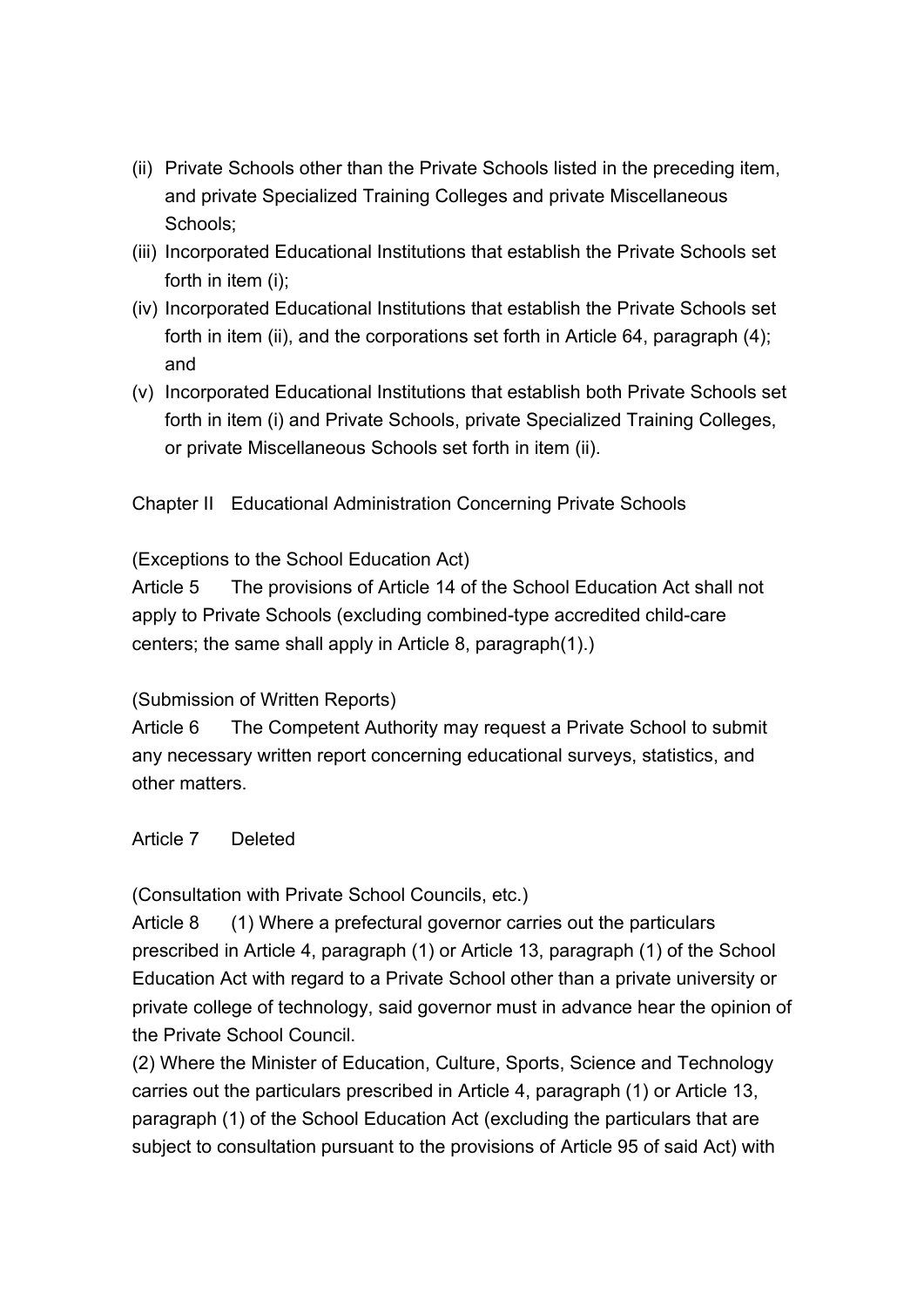regard to a private university or private college of technology, said minister must in advance hear the opinion of the council, etc. prescribed in Article 95 of said Act.

# (Private School Councils)

Article 9 (1) Each prefecture shall have in place a Private School Council for deliberating on the matters placed under the authority of the council pursuant to the provisions of this Act.

(2) A Private School Council may make proposals to the Prefectural Governor with regard to important matters concerning Private Schools other than private universities and private colleges of technology, as well as private Specialized Training Colleges and private Miscellaneous Schools.

# (Council Members)

Article 10 (1) Private School Councils shall be composed of the number of members as specified by the Prefectural Governor.

(2) Council members shall be appointed by the Prefectural Governor from among persons with relevant knowledge and experience in education.

# Article 11 Deleted

(Term of Office of Council Members)

Article 12 (1) The term of office of members of a Private School Council shall be four years; provided, however, that the term of office of a Council member appointed to fill a vacancy which has become open shall be the remaining term of said appointee's predecessor.

(2) Council members may be reappointed.

# (Chairperson)

Article 13 (1) A Private School Council shall have a Chairperson.

(2) The Chairperson shall be appointed by the Prefectural Governor, as elected from among the Council members by their respective votes.

(3) The Chairperson shall preside over the affairs of the Private School Council.

(Dismissal of Council Members)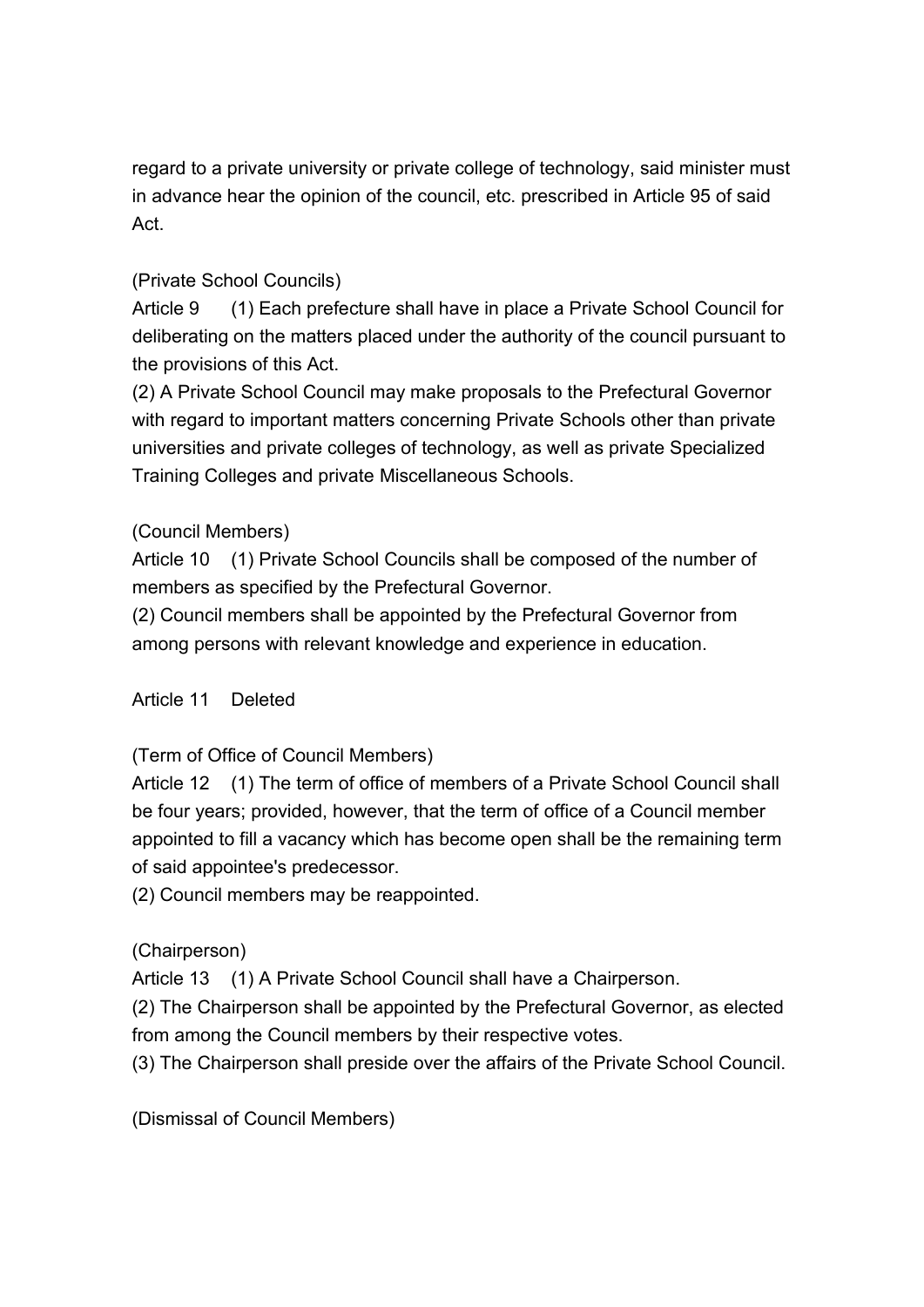Article 14 When the Prefectural Governor finds that a member of the Private School Council is incapable of properly performing duties due to mental or physical disorder, or that a member no longer meets the qualification required of a Council member, the Governor may dismiss such member, following deliberations at the Private School Council.

(Restriction on Participation in Voting for Decisions)

Article 15 Members of Private School Councils may not participate in voting for decisions on cases relating to their own personal affairs, or those of their spouse or a relative within the third degree of kinship, or cases relating to the Schools, Specialized Training Colleges, Miscellaneous Schools, or Incorporated Educational Institutions or the corporations set forth in Article 64, paragraph (4), in which they have an interest; provided, however, that this shall not preclude such members from attending meetings and making statements.

(Reimbursement of Expenses to Council Members)

Article 16 (1) Members of Private School Councils may receive reimbursement for expenses required in performing their duties.

(2) The expenses set forth in the preceding paragraph shall be paid by the prefecture.

(3) The amount of reimbursement for expenses and the means of payment thereof must be specified by prefectural ordinance.

# (Details of Operations)

Article 17 Excluding what is provided for in this Act, the proceedings in meetings of a Private School Council and other necessary particulars concerning the operation of the Council shall be specified by said Private School Council, upon obtaining approval from the Prefectural Governor.

Article 18 Deleted Article 19 Deleted Article 20 Deleted Article 21 Deleted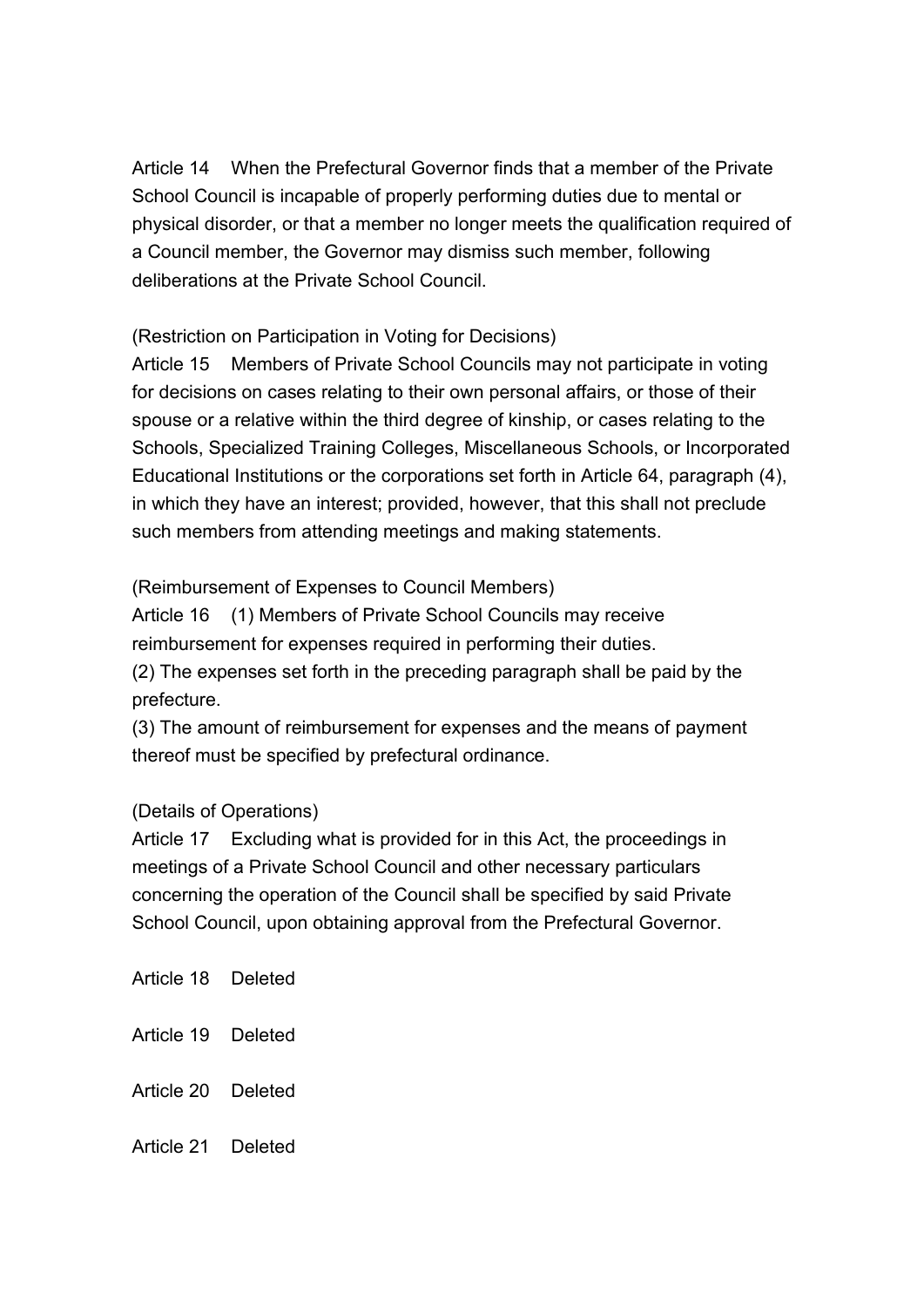Article 22 Deleted

Article 23 Deleted

Chapter III Incorporated Educational Institutions

Section 1 General Rules

(Responsibilities of Incorporated Educational Institution)

Article 24 An Incorporated Educational Institution shall enhance its operational base on its own and make efforts to improve the quality of education provided by Private Schools that it establishes and to ensure the transparency of the operation thereof.

#### (Assets)

Article 25 (1) An Incorporated Educational Institution must own the facilities and equipment required for Private Schools that it establishes, or the funds required therefor, as well as the assets necessary for managing the Private Schools that it establishes.

(2) The standards for the facilities and equipment required for the Private Schools as prescribed in the preceding paragraph shall be as provided for in a separate act.

#### (For-Profit Business)

Article 26 (1) An Incorporated Educational Institution may conduct business for profit in order to appropriate the profit arising therefrom to the management of the Private Schools that it establishes, so long as this does not impede on education at the Private Schools.

(2) The types of the business set forth in the preceding paragraph shall be specified by the Competent Authority, after hearing the opinion of the Private School Council or the council, etc. prescribed in Article 95 of the School Education Act (hereinafter referred to as the "Private School Council, etc."). The Competent Authority must give public notice of such types of business. (3) Accounting for the business set forth in paragraph (1) shall be separated from accounting for the management of any Private School that the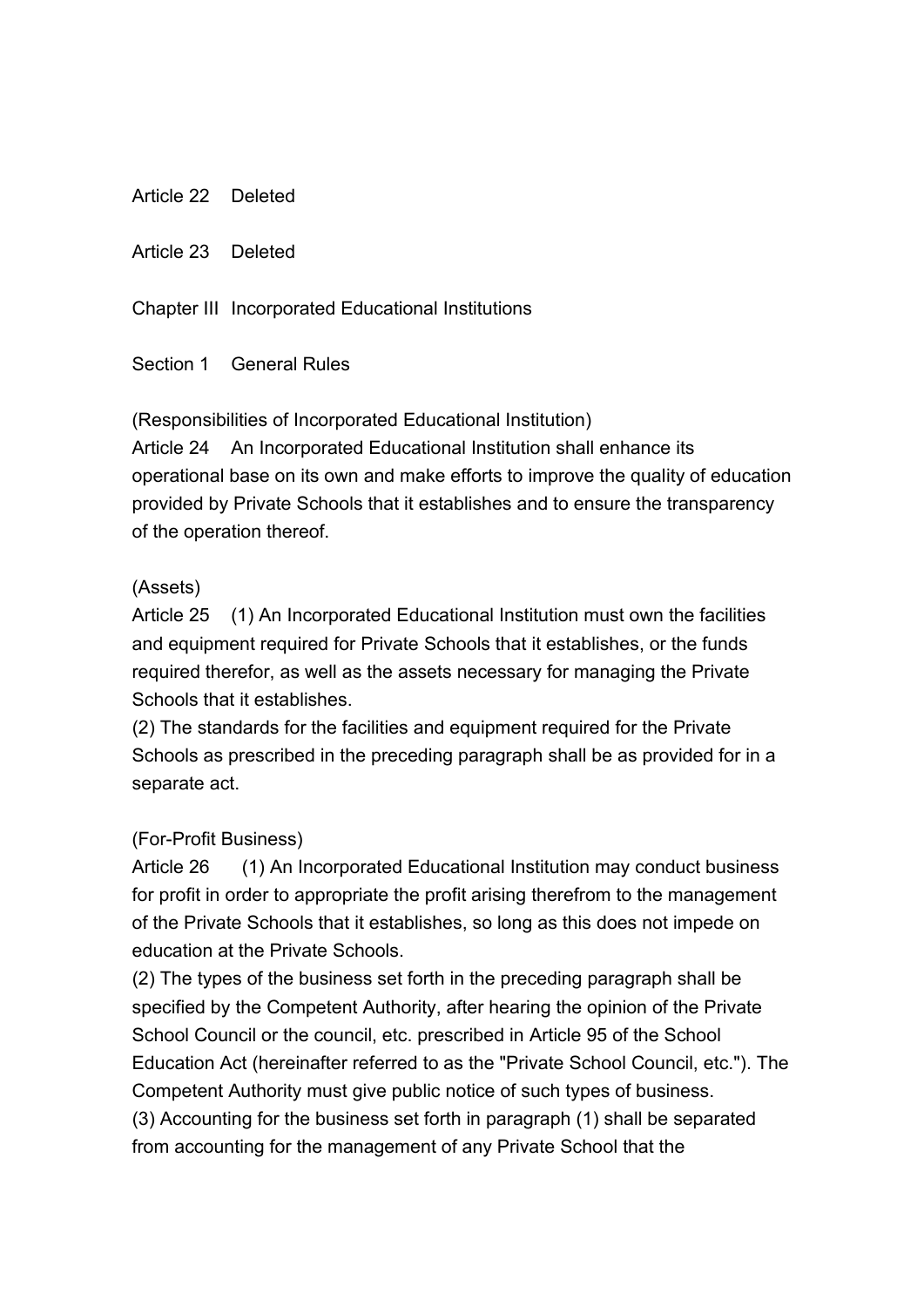Incorporated Educational Institution establishes, and the account of that business must be managed as a special account.

# (Prohibition of Offering Special Advantage)

Article 26-2 When conducting its business, an Incorporated Educational Institution must not offer any special advantage to its directors, auditors, councilors, personnel (including the principal, teachers, and other personnel of a Private School established by the Incorporated Educational Institution; the same shall apply hereinafter) and other persons concerned of the Incorporated Educational Institution specified by Cabinet Order.

# (Address)

Article 27 The domicile of an Incorporated Educational Institution shall be at the location of its principal office.

# (Registration)

Article 28 (1) An Incorporated Educational Institution must be registered pursuant to Cabinet Order.

(2) The particulars that must be registered pursuant to the provision of the preceding paragraph may not be duly asserted against a third party until after they are registered.

(Application Mutatis Mutandis of Provisions of the General Association and Foundation Act)

Article 29 The provisions of Article 78 of the Act on General Incorporated Associations and General Incorporated Foundations (Act No. 48 of 2006; hereinafter referred to as the "General Association and Foundation Act") shall apply mutatis mutandis to Incorporated Educational Institutions. In this case, the term "Representative Director" in said Article shall be deemed to be replaced with "President."

# Section 2 Establishment

# (Application)

Article 30 (1) A person who intends to establish an Incorporated Educational Institution must specify at least the following particulars in the Articles of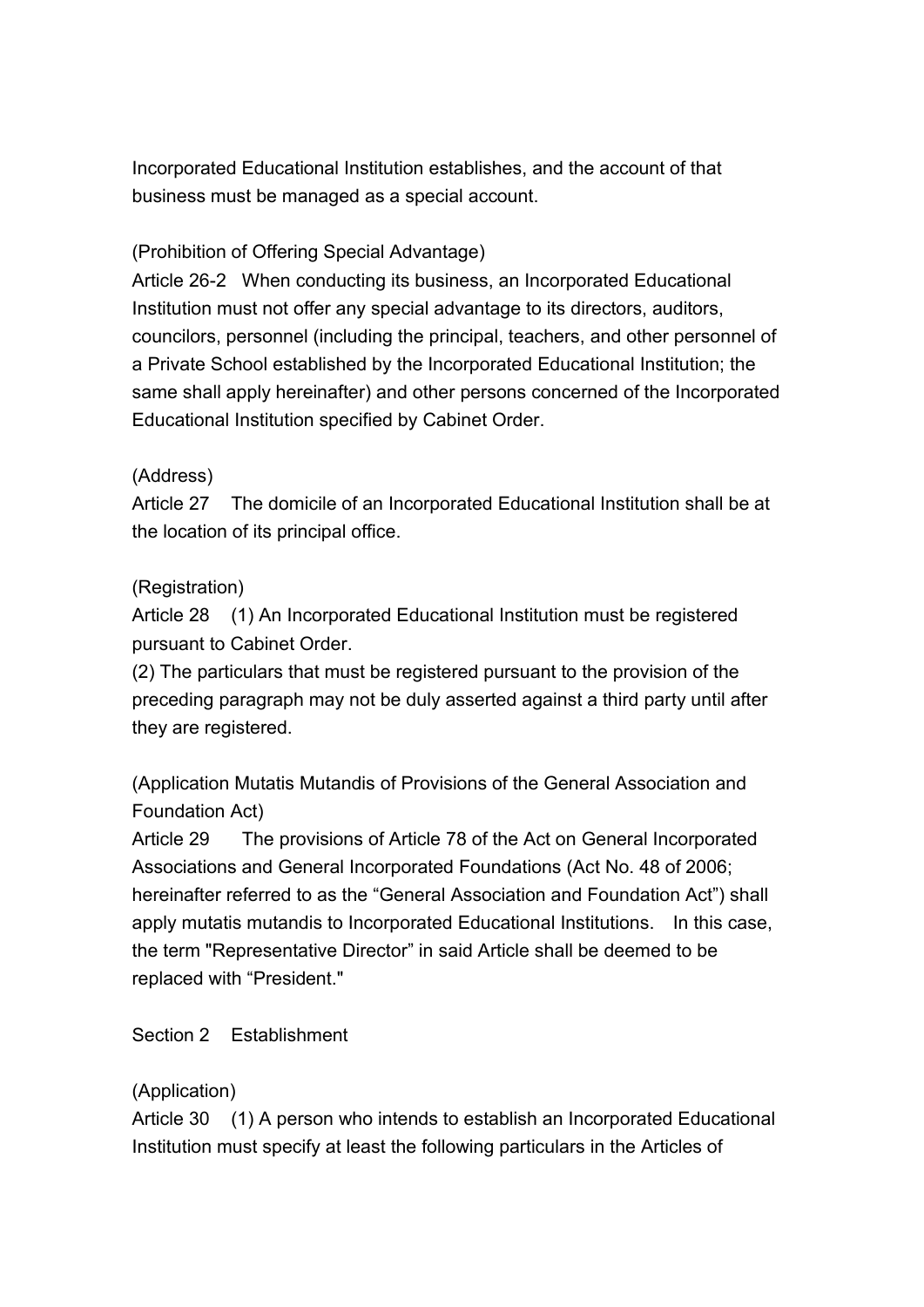Endowment, the purpose of which is to establish such institution, and apply for authorization from the Competent Authority with regard to the Articles of Endowment, in accordance with the procedure specified by Ordinance of the Ministry of Education, Culture, Sports, Science and Technology:

- (i) the purpose;
- (ii) the name;
- (iii) the name of the Private School established by the institution, and if the Private School will have courses, university faculties, graduate Schools, graduate School departments, university departments or divisions, the names or types thereof (in cases where a Private High School (including the second half of a course of study at a Private School for secondary education) will have in place a regional correspondence course (meaning the regional correspondence course prescribed in Article 54, paragraph (3) of the School Education Act (including cases where applied mutatis mutandis pursuant to Article 70, paragraph (1) of said Act)), including a statement to that effect);
- $(iv)$  the location of its office $(s)$ ;
- (v) the number of, term of office, and means of appointment and dismissal of officers, and other provisions concerning officers;
- (vi) the provisions concerning the Board of Directors;
- (vii) the provisions concerning Councilors and the Board of Councilors;
- (viii) the provisions concerning assets and accounting;
- (ix) if it carries out business for profit, the type of business and other provisions concerning said business;
- (x) the provisions concerning dissolution;
- (xi) the provisions concerning amendments to the Articles of Endowment; and
- (xii) the means of giving public notice.
- (2) Officers of an Incorporated Educational Institution at the time of its

establishment must be designated in the Articles of Endowment.

(3) Where a provision concerning a person to whom residual assets shall belong is to be included in the particulars set forth in paragraph (1), item (x), such person must be appointed from among Incorporated Educational Institutions or other persons engaged in educational business.

(Authorization)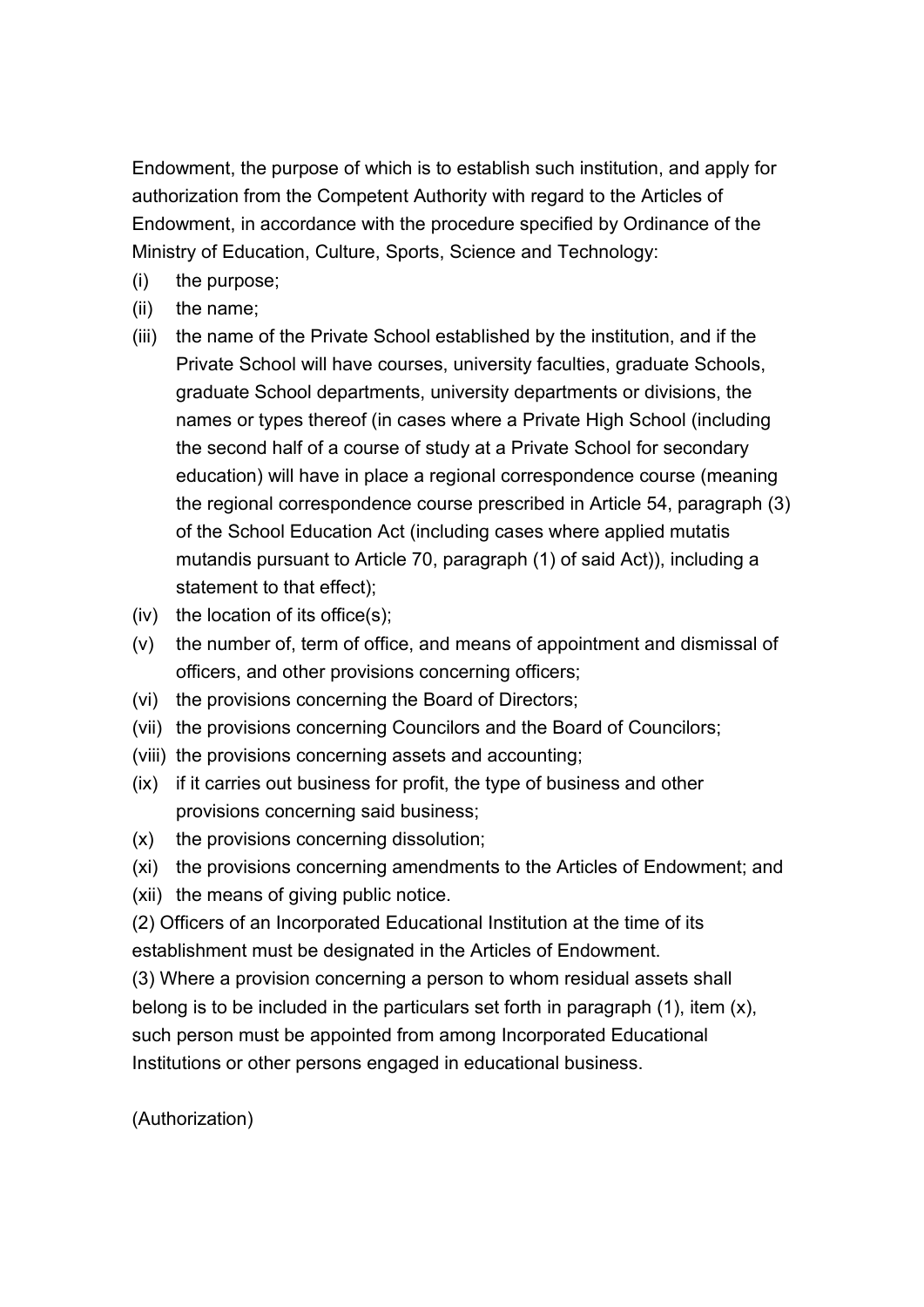Article 31 (1) Where an application is filed pursuant to the provisions of paragraph (1) of the preceding Article, the Competent Authority must decide whether or not to authorize the Articles of Endowment, after examining particulars such as whether or not the assets of the Incorporated Educational Institution that has filed the application satisfy the requirements set forth in Article 25, and whether or not the contents of the Articles of Endowment comply with the provisions of laws and regulations.

(2) Before the Competent Authority authorizes the Articles of Endowment pursuant to the provisions of the preceding paragraph, said authority must hear the opinion of the Private Schools Council, etc.

#### (Supplementation of Articles of Endowment)

Article 32 (1) Where a person who intends to form an Incorporated Educational Institution dies without specifying the particulars listed in the items of Article 30, paragraph (1) except for its purpose and the particulars concerning its assets, the Competent Authority must specify these particulars at the request of any interested person.

(2) The provision of paragraph (2) of the preceding Article shall apply mutatis mutandis to the case referred to in the preceding paragraph.

# (Time of Establishment)

Article 33 An Incorporated Educational Institution shall be established by making a registration of incorporation at the location of its principal office as provided for by Cabinet Order.

# (Holding and Inspection of Articles of Endowment)

Article 33-2 An Incorporated Educational Institution shall keep the Articles of Endowment at each office and must provide them for inspection upon request, except where there are justifiable grounds not to do so.

# (Preparation and Holding of Inventory of Assets)

Article 33-3 An Incorporated Educational Institution must prepare an inventory of assets at the time of its establishment, and always keep said inventory at its principal office.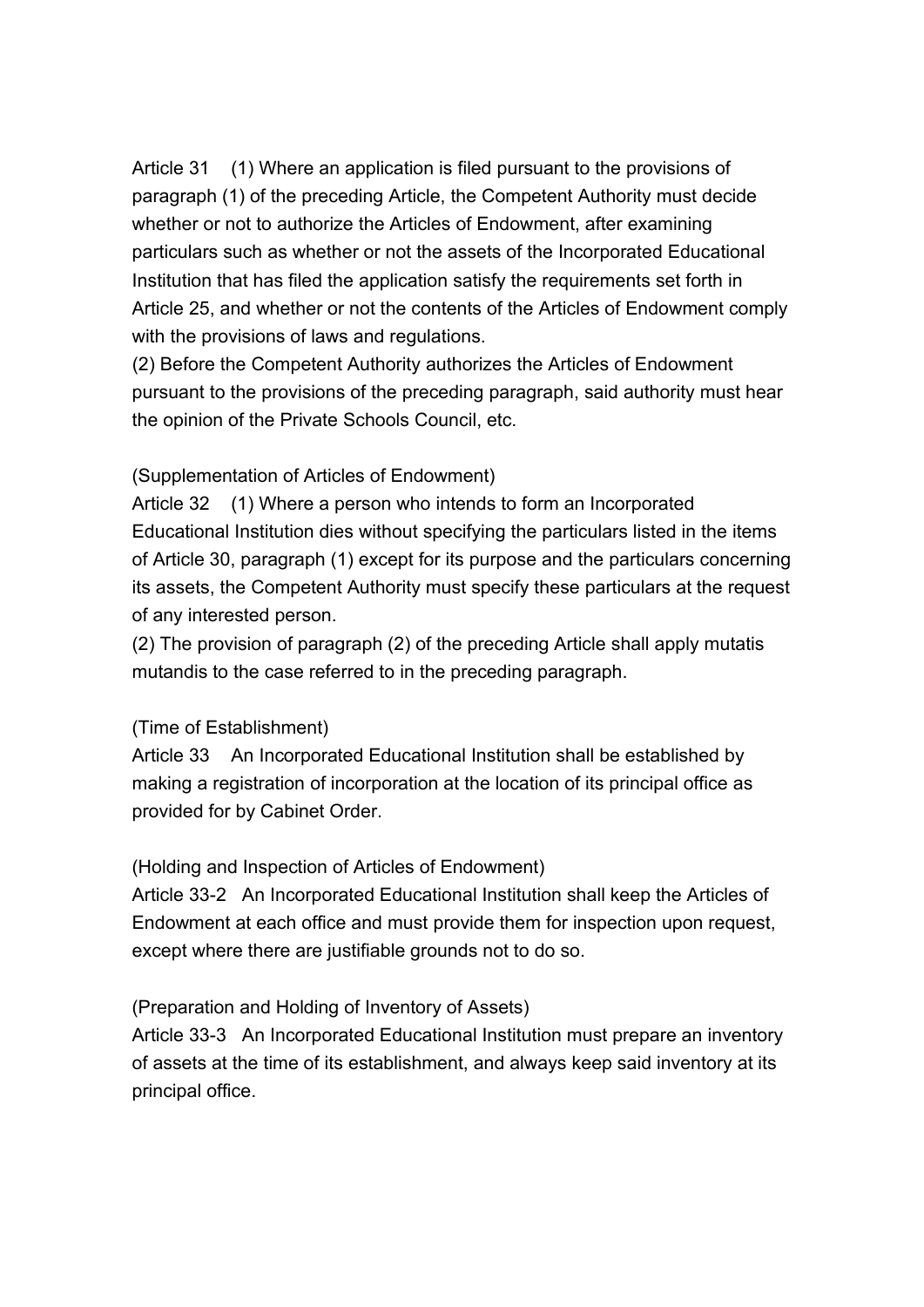(Application Mutatis Mutandis of Provisions of the General Association and Foundation Act)

Article 34 The provisions of Articles 158 and 164 of the General Association and Foundation Act shall apply mutatis mutandis to the establishment of an Incorporated Educational Institution. In this case, the term "contribution of property" in these Articles shall be deemed to be replaced with "Articles of Endowment," and the term "the property" in Article 164 of said Act shall be deemed to be replaced with "the endowed property."

Section 3 Management

Subsection 1 Officers and Board of Directors

#### (Officers)

Article 35 (1) An Incorporated Educational Institution must have five or more directors and two or more auditors as its officers.

(2) One of the directors shall be the President, as provided for in the Articles of Endowment.

(Relationship between Incorporated Educational Institutions and Officers) Article 35-2 The relationship between an Incorporated Educational Institution and its officers shall be governed by the applicable provisions on mandate.

# (Board of Directors)

Article 36 (1) Incorporated Educational Institutions shall have in place a Board of Directors comprising its directors.

(2) The Board of Directors shall decide on the business of the Incorporated Educational Institution and supervise the directors' execution of their duties. (3) A meeting of the Board of Directors shall be convened by the President. When a director (excluding the President) requests a meeting of the Board of Directors to be convened as provided for in the Articles of Endowment, the President must convene such meeting.

(4) The Board of Directors shall have a Chairperson, and the President shall serve in this capacity.

(5) The Board of Directors may not hold meetings or make any decisions unless a majority of the directors are present.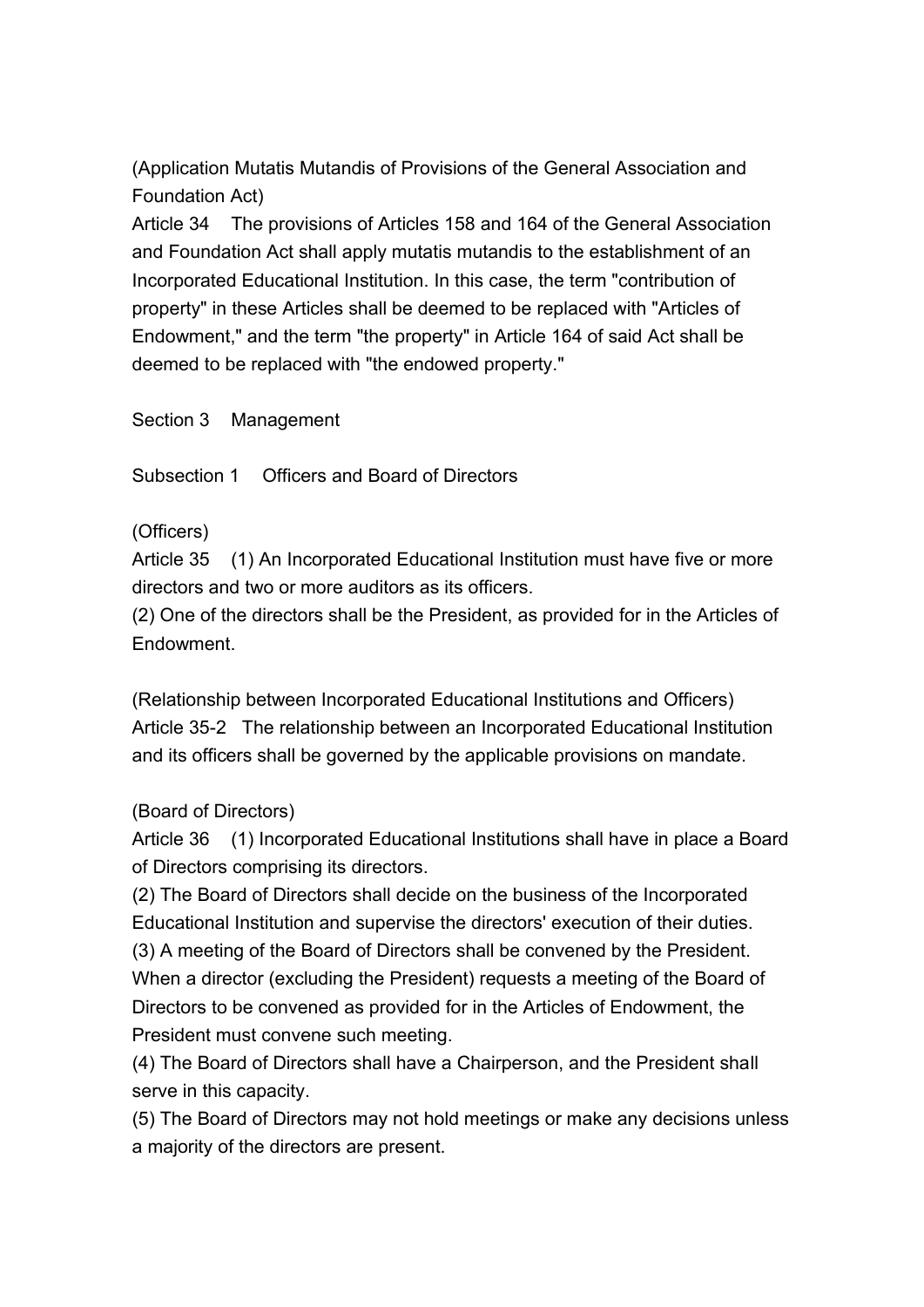(6) Unless otherwise provided for in the Articles of Endowment, decisions of the Board of Directors shall be effected by a majority of the directors present, and in case of a tie in votes, the Chairperson shall make the decision.

(7) Directors who have a special interest in the proceedings of a meeting of the Board of Directors may not participate in the vote.

# (Duties, etc. of Officers)

Article 37 (1) The President shall represent the Incorporated Educational Institution and preside over its business.

(2) The directors (excluding the President) shall, as provided for in the Articles of Endowment, represent the Incorporated Educational Institution, administer the business of the Incorporated Educational Institution by assisting the President, perform the duties of the President when the President is unable to attend to personal duties, and perform the duties of the President when said post is vacant.

(3) The duties of auditors shall be as follows:

- (i) to audit the business of the Incorporated Educational Institution;
- (ii) to audit the status of the property of the Incorporated Educational Institution;
- (iii) to audit the performance of the duties by the directors;
- (iv) to prepare an audit report on the status of the business or property of the Incorporated Educational Institution, or the performance of the duties by the directors every fiscal year, and submit the report to the Board of Directors and the Board of Councilors within two months from the end of the fiscal year;
- (v) to report to the Competent Authority or report to the Board of Directors and the Board of Councilors on any misconduct or any material fact in violation of laws and regulations or the Articles of Endowment in connection with the business or property of the Incorporated Educational Institution, which is found as a result of the audit under the provisions of items (i), (ii), or (iii);
- (vi) to request the President to convene a meeting of the Board of Directors or a meeting of the Board of Councilors, if it is necessary in order to make a report as set forth in the preceding item; and
- (vii) to attend the meetings of the Board of Directors and state their opinion on the status of the business or property of the Incorporated Educational Institution, or the performance of the duties by the directors.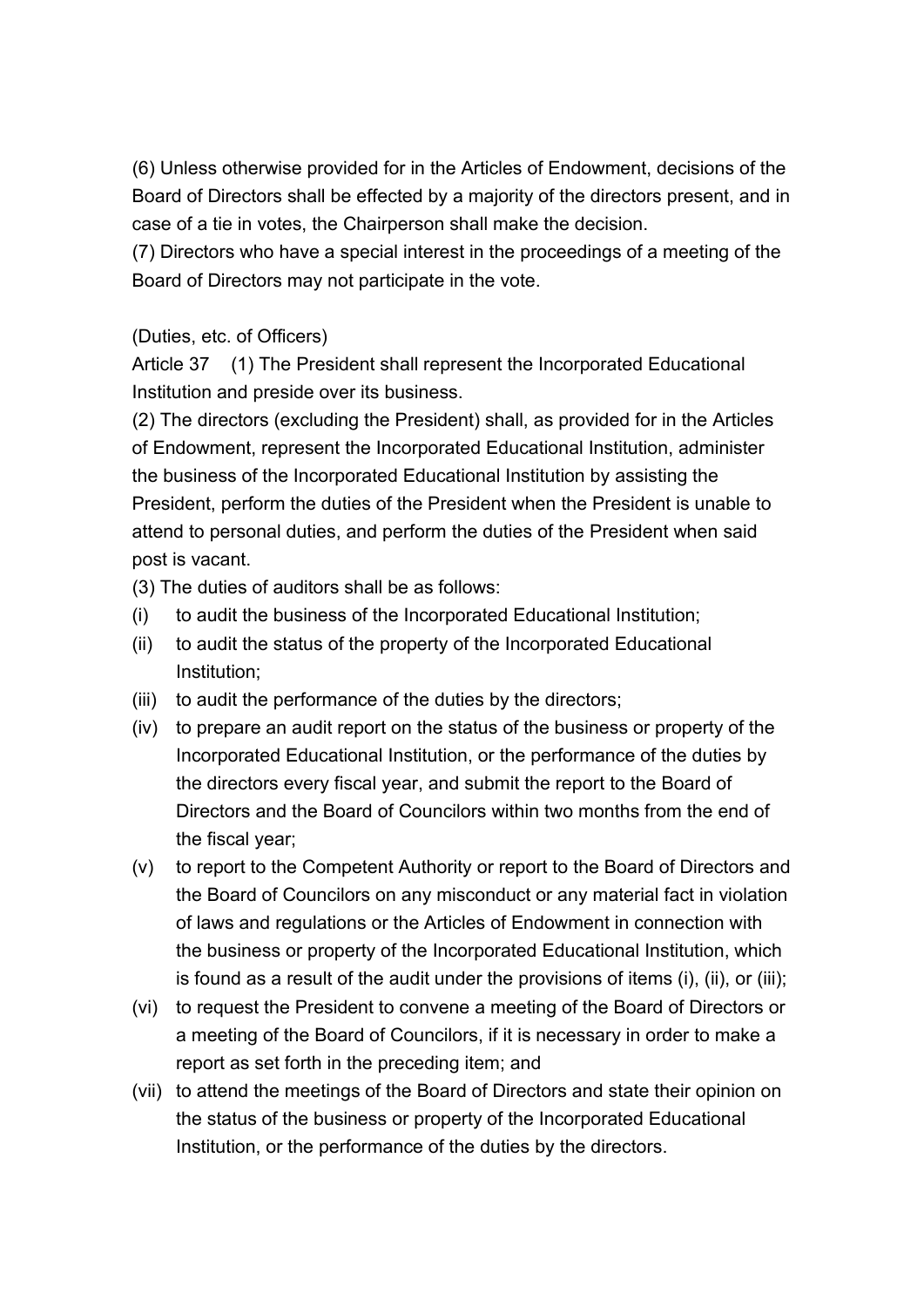(4) An auditor who made a request under the item (vi) of the preceding paragraph may convene a meeting of the Board of Directors or a meeting of the Board of Councilors if a notice to convene a meeting of the Board of Directors or a meeting of the Board of Councilors to be held on a day within two weeks from the date on which the request was made is not given within five days from the date on which the request was made.

#### (Appointment of Officers)

Article 38 (1) Persons who may be directors shall be those listed in the following items:

- (i) the Principal of a Private School (including the head of a private university or a private kindergarten; the same shall apply hereinafter) established by the Incorporated Educational Institution;
- (ii) persons appointed, as provided for in the Articles of Endowment, from among the councilors of the Incorporated Educational Institution (including those designated in the Articles of Endowment; the same shall apply in the following item and Article 44, paragraph (1)); and
- (iii) in addition to the persons prescribed in the preceding two items, persons appointed as provided for in the Articles of Endowment.

(2) Notwithstanding the provision of item (i) of the preceding paragraph, in cases where the Incorporated Educational Institution establishes two or more Private Schools, one or more of the Principals thereof may be appointed as a director, as provided for in the Articles of Endowment.

(3) The directors under paragraph (1), items (i) and (ii) shall lose their position as a director when they leave their position as the Principal or a Councilor.

(4) Auditors shall be appointed by the President, upon obtaining the consent of the Board of Councilors.

(5) The directors and the auditors must respectively include a person who is not an officer or personnel of the Incorporated Educational Institution at the time of being appointed.

(6) In the case of reappointment of an officer, for the purpose of applying the provision of the preceding paragraph on condition that the officer was not an officer or personnel of the Incorporated Educational Institution at the time of being appointed for the first time, the officer shall be deemed to be a person who is not an officer or personnel of the Incorporated Educational Institution at the time of being reappointed.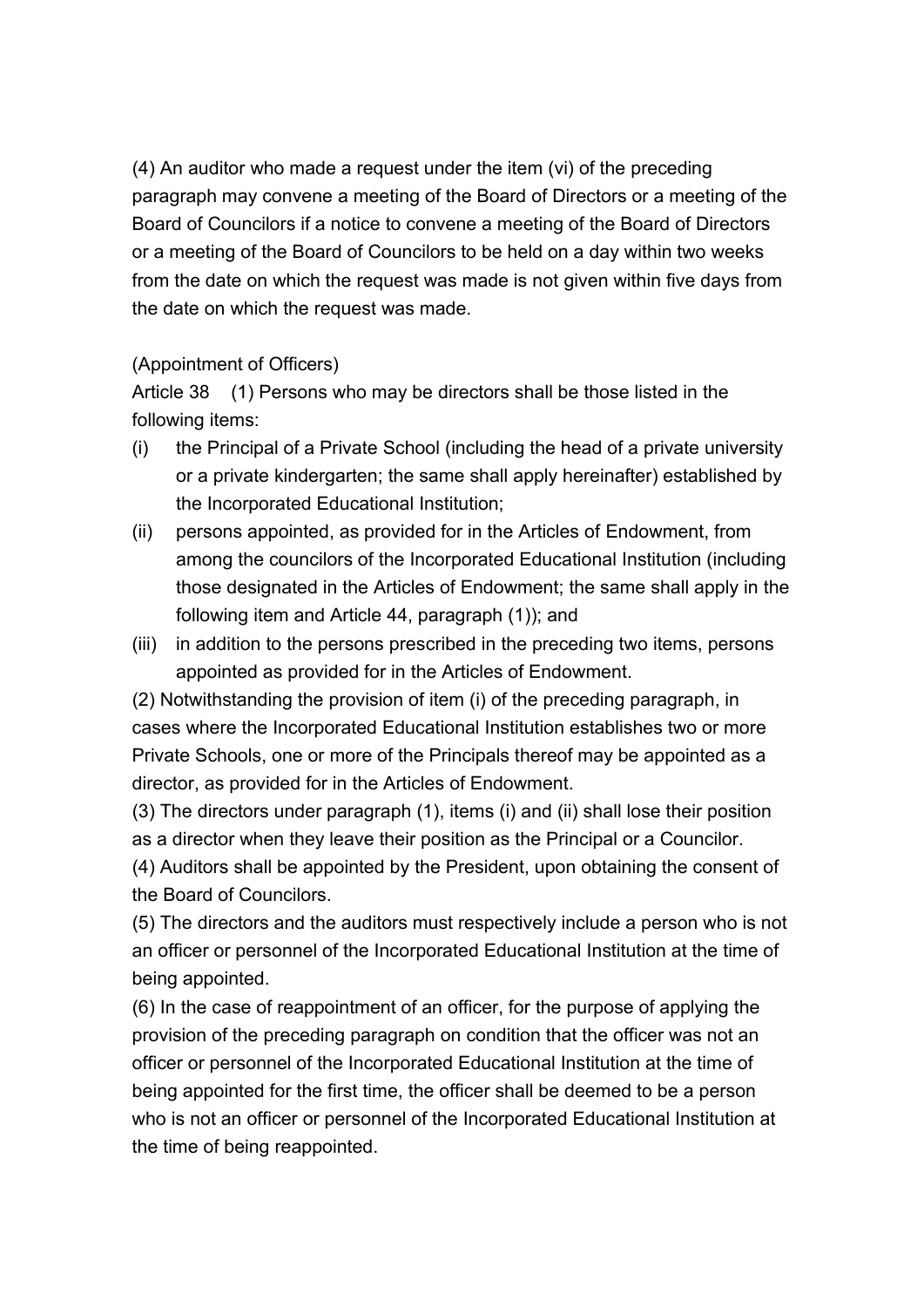(7) The officers must not include the spouse of any officer or more than one relative within the third degree of kinship of any officer.

- (8) The following persons may not become officers:
- (i) a person falling under any of items of Article 9 of the School Education Act; or
- (ii) a person who has been deemed incapable of performing his/her duties due to mental or physical disorder pursuant to Ordinance of the Ministry of Education, Culture, Sports, Science and Technology.

(Prohibition of Concurrent Holding of Positions by Officers) Article 39 An auditor must not concurrently hold the position of director, councilor, or personnel of the Incorporated Educational Institution.

#### (Filling of Vacancies in Officer Positions)

Article 40 If the positions of more than one-fifth of the number of directors or auditors becomes vacant, they must be filled within one month.

#### (Duty of Faith)

Article 40-2 Directors must faithfully perform their duties for the Incorporated Educational Institution in compliance with laws and regulations, and the Articles of Endowment.

# (Delegation of Director's Authority)

Article 40-3 Directors may delegate their authority on a specified act to another person unless such delegation is prohibited by the Articles of Endowment.

#### (Provisional Directors)

Article 40-4 Where there is any vacancy in a position as a director, and if any damage is likely to occur due to a delay in affairs, the Competent Authority must appoint a provisional director at the request of any interested person or by said Competent Authority's own authority.

(Application Mutatis Mutandis of Provisions of the General Association and Foundation Act)

Article 40-5 The provisions of Article 80 of the General Association and Foundation Act shall apply mutatis mutandis to a director or a person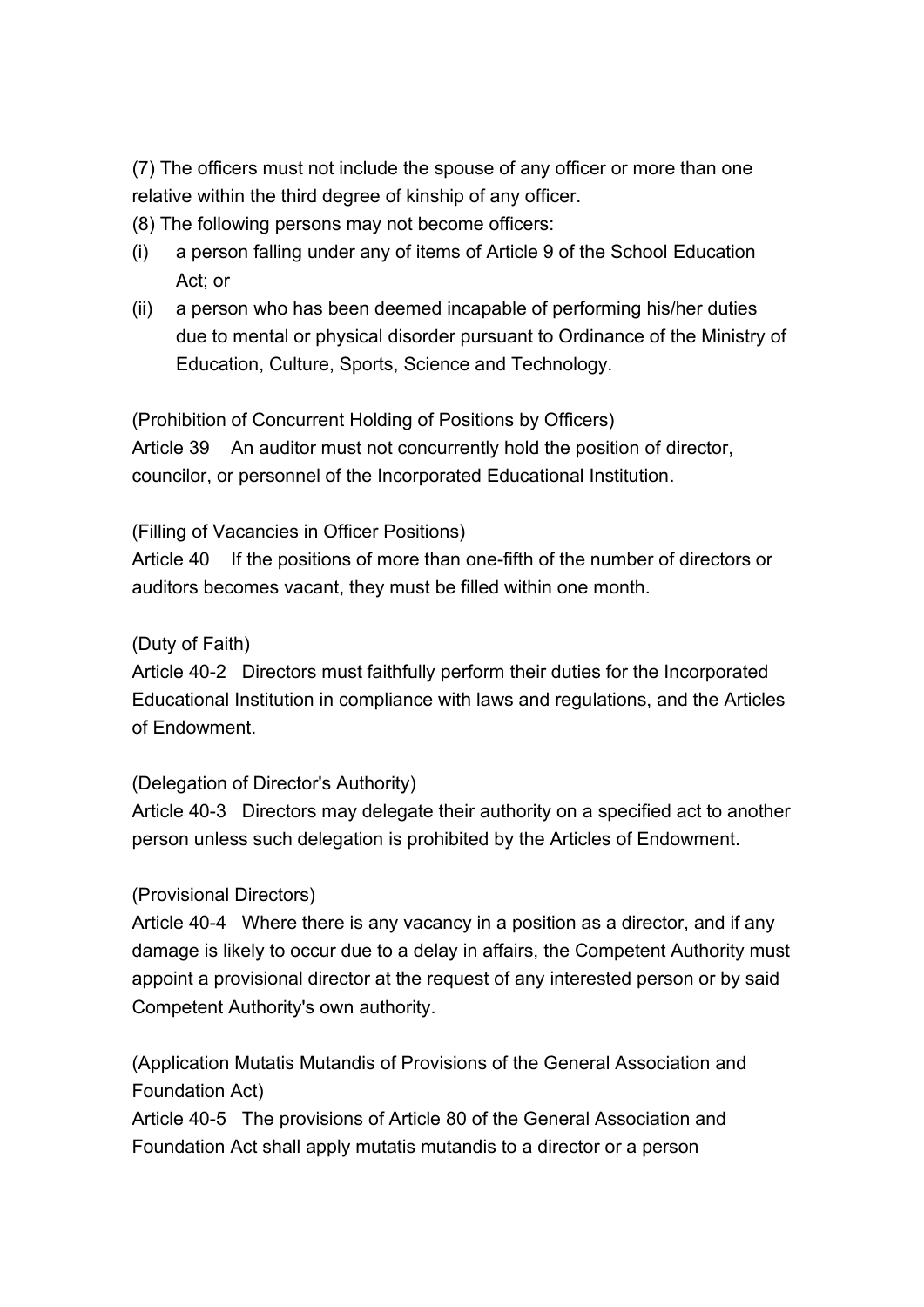performing the duties of the President who is appointed by an order of provisional disposition provided for in Article 56 of the Civil Provisional Remedies Act (Act No. 91 of 1989) and the provisions of Article 82, Article 84, Article 85 and Article 92, paragraph (2) of the General Association and Foundation Act shall apply mutatis mutandis to directors, and the provisions of Article 103 and Article 106 of the General Association and Foundation Act shall apply mutatis mutandis to auditors. In this case, the term "the Representative Director" in Article 82 of the General Association and Foundation Act shall be deemed to be replaced with "the President"; the term "the meeting of the General Assembly" in Article 84, paragraph (1) of said Act shall be deemed to be replaced with "the Board of Directors"; the term "members (an auditor in a general incorporated association with auditor(s))" in Article 85 of said Act shall be deemed to be replaced with "auditors" and the term "the Articles of Incorporation" in Article 103, paragraph (1) of said Act shall be deemed to be replaced with "the Articles of Endowment."

Subsection 2 Councilors and Board of Councilors

# (Board of Councilors)

Article 41 (1) An Incorporated Educational Institution shall have in place a Board of Councilors.

(2) The Board of Councilors shall be composed of councilors, the number of which shall be more than double the number of directors.

(3) A meeting of the Board of Councilors shall be convened by the President.

(4) The Board of Councilors shall have a Chairperson.

(5) Where the President receives a request to convene a meeting of the Board of Councilors, made by one-third or more of the total number of councilors, indicating items to be placed on the agenda, the President must convene the meeting within twenty days from the day on which the request was made.

(6) The Board of Councilors may not hold meetings or make any decisions unless a majority of the councilors are present.

(7) Decisions of the Board of Councilors shall be effected by a majority of the councilors present, and in case of a voting tie, the Chairperson shall make the decision.

(8) In the case referred to in the preceding paragraph, the Chairperson may not participate in the vote as a councilor.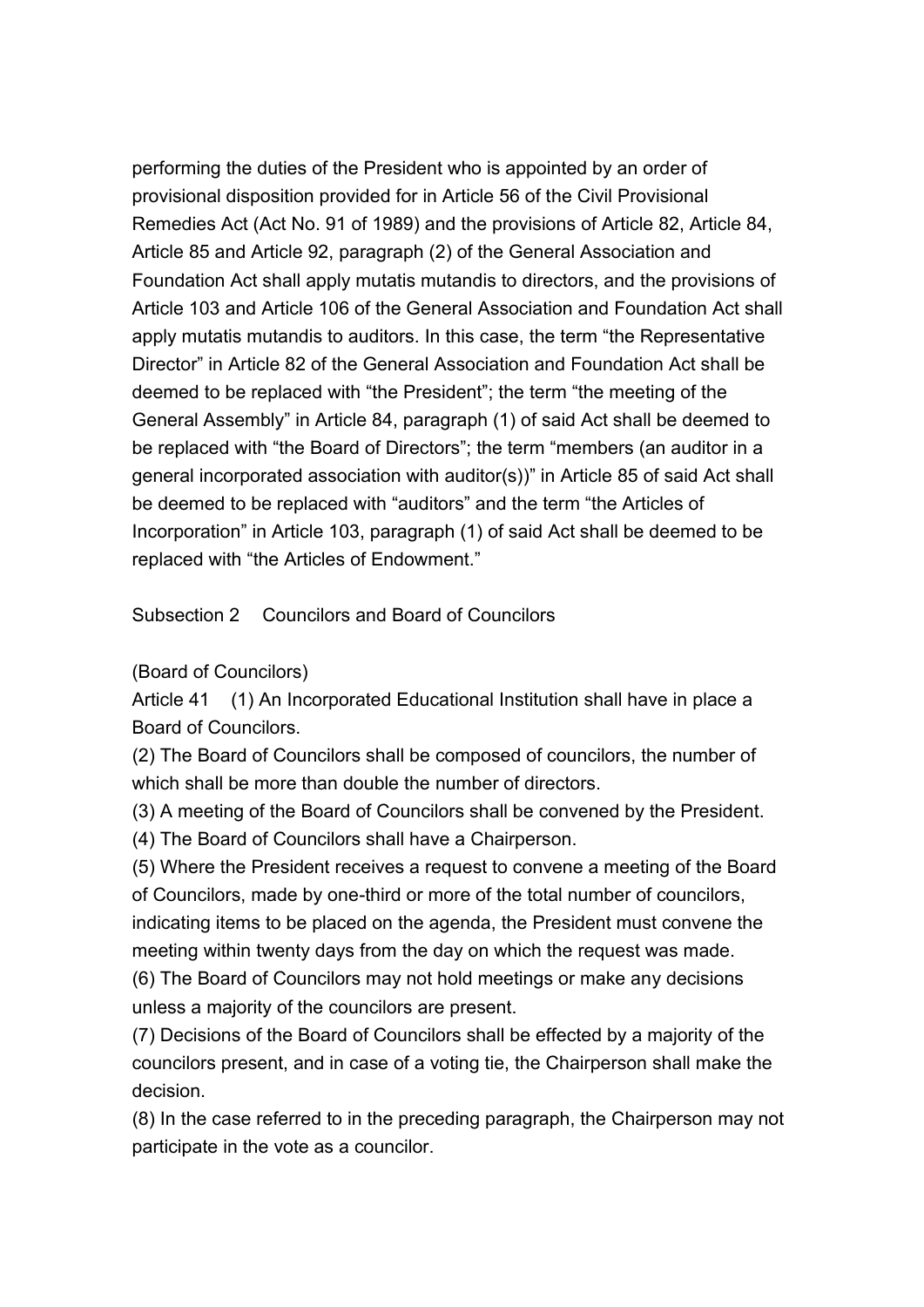(9) Notwithstanding the provision of paragraph (7), a resolution provided for in Article 113, paragraph (1) of the General Association and Foundation Act as applied mutatis mutandis by replacing the relevant terms and phrases pursuant to Article 44-2, paragraph (4) shall be made by at least a two-thirds majority of the councilors who may participate in the vote.

(10) Councilors who have a special interest in the proceedings of a meeting of the Board of Councilors under paragraph (7) and the preceding paragraph may not participate in the vote.

Article 42 (1) With regard to the following particulars, the President must hear the opinion of the Board of Councilors in advance:

- (i) budgets and business plans under Article 45-2, paragraph (1);
- (ii) medium-term business plans under Article 45-2, paragraph (2)
- (iii) matters concerning borrowings (excluding temporary borrowings that will be repaid with the revenue gained during the relevant fiscal year) and the disposition of important assets;
- (iv) the standards for paying the remuneration, etc. (remuneration, bonus, other property benefits received as a consideration of performance of duties, and retirement allowance; the same shall apply hereinafter) for officers;
- (v) amendments to the Articles of Endowment;
- (vi) mergers;
- (vii) dissolution for any of the causes listed in Article 50, paragraph (1), item (i) (excluding cases where a resolution of the Board of Councilors is required) and item (iii) of said paragraph;
- (viii) important particulars concerning for-profit business; and
- (ix) other important particulars concerning the business of the Incorporated Educational Institution, specified in the Articles of Endowment.

(2) The particulars listed in the items of the preceding paragraphs may be designated in the Articles of Endowment as particulars that require a resolution of the Board of Councilors.

Article 43 The Board of Councilors may state its opinion to officers, give advice in response to their enquiries, or require reports from officers with regard to the status of the business or property of the Incorporated Educational Institution or the status of the officers' performance of their duties.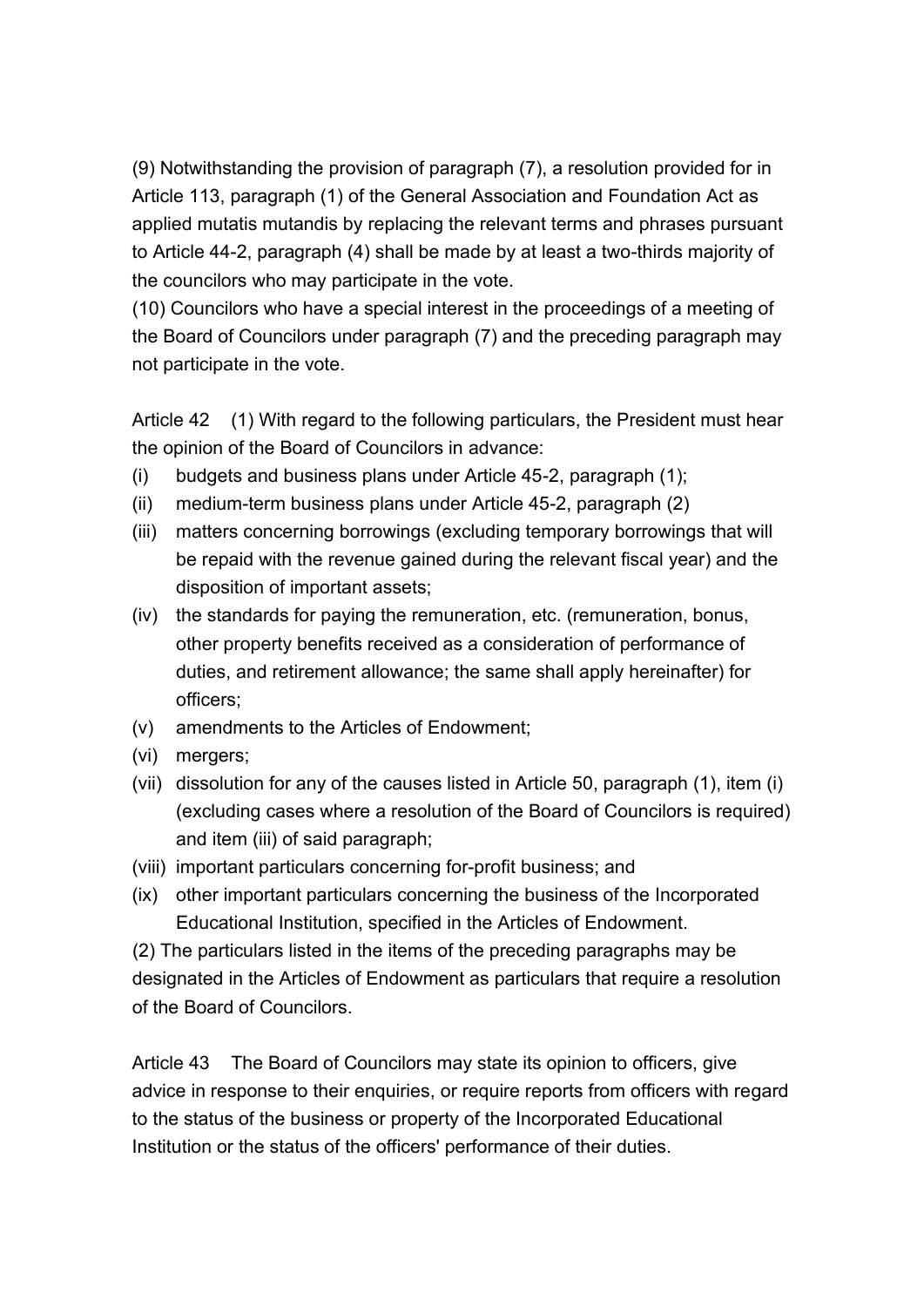(Appointment of Councilors)

Article 44 (1) Persons who may be councilors shall be those listed in the following items:

- (i) persons appointed, as provided for in the Articles of Endowment, from among the personnel of the Incorporated Educational Institution;
- (ii) persons appointed, as provided for in the Articles of Endowment, from among graduates from a Private School established by the Incorporated Educational Institution, aged 25 or over; and
- (iii) in addition to the persons prescribed in each of the preceding items, persons appointed as provided for in the Articles of Endowment.

(2) The councilors prescribed in item (i) of the preceding paragraph shall lose their position as councilors when they leave their position as personnel.

Subsection 3 Liability for Damages of Officers

(Liability for Damages of Officers to Incorporated Educational Institution) Article 44-2 (1) If an officer fails to perform his/her duties, he/she shall be liable to compensate the Incorporated Educational Institution for damage arising therefrom.

(2) If a director, in violation of Article 84, paragraph (1) of the General Association and Foundation Act as applied mutatis mutandis pursuant to Article 40-5, engages in a business transaction provided for in item (i) of said paragraph, the amount of profit gained by the director or a third party through said transaction is assumed to be the amount of damage set forth in the preceding paragraph.

(3) Where the Incorporated Educational Institution suffers damage arising from a business transaction provided for in Article 84, paragraph (1), item (ii) or item (iii) of the General Association and Foundation Act as applied mutatis mutandis pursuant to Article 40-5, the director listed below shall be assumed to have failed to perform his/her duties:

- (i) the director provided for in Article 84, paragraph (1) of the General Association and Foundation Act as applied mutatis mutandis pursuant to Article 40-5;
- (ii) the director who made a decision that the Incorporated Educational Institution should engage in said business transaction; or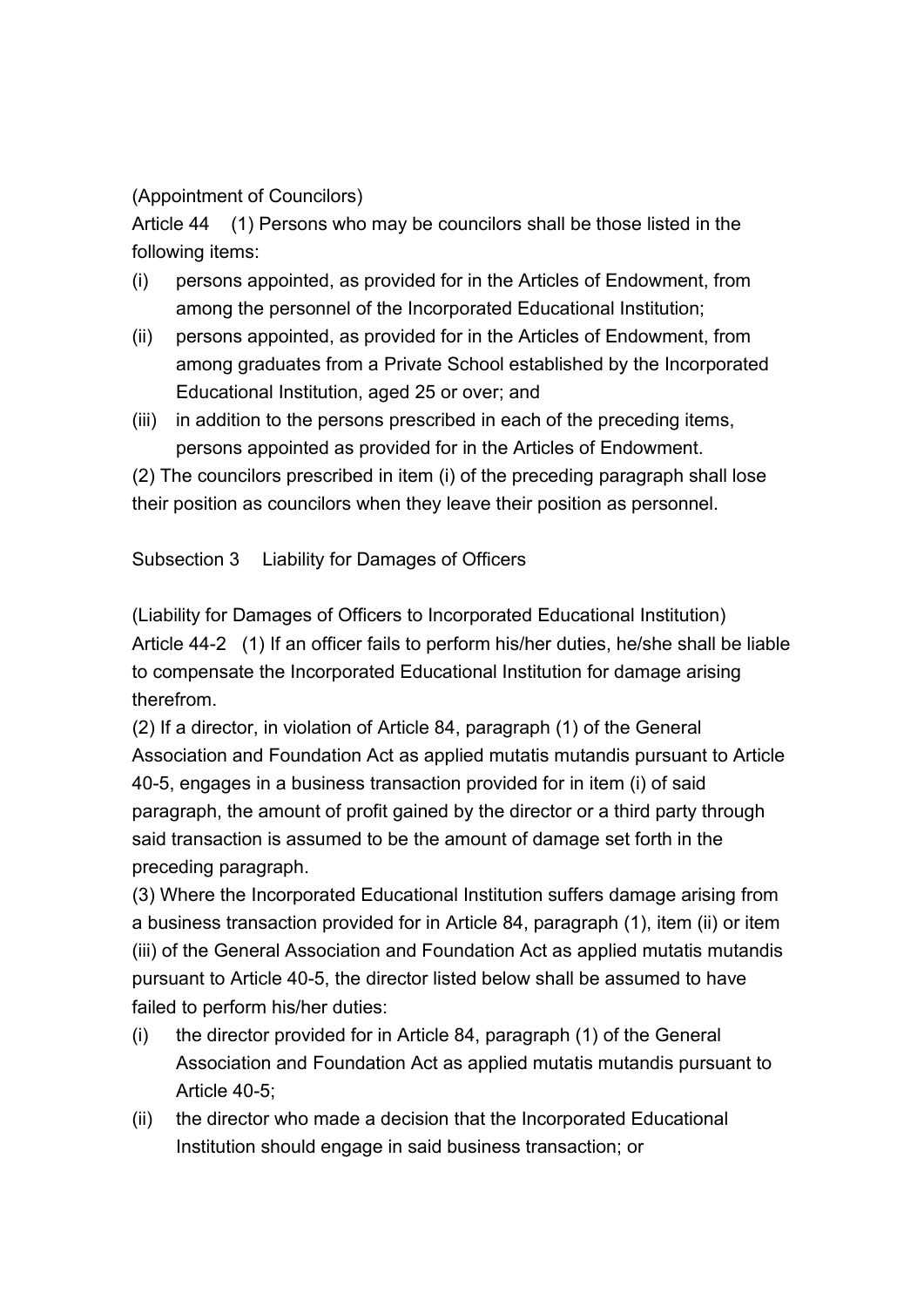(iii) directors who voted in favor of the resolution of the Board of Directors to approve said business transaction.

(4) The provisions from Article 112 to Article 116 of the General Association and Foundation Act shall apply mutatis mutandis to the liability under paragraph (1). In this case, among terms or phrases in these provisions, the term "all members" shall be deemed to be replaced with "all councilors"; the term "officers, etc." shall be deemed to be replaced to "officers"; the term "the General Assembly" shall be deemed to be replaced with "the Board of Councilors"; the term of "the applicable Ordinance of the Ministry of Justice" shall be deemed to be replaced with "the applicable Ordinance of the Ministry of Education, Culture, Sports, Science and Technology"; the term "Representative Director" shall be deemed to be replaced with "President"; the term "employee" shall be deemed to be replaced with "personnel"; the term "auditor, or financial auditor" shall be deemed to be replaced with "auditor"; and the term "the Articles of Incorporation" shall be deemed to be replaced with "the Articles of Endowment". In addition to this, each term or phrase listed in the middle column of the table below that appears in the provisions of the General Association and Foundation Act listed in the upper column of the same table shall be deemed to be replaced with the corresponding term or phrase listed in the lower column of the same table.

| Article 113,        | selected by a resolution of the                                                                                                                                           | selected as a director who       |
|---------------------|---------------------------------------------------------------------------------------------------------------------------------------------------------------------------|----------------------------------|
| paragraph           | Council as a director who                                                                                                                                                 | administer the business of the   |
| $(1)$ , item $(ii)$ | administers the business                                                                                                                                                  | Incorporated Educational         |
|                     | operations of the General                                                                                                                                                 | Institution by assisting the     |
|                     | <b>Incorporated Association</b>                                                                                                                                           | President as provided for in the |
|                     |                                                                                                                                                                           | <b>Articles of Endowment</b>     |
| Article 114,        | agreement by a majority of                                                                                                                                                | agreement by the Board of        |
|                     | paragraph (1) directors (except the director who<br>carries said liability) (in a general<br>incorporated association with a<br>council, by resolution of the<br>Council) | <b>Directors</b>                 |
| Article 114,        | , to cases                                                                                                                                                                | , and to cases                   |
|                     | paragraph (2) cases where agreement by                                                                                                                                    | cases where a proposal           |
|                     | directors is to be obtained                                                                                                                                               | pertaining to the exemption from |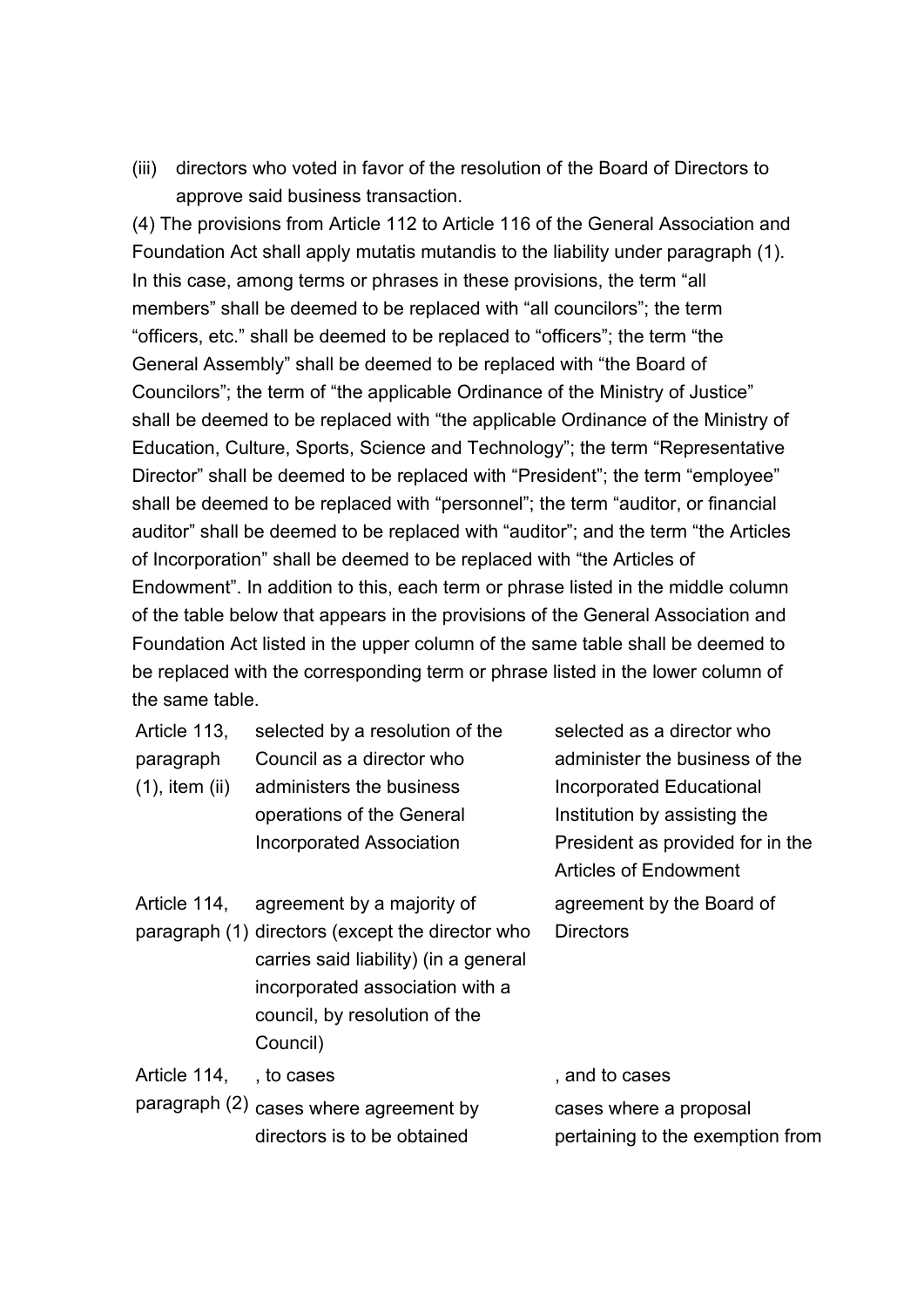|                               | pertaining to the exemption from<br>liability (limited to the directors'<br>exemption from liability) based on<br>provisions in the Articles of<br>Incorporation pursuant to the<br>provisions of the same paragraph,<br>and to cases where a proposal<br>pertaining to the exemption of that<br>liability is to be submitted to the<br>Council | liability (limited to the directors'<br>exemption from liability) based on<br>provisions in the Articles of<br>Endowment pursuant to the<br>provisions of the same paragraph<br>is to be submitted to the Board of<br><b>Directors</b> |
|-------------------------------|-------------------------------------------------------------------------------------------------------------------------------------------------------------------------------------------------------------------------------------------------------------------------------------------------------------------------------------------------|----------------------------------------------------------------------------------------------------------------------------------------------------------------------------------------------------------------------------------------|
| Article 114,                  | when agreeing (in a general<br>paragraph (3) incorporated association with a<br>council, when the Council resolves)                                                                                                                                                                                                                             | agreement by the Board of<br><b>Directors</b>                                                                                                                                                                                          |
|                               | members                                                                                                                                                                                                                                                                                                                                         | councilors                                                                                                                                                                                                                             |
| Article 114,                  | the voting rights of all the members councilors                                                                                                                                                                                                                                                                                                 |                                                                                                                                                                                                                                        |
| paragraph (4)                 |                                                                                                                                                                                                                                                                                                                                                 |                                                                                                                                                                                                                                        |
| Article 115,                  | selected by a resolution of the<br>paragraph (1) Council as a director who<br>administers the business<br>operations of the General<br><b>Incorporated Association</b>                                                                                                                                                                          | selected as a director who<br>administer the business of the<br><b>Incorporated Educational</b><br>Institution by assisting the<br>President as provided for in the<br><b>Articles of Endowment</b>                                    |
|                               | , an auditor or a financial auditor                                                                                                                                                                                                                                                                                                             | , or an auditor or a financial<br>auditor                                                                                                                                                                                              |
| Article 115,<br>paragraph (4) | Article 111, paragraph (1)                                                                                                                                                                                                                                                                                                                      | Article 44-2, paragraph (1) of the<br><b>Private Schools Act</b>                                                                                                                                                                       |
| Article 116,<br>paragraph (1) | Article 84, paragraph (1), item (ii)                                                                                                                                                                                                                                                                                                            | Article 84, paragraph (1), item (ii)<br>as applied mutatis mutandis<br>pursuant to Article 40-5 of the<br><b>Private Schools Act</b>                                                                                                   |

(Liability for Damages of Officers to Third Parties)

Article 44-3 (1) If an officer has acted in bad faith or with gross negligence in the performance of his/her duties, said officer shall be liable to compensate third parties for damages resulting therefrom.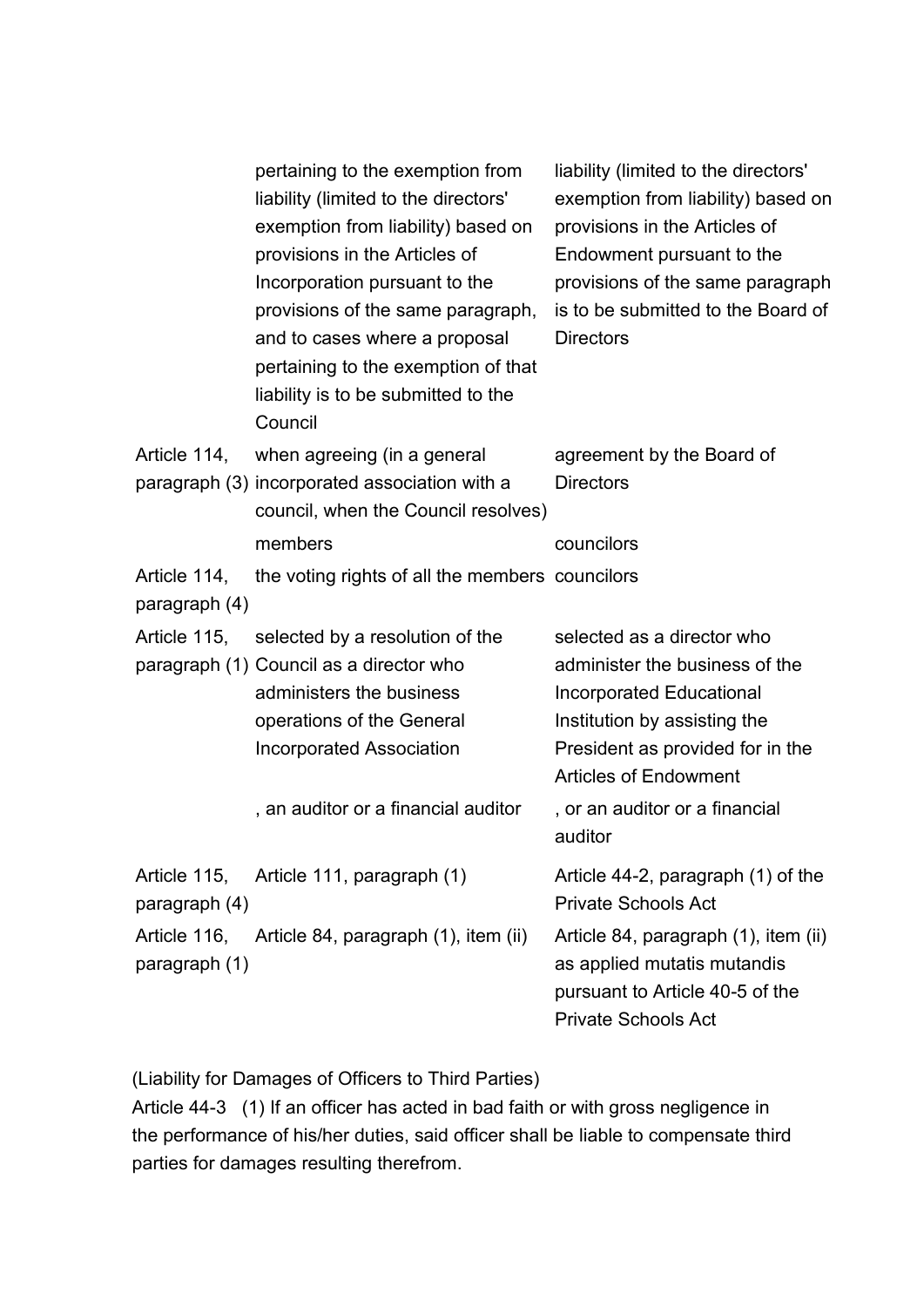(2) The provision of the preceding paragraph shall also apply if any of the persons listed in the items below commit the acts identified in said items; provided, however, that this shall not apply if the relevant person proves that he/she did not fail to exercise due care when performing said act:

- (i) director: any of the acts listed below:
	- (a) making of a false entry with respect to critical matters to be entered in an inventory of assets, balance sheets, income and expenditure account statements, and business reports as provided for in Article 47, paragraph (1);
	- (b) making a false registration; or
	- (c) giving a false public notice
- (ii) auditor: making a false entry with respect to critical matters to be entered in an auditing report as provided for in Article 37, paragraph (3), item (iv).

#### (Joint and Several Liability of Officers)

Article 44-4 In cases where an officer assumes the liability for compensation for damages caused to an Incorporated Educational Institution or a third party, and other officers are also held liable for compensating for the damages, these persons are deemed to be joint and several obligors.

Subsection 4 Authorization for Amendments to Articles of Endowment

Article 45 (1) Amendments to the Articles of Endowment (excluding those relating to the particulars specified by Ordinance of the Ministry of Education, Culture, Sports, Science and Technology) shall not take effect unless authorized by the Competent Authority.

(2) When an Incorporated Educational Institution has amended its Articles of Endowment with respect to any of the particulars specified by Ordinance of the Ministry of Education, Culture, Sports, Science and Technology set forth in the preceding paragraph, it must notify the Competent Authority of such fact without delay.

Subsection 5 Budgets, Business Plans, and Medium-term Business Plans

(Budgets, Business Plans, and Medium-term Business Plans)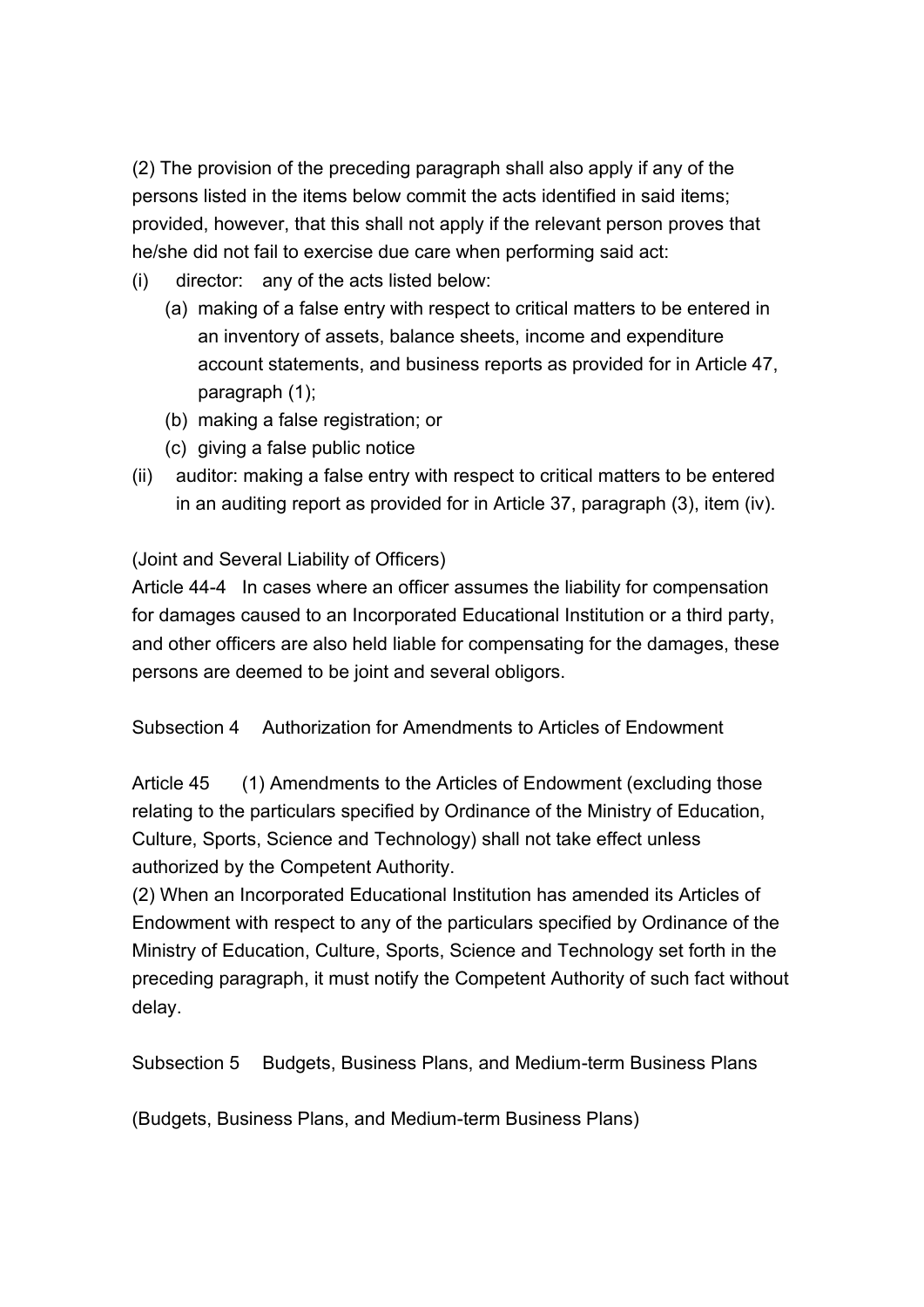Article 45-2 (1) An Incorporated Educational Institution must prepare budgets and business plans for every fiscal year.

(2) An Incorporated Educational Institution whose Competent Authority is the Minister of Education, Culture, Sports, Science and Technology must prepare a medium-term business plan.

(3) Where it prepares business plans under paragraph (1) and a medium-term business plan under the preceding paragraph, the Incorporated Educational Institution whose Competent Authority is the Minister of Education, Culture, Sports, Science and Technology must formulate them based on the results of the evaluation and accreditation set forth in Article 109, paragraph (2) of the School Education Act (including cases as applied mutatis mutandis pursuant to Article 123 of said Act.)

(Reports of Settlement of Accounts, etc. to Board of Councilors) Article 46 The President must report on the settlement of accounts and business results to the Board of Councilors and seek its opinion within two months from the end of every fiscal year.

(The Holding and Inspection of an Inventory of Assets, etc.)

Article 47 (1) An Incorporated educational Institution must, as provided for in Ordinance of the Ministry of Education, Culture, Sports, Science and Technology, prepare an inventory of assets, balance sheets, income and expenditure account statements, business reports, and a list of officers, etc. (which means a list including names and addresses of directors, auditors and councilors; the same shall apply in the paragraphs (2) and (3) hereof) within two months from the end of every fiscal year.

(2) An Incorporated Educational Institution shall keep the documents set forth in the preceding paragraph and the audit report set forth in Article 37, paragraph (3), item (iv) and the standards for paying the remuneration, etc. for officers (hereinafter referred to as "inventory of assets, etc.") at each office for five years from the date of preparation thereof and must provide them for inspection upon request (with respect to the inventory of assets, etc. (excluding the list of officers, etc.) of an Incorporated Educational Institution whose Competent Authority is the Prefectural Governor, only upon request of a person enrolled at a Private School established by the Incorporated Educational Institution or any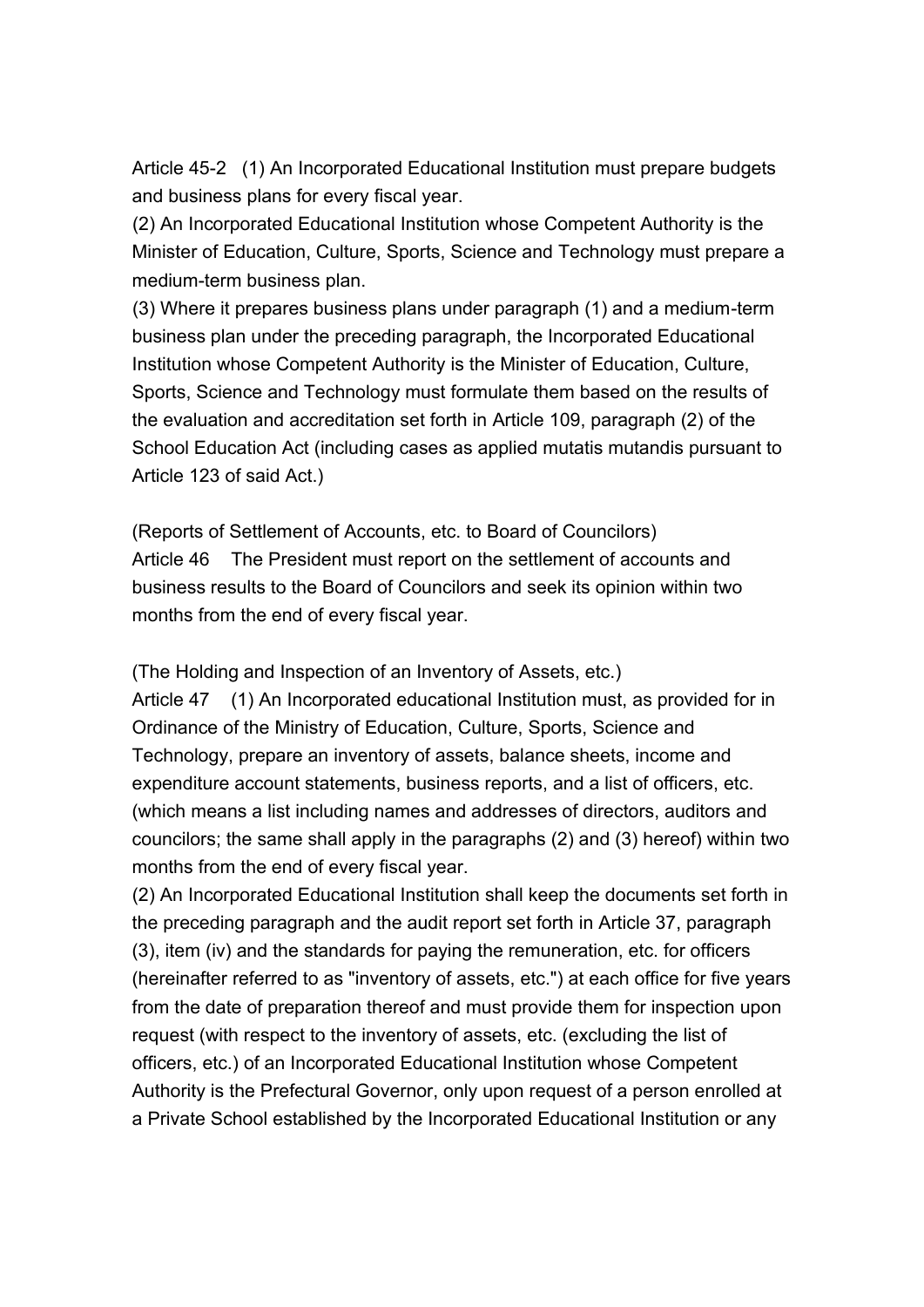other interested person), except where there are justifiable grounds not to do so.

(3) Notwithstanding the provision of the preceding paragraph, an Incorporated Educational Institution may provide a list of officers, etc. for inspection after deleting the part stating addresses of individuals when receiving a request for inspection under said paragraph.

# (Remuneration, etc.)

Article 48 (1) An Incorporated Educational Institution must, as provided for in Ordinance of the Ministry of Education, Culture, Sports, Science and Technology, determine the standards for paying the remuneration, etc. for its officers taking into consideration the remuneration for officers and the salary for workers at private businesses and the financial situation of the Incorporated Educational Institution so that the remuneration, etc. for its officers will not be unduly high.

(2) An Incorporated Educational Institution shall pay the remunerations for its officers in accordance with the standards for paying the remuneration, etc. determined pursuant to the provision of the preceding paragraph.

(Fiscal Year)

Article 49 The fiscal year of an Incorporated Educational Institution shall commence on April 1 each year, and end on March 31 of the following year.

Section 4 Dissolution

# (Causes for Dissolution)

Article 50 (1) An Incorporated Educational Institution shall be dissolved through any of the following:

- (i) consent of two-thirds or more of the directors, and in addition, a resolution of the Board of Councilors if such resolution is required in the Articles of Endowment;
- (ii) the occurrence of any of the causes of dissolution provided for in the Articles of Endowment;
- (iii) the impossibility of achieving the business which is the objective of the institution;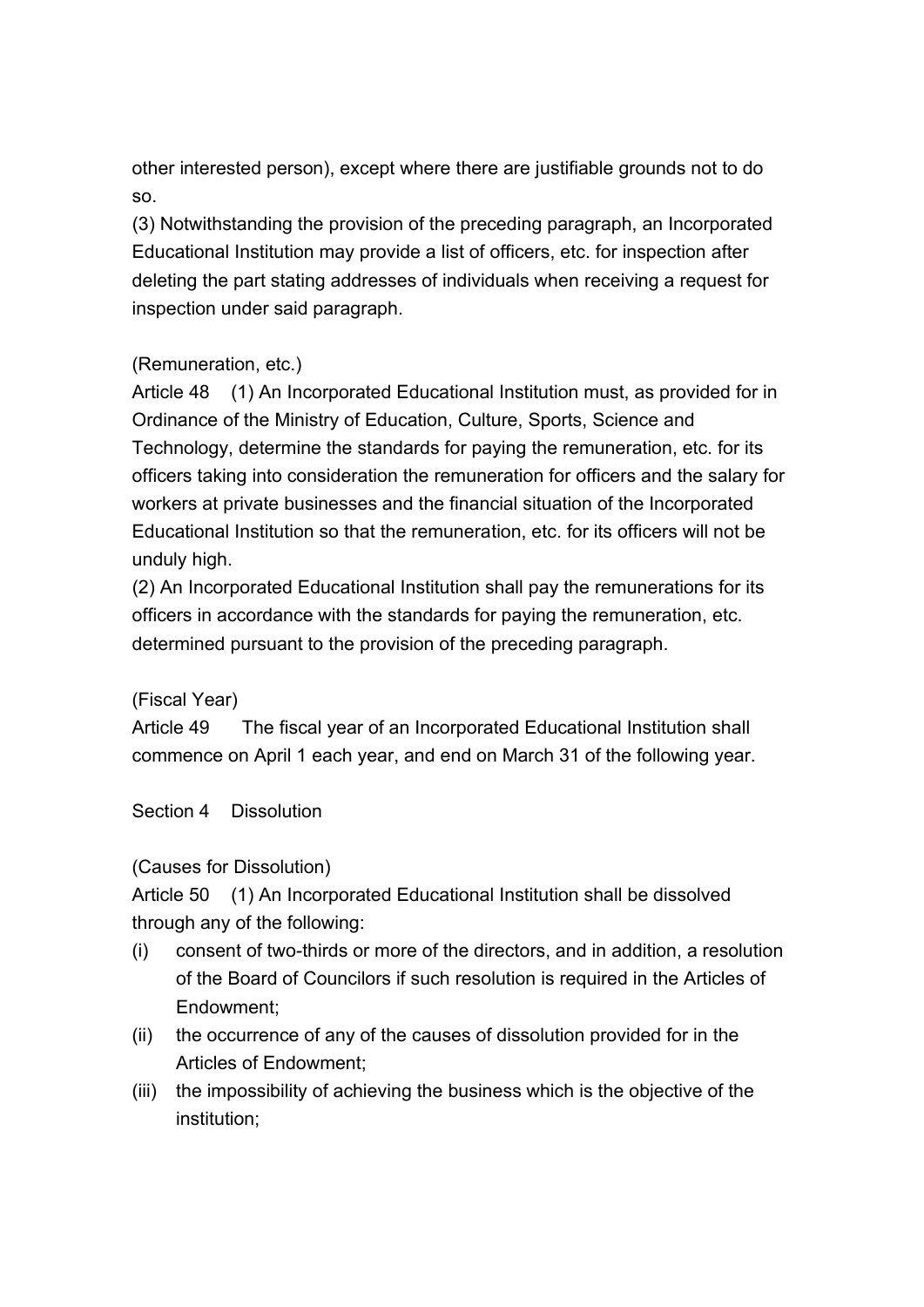- (iv) a merger with an Incorporated Educational Institution or a corporation set forth in Article 64, paragraph (4);
- (v) an order of commencement of bankruptcy proceedings; or
- (vi) a dissolution order issued by the Competent Authority under the provision of Article 62, paragraph (1).

(2) The dissolution for the causes listed in items (i) and (iii) of the preceding paragraph shall not take effect unless authorized or certified by the Competent Authority.

(3) The provision of Article 31, paragraph (2) shall apply mutatis mutandis to cases of authorizing or certifying dissolution as set forth in the preceding paragraph.

(4) In the case of dissolution for the causes set forth in paragraph (1), item (ii) or item (v), the liquidator must notify the Competent Authority of such fact.

(Commencement of Bankruptcy Proceedings against Incorporated Educational Institution)

Article 50-2 (1) Where an Incorporated Educational Institution is unable to pay its debts in full out of its property, the court shall, upon the petition of one of its directors or creditors or by the court's own authority, issue an order of commencement of bankruptcy proceedings.

(2) In the case prescribed in the preceding paragraph, a director must file a petition for commencement of bankruptcy proceedings immediately.

(Capacity of Incorporated Educational Institution in Liquidation)

Article 50-3 A dissolved Incorporated Educational Institution shall be deemed to continue to exist in as much as the task of liquidation is concerned, until the completion of the liquidation.

# (Liquidator)

Article 50-4 (1) When an Incorporated Educational Institution is dissolved, its director(s) shall be the liquidator(s), except in the case of dissolution based on an order of commencement of bankruptcy proceedings and an order of dissolution pursuant to the provision of Article 62, paragraph (1); provided, however, that this shall not apply if the Articles of Endowment provide otherwise.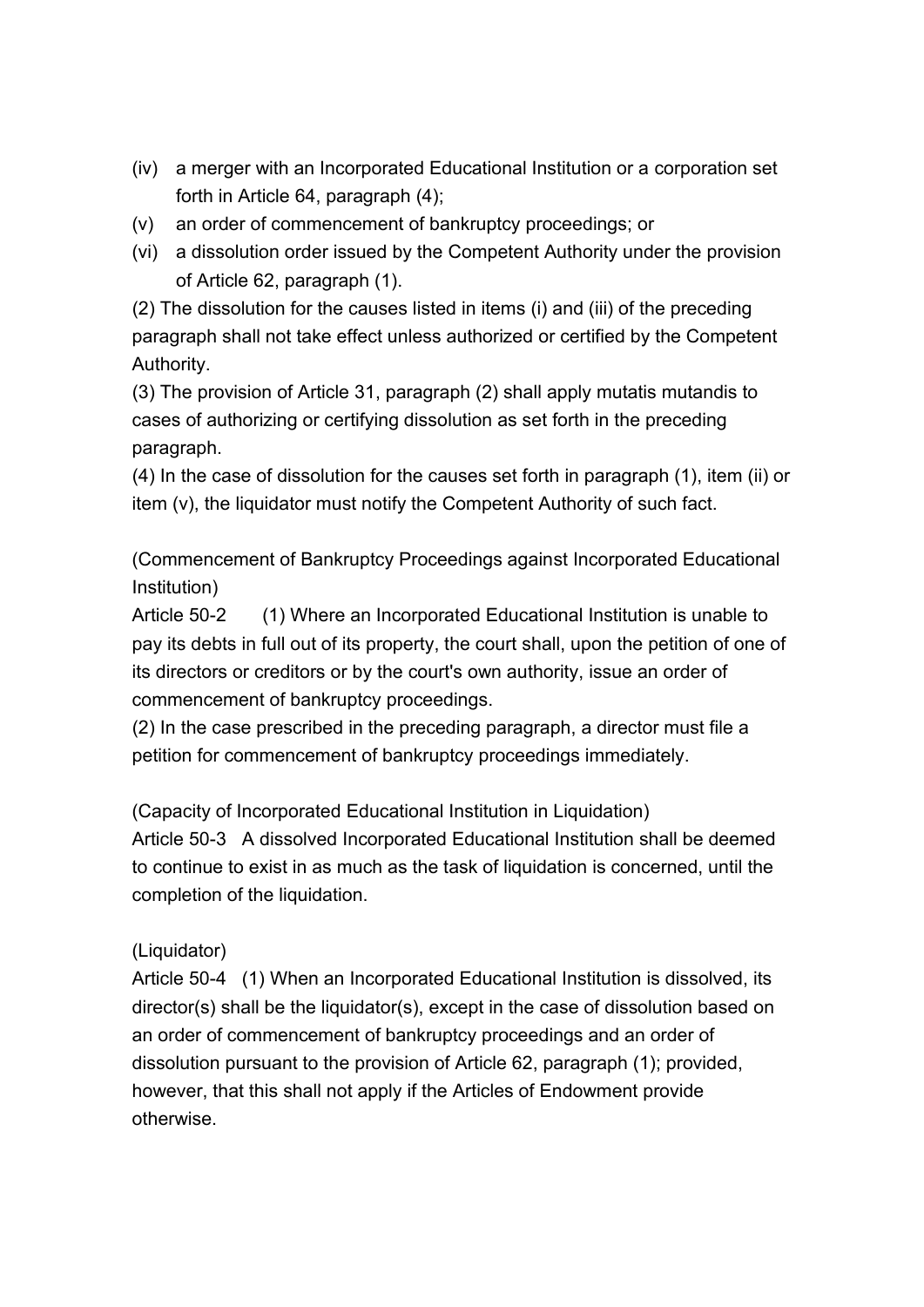(2) Where an Incorporated Educational Institution is dissolved by an order of dissolution pursuant to the provision of Article 62, paragraph (1), the Competent Authority shall appoint a liquidator at the request of any interested person or by its own authority.

# (Appointment of Liquidators by Court)

Article 50-5 If there is no person who is to be a liquidator pursuant to the provisions of the preceding Article, or if any damage is likely to occur due to the vacancy in the position of a liquidator, the court may appoint a liquidator at the request of any interested person or public prosecutor, or by its own authority.

# (Dismissal of Liquidators)

Article 50-6 The court may dismiss a liquidator at the request of any interested person or public prosecutor, or by its own authority if there are material grounds to do so.

# (Notification of Liquidator)

Article 50-7 A liquidator who assumes office during the course of liquidation must notify the Competent Authority of said liquidator's name and address.

# (Duties and the Authority of Liquidators)

Article 50-8 (1) The duties of a liquidator shall be as follows:

- (i) conclusion of the current business;
- (ii) collection of debts and performance of obligations; and
- (iii) delivery of residual assets.

(2) A liquidator may perform any act in order to perform the duties listed in the items of the preceding paragraph.

# (Demand of Filing of Claims, etc.)

Article 50-9 (1) Liquidators must, within two months from the day of assuming office and by giving public notice on at least three occasions, demand that the creditors file their claims within a stated period. In this case, such stated period may not be shorter than two months.

(2) The public notice set forth in the preceding paragraph must include a supplementary note that any claim of a creditor shall be excluded from the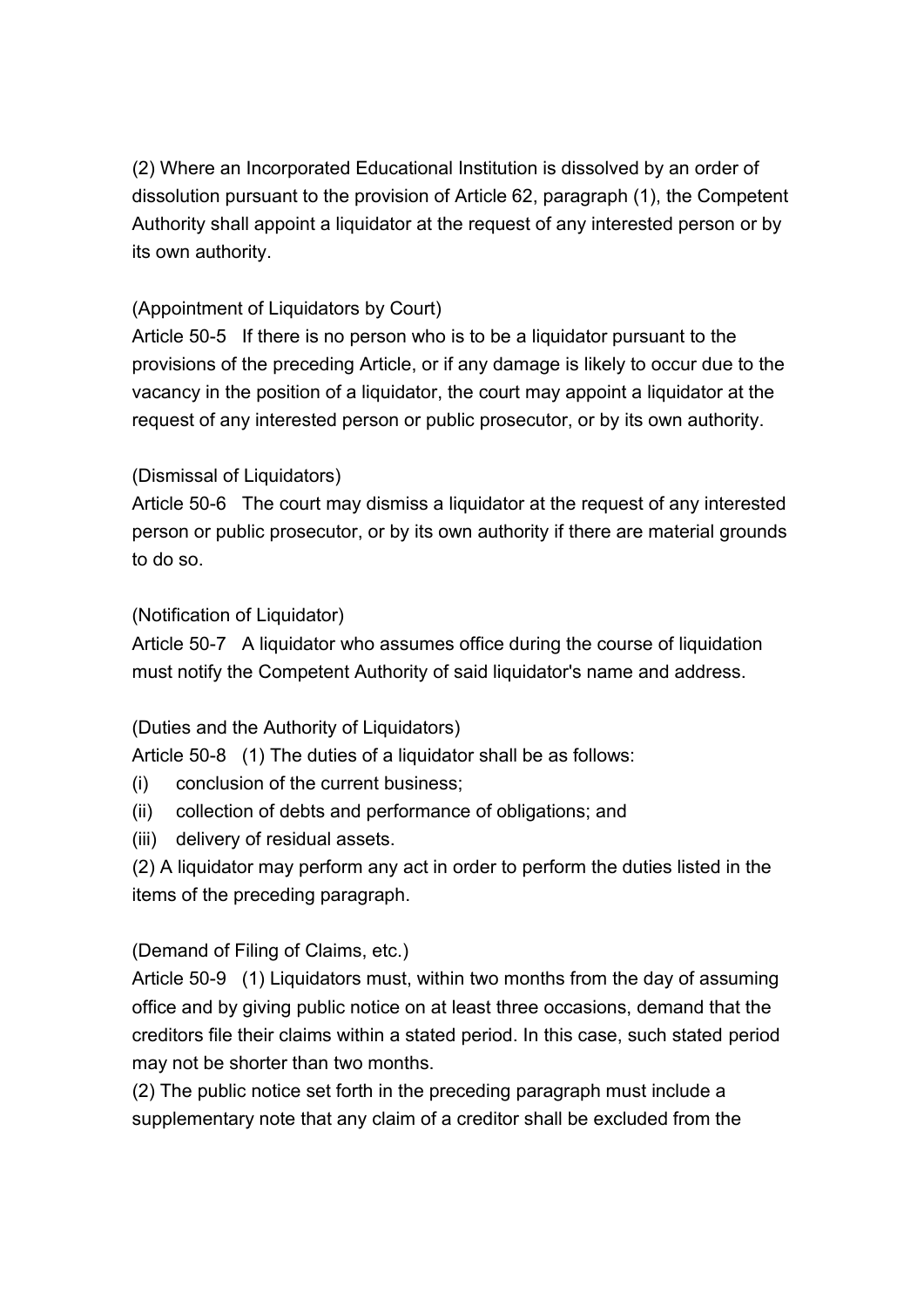liquidation process unless said creditor files the claim within the stated period; provided, however, that the liquidator may not exclude any known creditor. (3) Liquidators must make an individual demand to each known creditor regarding the filing of claims.

(4) The public notice set forth in paragraph (1) shall be effected by publication in the Official Gazette.

(Filing of Claims after the Lapsing of the Stated Period)

Article 50-10 Any creditor who files a claim after the lapse of the period set forth in paragraph (1) of the preceding Article is entitled to make a claim only with regard to the assets which, after all of the debts of the Incorporated Educational Institution have been paid in full, are not yet delivered to the persons with vested rights.

(Commencement of Bankruptcy Proceedings against Incorporated Educational Institution in Liquidation)

Article 50-11 (1) When it has become apparent during the liquidation process that the assets of an Incorporated Educational Institution are not sufficient to pay all of its debts in full, a liquidator must immediately file a petition for commencement of bankruptcy proceedings and give public notice of such fact. (2) Where an Incorporated Educational Institution in liquidation was given an order of commencement of bankruptcy proceedings, if the liquidator has transferred the administration of the relevant procedure to a bankruptcy trustee, the liquidator shall be deemed to have completed said liquidator's duties. (3) In the case prescribed in the preceding paragraph, if the Incorporated Educational Institution in liquidation has already paid any money to the creditors or delivered any assets to the persons with vested rights, a bankruptcy trustee may retrieve such money or assets.

(4) The public notice under the provisions of paragraph (1) shall be effected by publication in the Official Gazette.

(Remuneration for Liquidators Appointed by Court)

Article 50-12 Where the court has appointed a liquidator pursuant to the provisions of Article 50-5, the court may determine the amount of remuneration to be paid by the Incorporated Educational Institution to the liquidator. In this case, the court must hear the opinion of such liquidator and the auditors.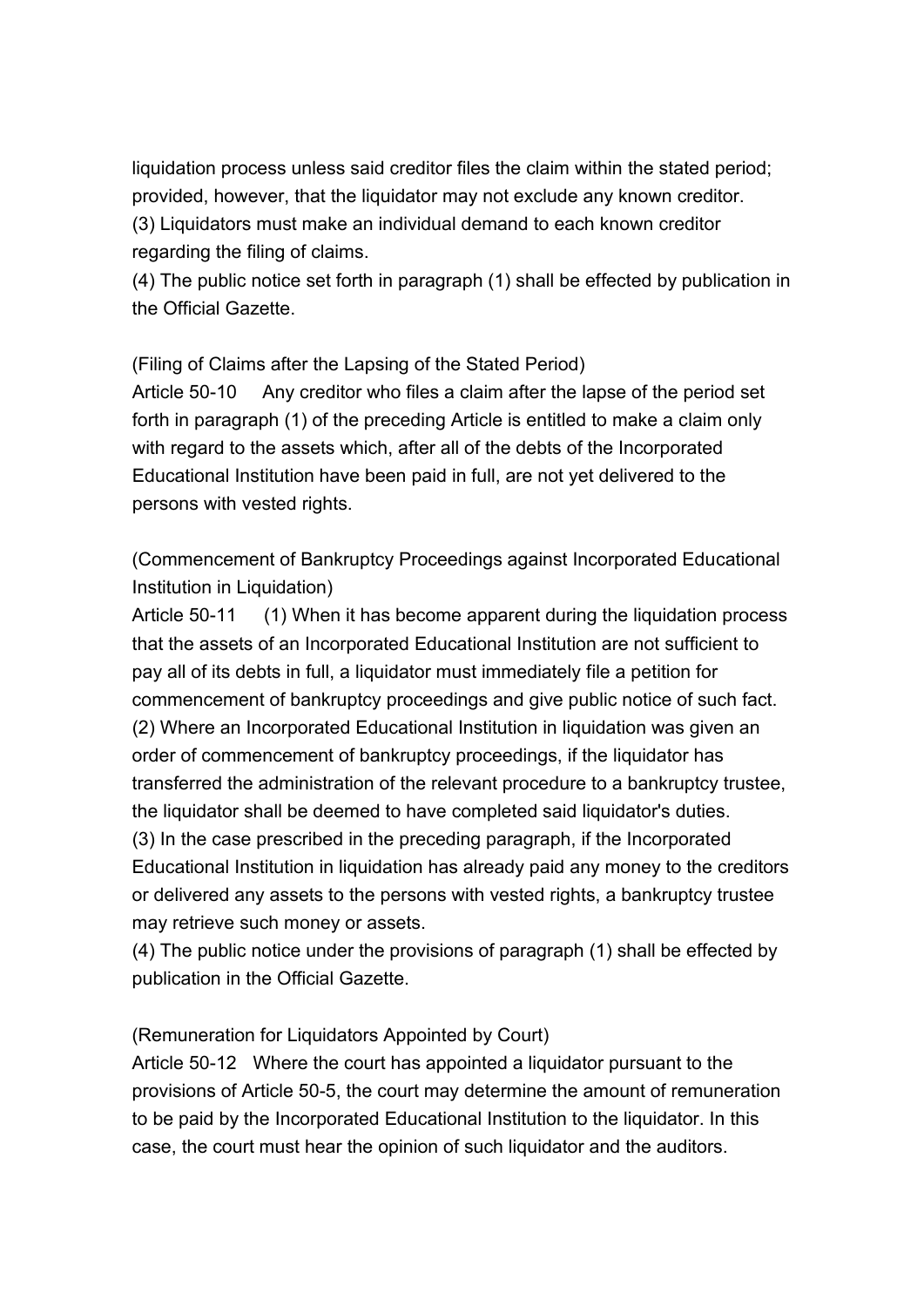(Supervision by Court)

Article 50-13 (1) The dissolution and liquidation of an Incorporated Educational Institution shall be subject to supervision by the court.

(2) The court may, by its own authority, conduct any inspection necessary for the supervision set forth in the preceding paragraph at any time.

(3) The court may appoint an inspector to conduct any investigation necessary for the supervision set forth in paragraph (1).

(4) The provision of the preceding Article shall apply mutatis mutandis to cases where the court appoints an inspector pursuant to the provision of the preceding paragraph. In this case, the phrase "liquidator and the auditors" in said Article shall be deemed to be replaced with "Incorporated Educational Institution and the inspector."

(5) The court supervising the dissolution and liquidation of an Incorporated Educational Institution may seek the opinion of, or commission investigations from the Competent Authority.

(6) The Competent Authority may state opinions to the court prescribed in the preceding paragraph.

(Notification of Completion of Liquidation)

Article 50-14 When liquidation is completed, the liquidator must notify the Competent Authority of such fact.

(Jurisdiction over Cases Relating to Supervision of Dissolution and Liquidation, etc.)

Article 50-15 Cases relating to the supervision of dissolution and liquidation of an Incorporated Educational Institution and to the liquidator shall be subject to the jurisdiction of the district court that has jurisdiction over the location of the principal office of the Incorporated Educational Institution.

Article 50-16 Deleted

(Restriction on Appeals)

Article 50-17 No appeal may be entered against a judicial decision on the appointment of a liquidator or inspector.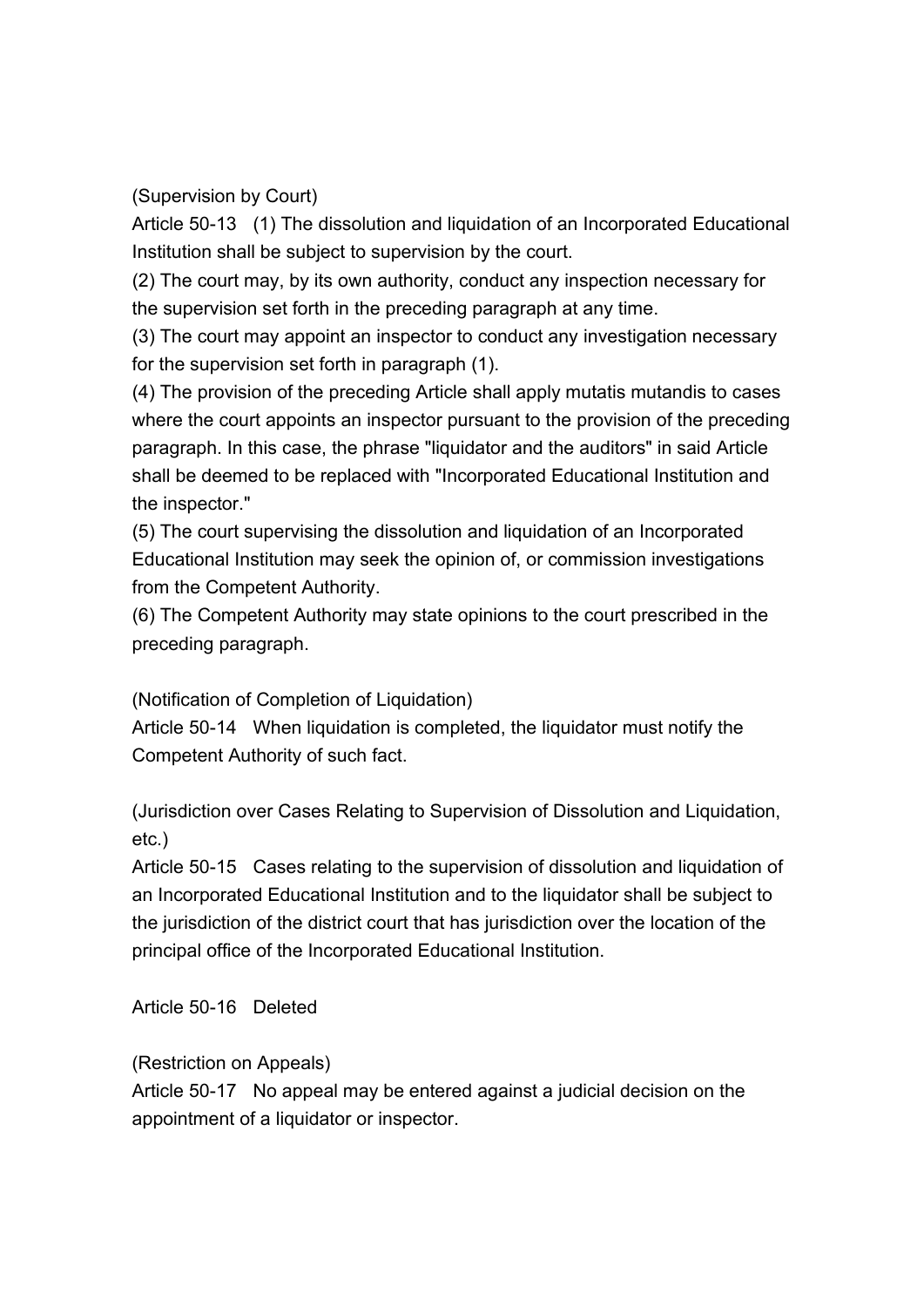# (Ownership of Residual Assets)

Article 51 (1) Except in cases of dissolution as a result of a merger or based on an order of commencement of bankruptcy proceedings, the residual assets of a dissolved Incorporated Educational Institution shall be vested in the person to whom they should belong, as provided for in the Articles of Endowment, at the time of notification of the completion of liquidation to the Competent Authority.

(2) Any assets that are not disposed of pursuant to the provision of the preceding paragraph shall be vested in the national treasury.

(3) The State may assign or lend without compensation any assets (excluding money) that have been vested in the national treasury pursuant to the provision of the preceding paragraph to Incorporated Educational Institutions for the purpose of assisting Private School education; provided, however, that the State may also disburse money equivalent to the value of such assets as subsidies.

(4) With regard to the assistance set forth in the preceding paragraph, the provisions of Article 11 through Article 13 of the Act on Subsidies for Private Schools (Act No. 61 of 1975) shall apply.

(5) Where the assets that have been vested in the national treasury pursuant to the provision of paragraph (2) are money, the State shall take the measure as set forth in the proviso to paragraph (3) with regard to the amount of such assets.

(6) The assets (excluding money) that have been vested in the national treasury pursuant to the provision of paragraph (2) shall be subject to the authority of the Minister of Education, Culture, Sports, Science and Technology, and the disposition set forth in the main clause of paragraph (3) shall be made by the Minister of Education, Culture, Sports, Science and Technology; provided, however, that when the measure set forth in the proviso to paragraph (3) has been taken, the Minister of Education, Culture, Sports, Science and Technology must hand over the assets to the Minister of Finance.

# (Merger Procedures)

Article 52 (1) When an Incorporated Educational Institution intends to implement a merger, the merger shall require the consent of two-thirds or more of the directors; provided, however, that the merger must also require a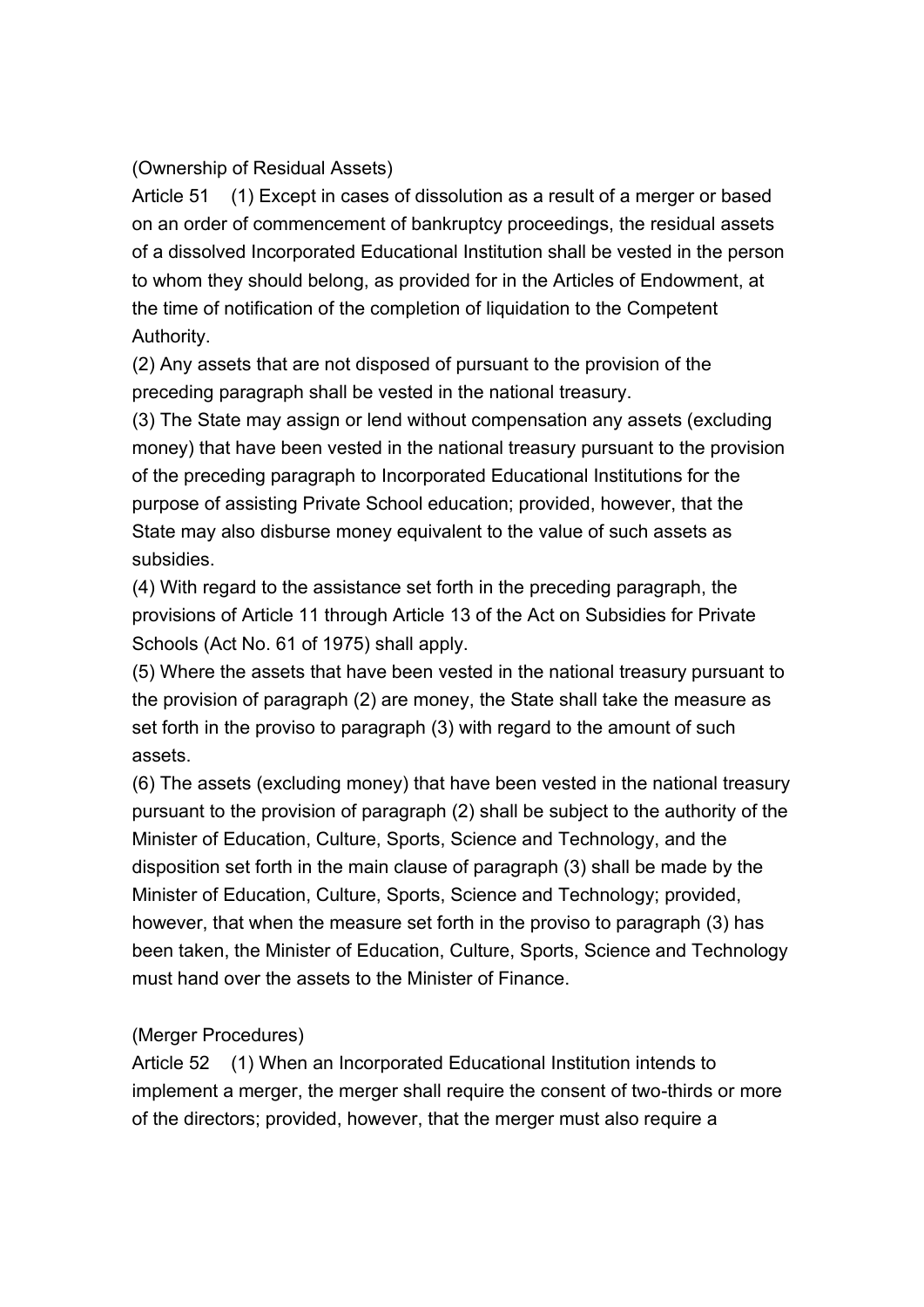resolution of the Board of Councilors if such resolution is required in the Articles of Endowment.

(2) A merger shall not take effect unless authorized by the Competent Authority.

Article 53 (1) When authorization of the Competent Authority has been granted as prescribed in paragraph (2) of the preceding Article, the Incorporated Educational Institution must prepare an inventory of assets and balance sheets within two weeks from the date of notice of such authorization.

(2) The Incorporated Educational Institution shall, within the period set forth in the preceding paragraph, give public notice to its creditors that they should make an objection within a stated period if they have any such objection, and must give an individual notice to that effect to each known creditor; provided, however, that such stated period may not be shorter than two months.

Article 54 (1) If no creditors have made any objection to a merger within the stated period set forth in paragraph (2) of the preceding Article, they shall be deemed to have approved the merger.

(2) If any creditor has stated an objection, the Incorporated Educational Institution must pay its debt or provide suitable collateral to the creditor, or deposit suitable property with a trust company or a financial institution engaged in the trust business for the purpose of allowing that creditor to receive payment for the debt; provided, however, that this shall not apply if the merger is unlikely to be detrimental to the creditor.

Article 55 When forming an Incorporated Educational Institution through a merger, creation of the Articles of Endowment and other affairs concerning the establishment of the Incorporated Educational Institution must be performed jointly by the persons appointed by the respective Incorporated Educational Institutions or the corporations set forth in Article 64, paragraph (4).

# (Effect of Mergers)

Article 56 An Incorporated Educational Institution surviving a merger or an Incorporated Educational Institution formed as a result of a merger shall succeed to the rights and obligations of the Incorporated Educational Institution or the corporation set forth in Article 64, paragraph (4), which ceases to exist as a result of the merger (including the rights and obligations held by such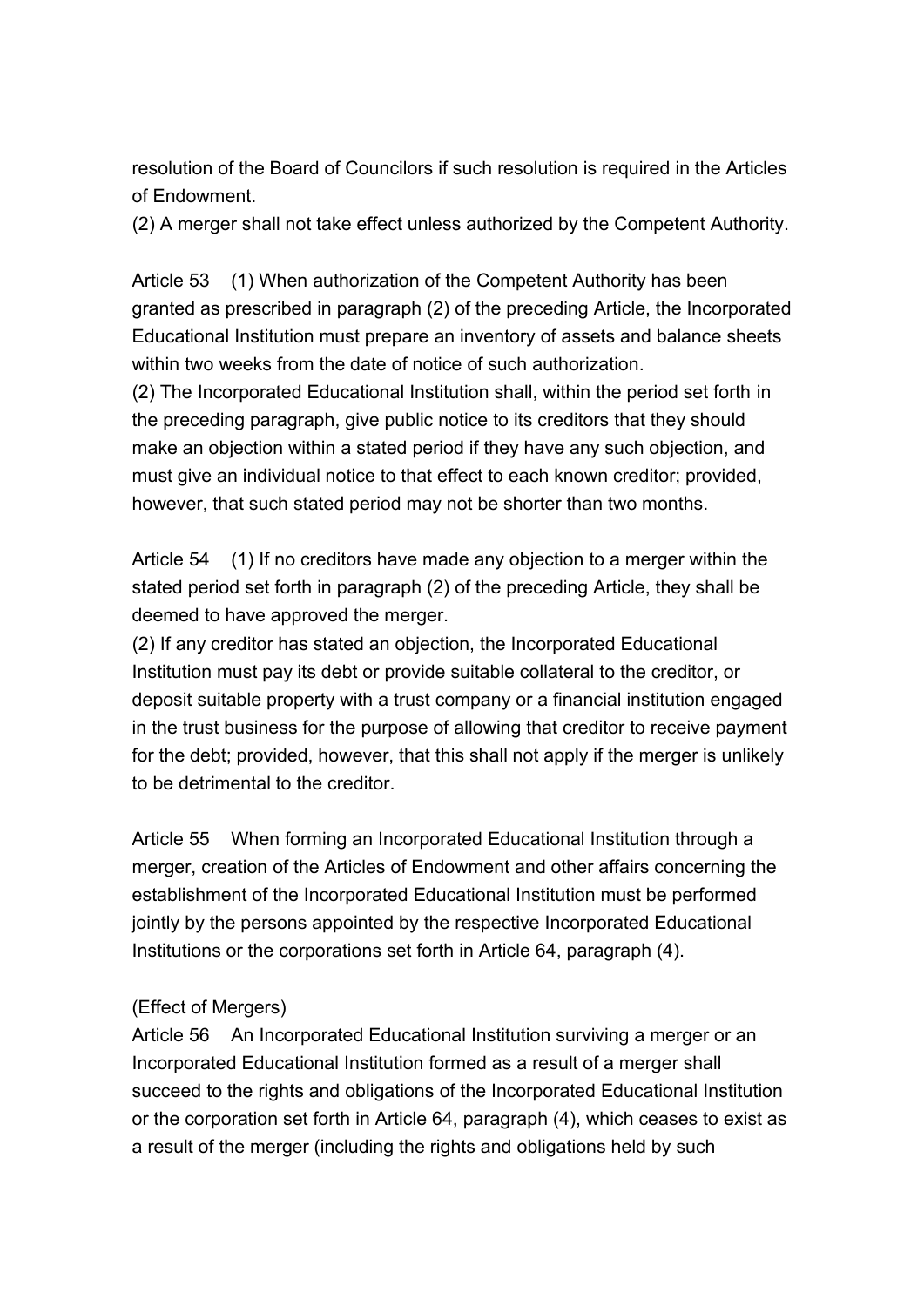Incorporated Educational Institution or corporation set forth in Article 64, paragraph (4) in connection with its business and based on the authorization or any other disposition by the Competent Authority ).

# (Time of Mergers)

Article 57 A merger of an Incorporated Educational Institution shall take effect when it is registered, as provided for by Cabinet Order, at the location of the principal office of the Incorporated Educational Institution surviving the merger or the Incorporated Educational Institution formed as a result of the merger.

Article 58 Deleted

Section 5 Assistance and Supervision

# (Assistance)

Article 59 Where the State or a local public entity finds it necessary for the promotion of education, it may provide Incorporated Educational Institutions with the necessary assistance concerning Private School education, as separately provided for by law.

# (Administrative Orders, etc.)

Article 60 (1) When the Competent Authority finds that an Incorporated Educational Institution has violated laws and regulations or a decision of the Competent Authority rendered pursuant to laws and regulations or the Articles of Endowment, or that operation thereof is seriously inappropriate, the Competent Authority may order the Incorporated Educational Institution to discontinue the violation, to improve the operation, or to take other necessary measures within a period specified by the Competent Authority.

(2) Where the Competent Authority intends to issue an administrative order under the provision of the preceding paragraph, it must hear the opinion of the Private Schools Council, etc. in advance.

(3) Where the Competent Authority intends to issue an administrative order under the provision of paragraph (1), the Competent Authority must, by the means of notice under the provisions of Article 30 of the Administrative Procedure Act (Act No. 88 of 1993), give notice to the effect that the granting of the opportunity for explanation may be requested from the Private Schools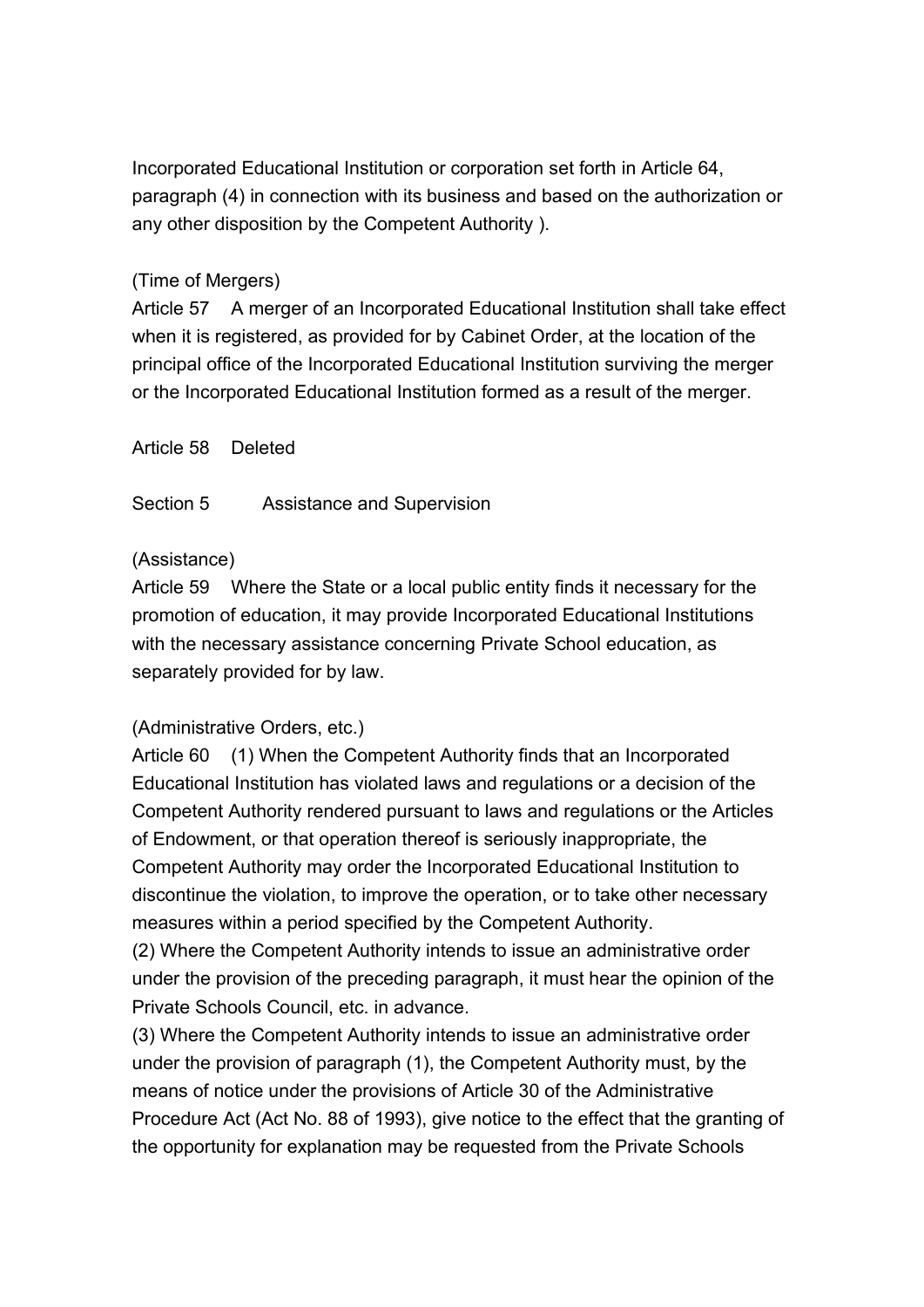Council, etc. instead of from the Competent Authority, as well as notice of the date and place of the meeting of the Private Schools Council, etc. to be attended to offer the explanation, and the place and deadline for submitting a written explanation under the provision of paragraph (5) when submitting the written explanation.

(4) When the Incorporated Educational Institution has requested the opportunity for explanation to be granted by the Private Schools Council, etc., the Private Schools Council, etc. must grant the opportunity for explanation on behalf of the Competent Authority.

(5) The Incorporated Educational Institution shall offer the explanation under the provision of the preceding paragraph by attending a meeting of the Private Schools Council, etc., except where it has sought to offer it by submitting a written explanation.

(6) The provisions of Article 29, paragraph (2) of the Administrative Procedure Act and Article 31 of said Act (limited to the part concerning the application mutatis mutandis of Article 16 of said Act) shall apply mutatis mutandis to the opportunity for explanation to be granted by the Private Schools Council, etc. pursuant to the provision of paragraph (4). In this case, the term "administrative agency" in Article 16, paragraph (4) of said Act as applied mutatis mutandis pursuant to Article 31 of said Act shall be deemed to be replaced with "Private Schools Council, etc. set forth in Article 26, paragraph (2) of the Private Schools Act."

(7) Where the Private Schools Council, etc. grants the opportunity for explanation pursuant to the provision of paragraph (4), the provisions of Chapter III of the Administrative Procedure Act (excluding Articles 12 and 14) shall not apply.

(8) No appeal may be entered against an administrative order under the provision of paragraph (1).

(9) When an Incorporated Educational Institution fails to obey the administrative order under the paragraph (1), the Competent Authority may recommend the Incorporated Educational Institution to dismiss its officers.

(10) When the Competent Authority intends to make recommendation pursuant to the provision of the preceding paragraph, it must grant the opportunity for explanation to directors of the Incorporated Educational Institution or the officer thereof subject to dismissal and hear the opinion of the Private Schools Council, etc. in advance.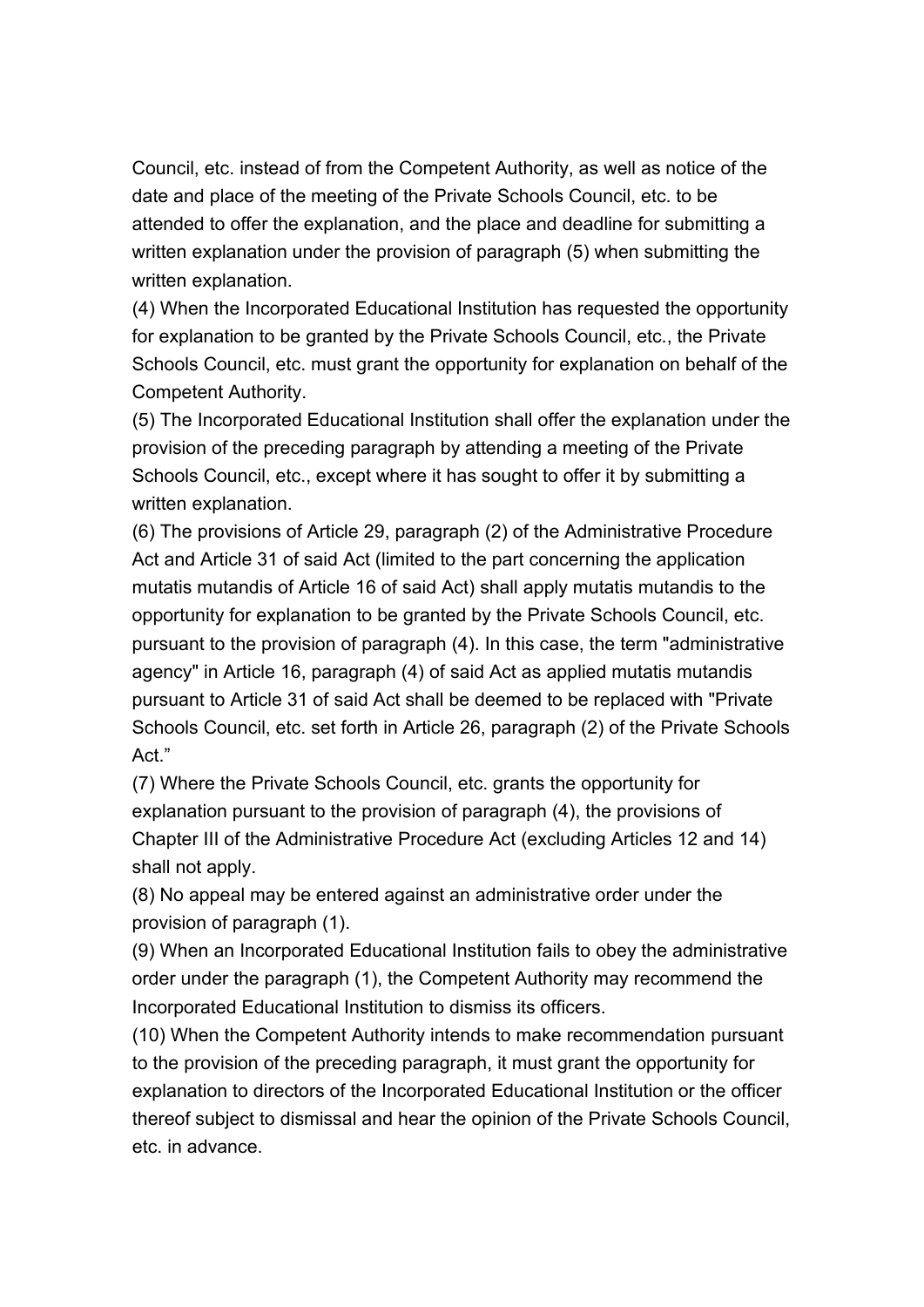(11) The provisions of Chapter III, Section 3 of the Administrative Procedure Act and the provisions from paragraphs (3) to (6) shall apply mutatis mutandis to the explanation pursuant to the provision of the preceding paragraph.

# (Suspension of For-Profit Business)

Article 61 (1) When the Competent Authority finds that an Incorporated Educational Institution which conducts for-profit business pursuant to the provision of Article 26, paragraph (1) falls under any of the grounds listed in the following items, said authority may order the Incorporated Educational Institution to suspend said business:

- (i) the Incorporated Educational Institution conducts any business other than the business specified by the Articles of Endowment;
- (ii) the Incorporated Educational Institution uses profit arising from the forprofit business for any purpose other than the purpose of managing a Private School that it establishes; or
- (iii) the continuation of the for-profit business impedes education at a Private School established by the Incorporated Educational Institution.

(2) The provisions of paragraphs (2) to (8) of the preceding Article shall apply mutatis mutandis to the suspension order pursuant to the provisions of the preceding paragraph.

# (Orders for Dissolution)

Article 62 (1) Where an Incorporated Educational Institution has violated any provisions of laws and regulations or any disposition rendered by the Competent Authority under provisions of laws and regulations, the Competent Authority may order the dissolution of the Incorporated Educational Institution, only if the Competent Authority is unable to achieve the purpose of supervision by any other means.

(2) Where the Competent Authority intends to issue a dissolution order under the provisions of the preceding paragraph, the Competent Authority must hear the opinion of the Private Schools Council, etc. in advance.

(3) Where the Competent Authority intends to issue a dissolution order under the provision of paragraph (1), the Competent Authority must, by the means of notice under the provisions of Article 15, paragraph (1) of the Administrative Procedure Act, give notice to the effect that a hearing of opinions by the Private Schools Council, etc. may be requested in lieu of requesting a hearing by the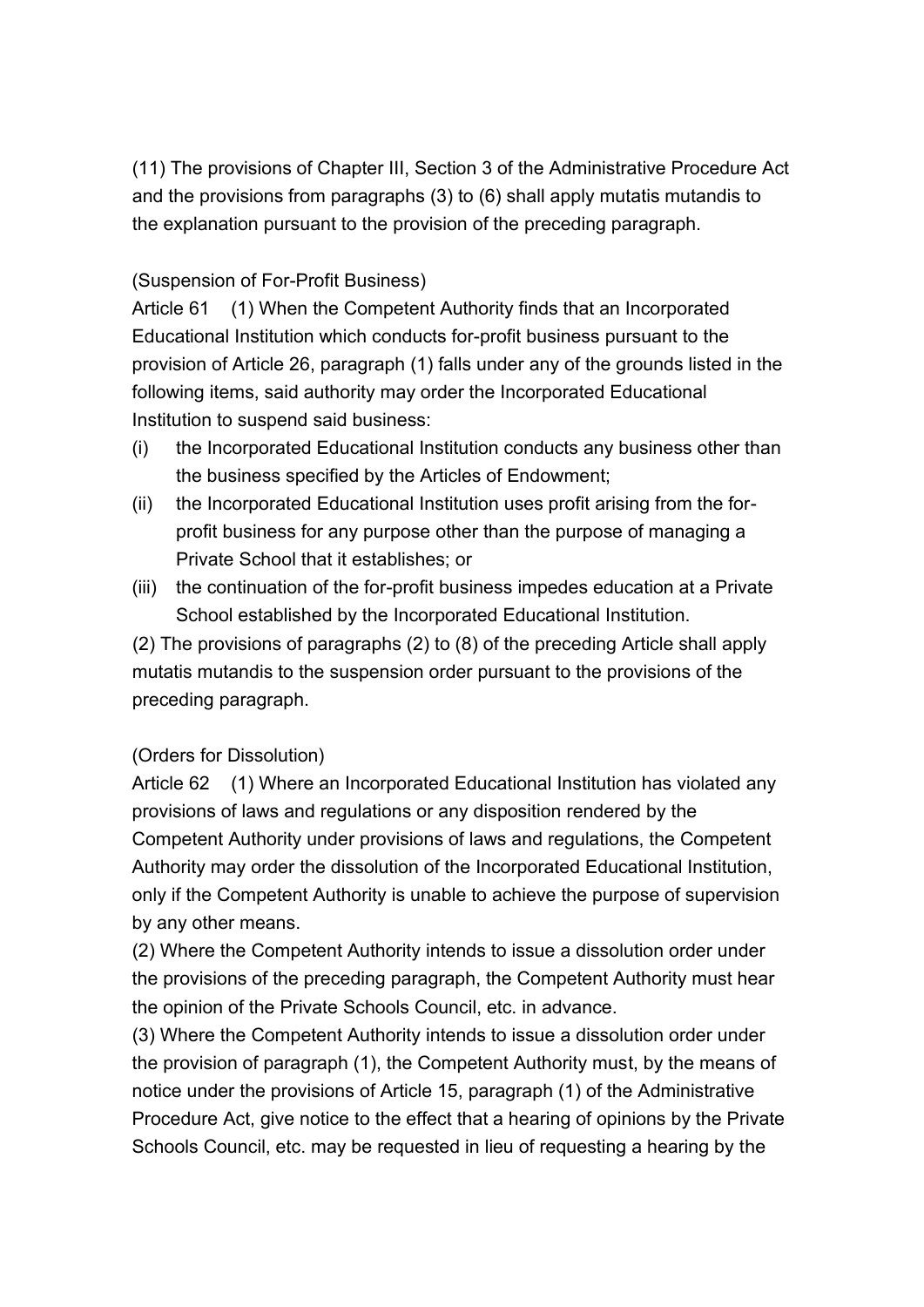Competent Authority, as well as notice of the date and place of the hearing of opinions, and the name and location of the organ that has jurisdiction over the affairs concerning the hearing of opinions. In this case, the Competent Authority shall inform the Incorporated Educational Institution of the following particulars:

- (i) that the Incorporated Educational Institution may attend a meeting of the Private Schools Council, etc. on the date of the hearing of opinions, and state its opinions and submit any articles of evidence, or submit a written statement and documentary evidence or articles of evidence in lieu of attending a meeting of the Private Schools Council, etc. on the date of the hearing of opinions; and
- (ii) that the Incorporated Educational Institution may request the Competent Authority to provide for inspection the materials that prove the fact constituting the grounds for the dissolution order under the provision of paragraph (1), until the hearing of opinions is concluded.

(4) When the Incorporated Educational Institution requests the hearing of opinions by the Private Schools Council, etc., the Private Schools Council, etc. must conduct the hearing of opinions on behalf of the Competent Authority. (5) The provisions of Chapter III, Section 2 of the Administrative Procedure Act (excluding Articles 15, 19, 26, and 28) shall apply mutatis mutandis to the hearing of opinions conducted by the Private Schools Council, etc. pursuant to the provision of the preceding paragraph. In this case: the term "administrative agencies" in Article 15, paragraph (3) of said Act, the phrase "Persons who preside over hearings pursuant to the provisions of Article 19 (hereinafter referred to as 'presiding officials')" in Article 17, paragraph (1) of said Act, and the term "presiding official" in Articles 20 through 25 of said Act and in Article 27, paragraph (1) of said Act, as applied mutatis mutandis pursuant to Article 16, paragraph (4) of said Act (including the cases where applied mutatis mutandis pursuant to Article 17, paragraph (3) of said Act), Article 20, paragraph (6) of said Act, and Article 22, paragraph (3) of said Act (including the cases where applied mutatis mutandis pursuant to Article 25 of said Act), shall be deemed to be replaced with "Private Schools Council, etc. set forth in Article 26, paragraph (2) of the Private Schools Act"; and the phrase "may order" and the phrase "this case" in Article 25 of said Act shall be deemed to be replaced with "may request" and "the case where the Private Schools Council, etc. set forth in Article 26, paragraph (2) of the Private Schools Act reopens a hearing of opinions".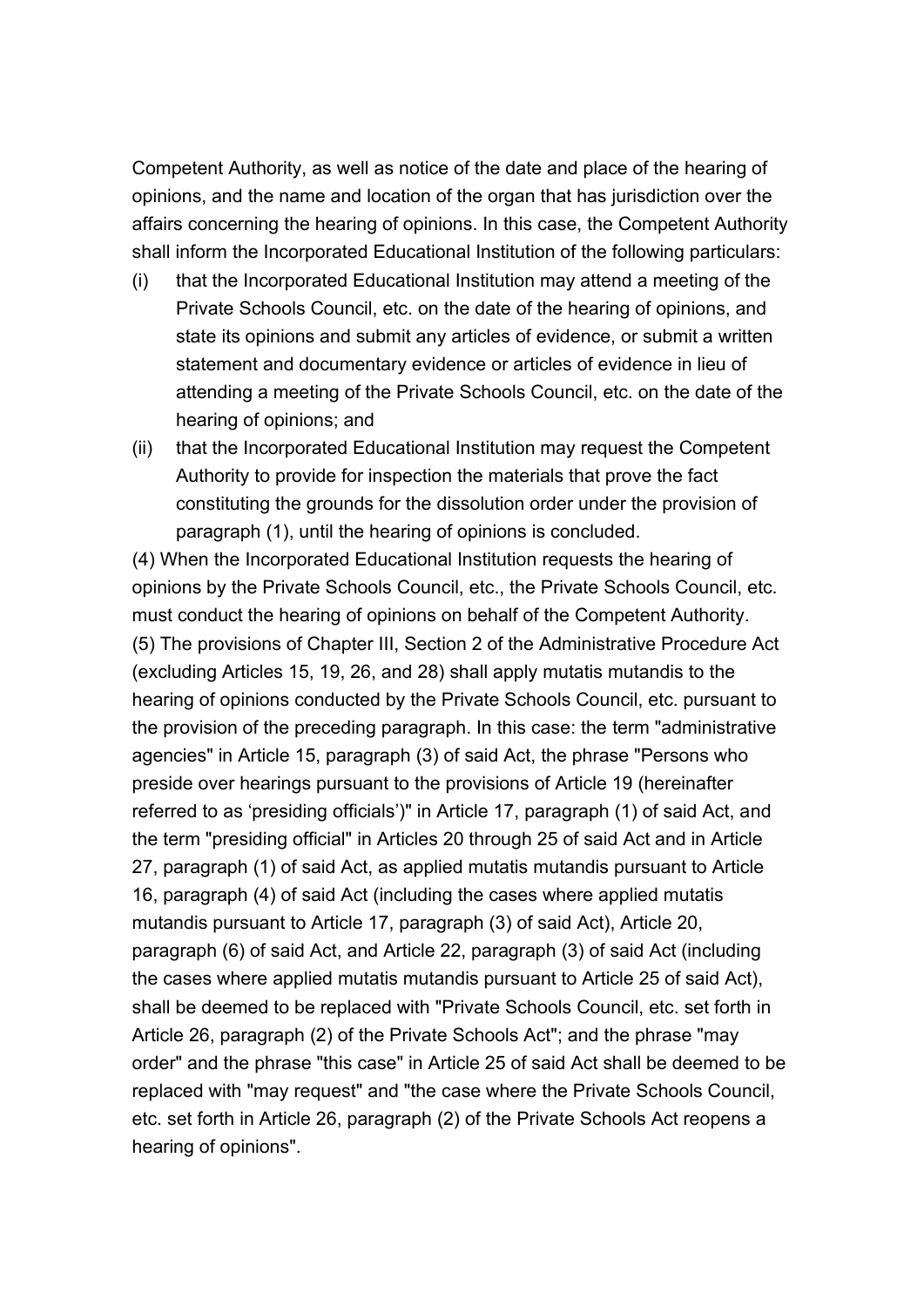(6) The Private Schools Council, etc. must state its opinion as prescribed in paragraph (2) after giving due consideration to the contents of the record set forth in Article 24, paragraph (1) of the Administrative Procedure Act as applied mutatis mutandis pursuant to the preceding paragraph and the written report set forth in paragraph (3) of said Article.

(7) Where the Private Schools Council, etc. conducts a hearing of opinions pursuant to the provision of paragraph (4), the provisions of Chapter III of the Administrative Procedure Act (excluding Articles 12 and 14) shall not apply. (8) No appeal may be entered against a dissolution order under the provision of paragraph (1).

# (Report and Inspection)

Article 63 (1) To the extent necessary for the enforcement of this Act, the Competent Authority may have an Incorporated Educational Institution report the status of its business or assets, or have a personnel of the Competent Authority enter an office or other facilities of the Incorporated Educational Institution to inspect the status of its business or assets, or books, documents, and other objects.

(2) A personnel who conducts an on-site inspection pursuant to the provision of the preceding paragraph shall carry his/her identification certificate and present it to persons concerned.

(3) The authority to conduct the on-site inspection pursuant to the provision of paragraph (1) shall not be construed as being granted for criminal investigation.

# (Publication of Information)

Article 63-2 An Incorporated Educational Institution whose Competent Authority is the Minister of Education, Culture, Sports, Science and Technology must, as provided for in Ordinance of the Ministry of Education, Culture, Sports, Science and Technology, publicize the matters provided for in each of the items below for the categories of cases listed respectively therein without delay:

- (i) when receiving the authorization pursuant to Article 30, paragraph (1) or Article 45, paragraph (1), or submitting a notification pursuant to the provisions of paragraph (2) of said Article: the content of the Articles of Endowment;
- (ii) when preparing an audit report provided for in Article 37, paragraph (3), item (iv): the content of said audit report;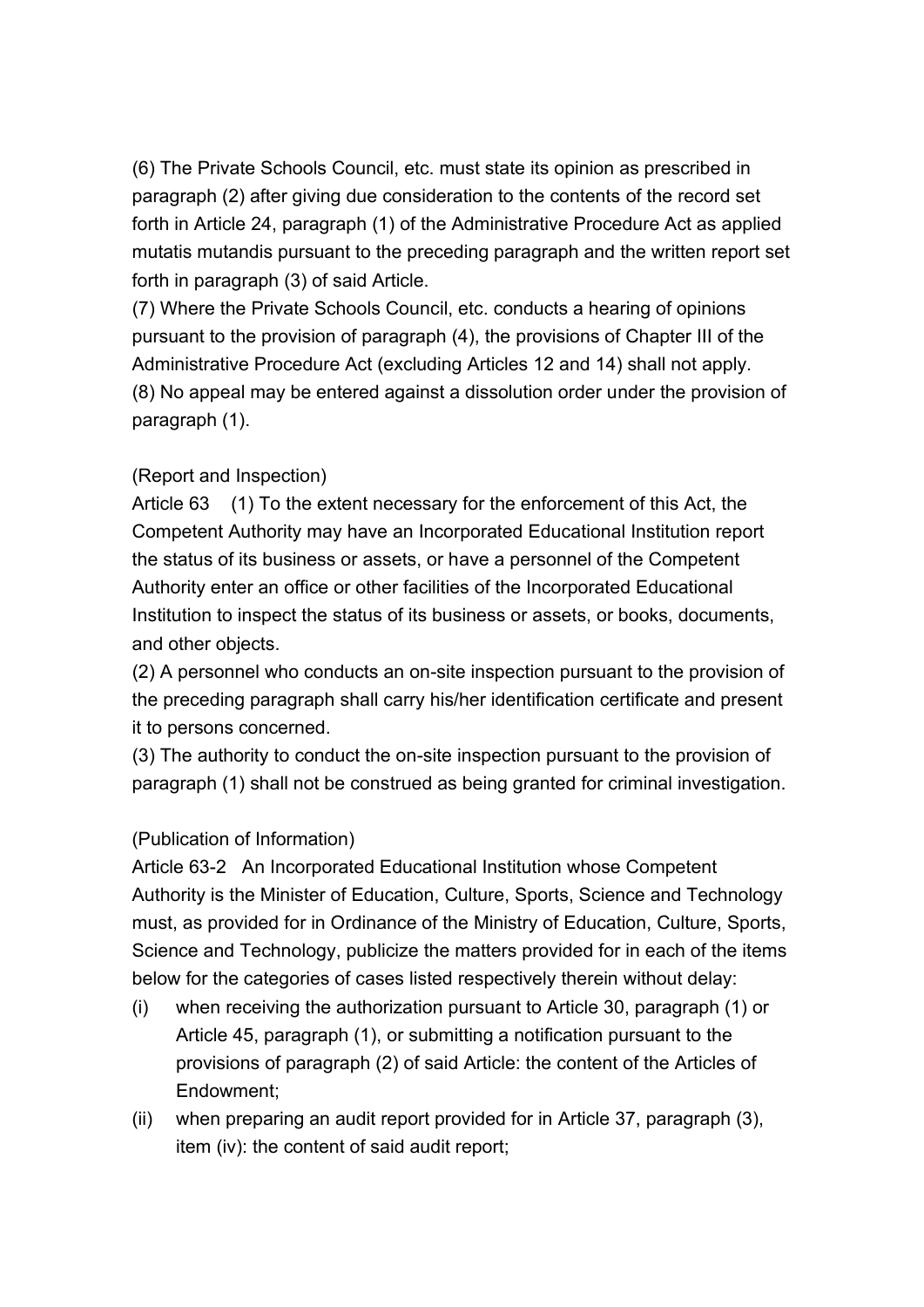- (iii) when preparing documents provided for in Article 47, paragraph (1): among the documents under said paragraph, the content specified by Ordinance of the Ministry of Education, Culture, Sports, Science and Technology; and
- (iv) when determining the standards for paying the remuneration, etc. for officers pursuant to Article 48, paragraph (1): said standards for paying the remuneration, etc.

#### Chapter IV Miscellaneous Provisions

(Private Specialized Training Colleges, etc.)

Article 64 (1) The provisions of Article 5, Article 6, and Article 8, paragraph (1) shall apply mutatis mutandis to private Specialized Training Colleges and private Miscellaneous Schools. In this case, the phrase "the matters prescribed in Article 4, paragraph (1) or Article 13, paragraph (1) of the School Education Act" in Article 8, paragraph (1) as applied mutatis mutandis to private Specialized Training Colleges shall be deemed to be replaced with "the authority of the Prefectural Governor set forth in Article 130, paragraph (1) of the School Education Act or the authority of the Prefectural Governor set forth in Article 13, paragraph (1) of said Act as applied mutatis mutandis pursuant to Article 133, paragraph (1) of said Act," and the phrase "Article 4, paragraph (1) of the School Education Act" as applied mutatis mutandis to private Miscellaneous Schools shall be deemed to be replaced with "Article 4, paragraph (1) of the School Education Act as applied mutatis mutandis by replacing the relevant terms and phrases pursuant to Article 134, paragraph (2) of said Act."

(2) An Incorporated Educational Institution may establish a Specialized Training Colleges or Miscellaneous School in addition to an ordinary School.

(3) When applying the provisions of Chapter III to an Incorporated Educational Institution that establishes a Specialized Training Colleges or Miscellaneous School pursuant to the provision of the preceding paragraph, Private Schools as set forth in the provisions of said Chapter shall include private Specialized Training Colleges or private Miscellaneous Schools.

(4) A person who intends to establish a Specialized Training College or Miscellaneous School may form a corporation whose purpose is limited to establishing a Specialized Training College or Miscellaneous School.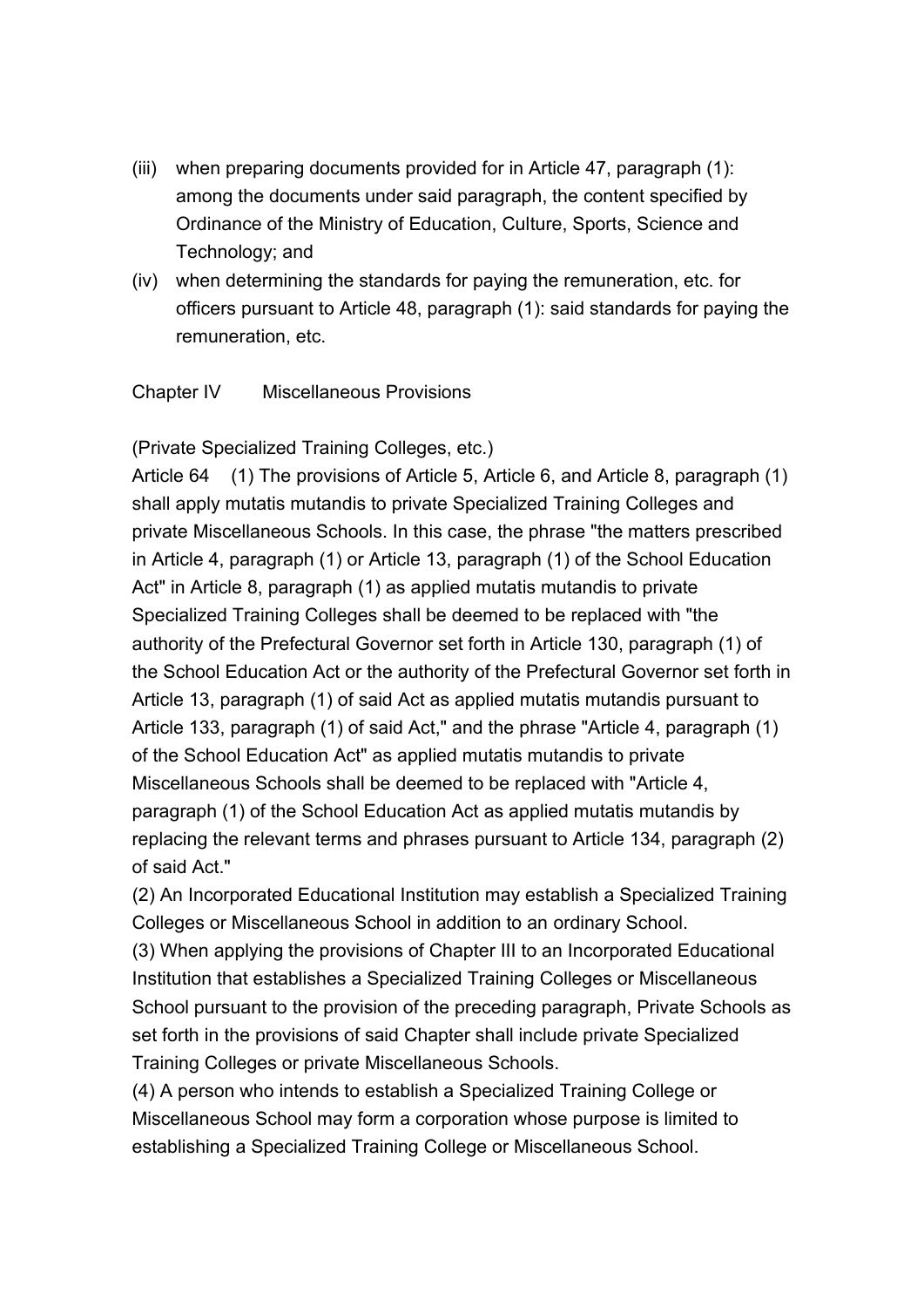(5) The provisions of Chapter III (including the penal provisions concerning said Chapter) shall apply mutatis mutandis to the corporation set forth in the preceding paragraph. In this case, the term "Private School" in the provisions of said Chapter shall be deemed to be replaced with "private Specialized Training Colleges or private Miscellaneous School."

(6) Where an Incorporated Educational Institution or a corporation set forth in paragraph (4) has made the necessary amendments to its Articles of Endowment as provided for in the Articles of Endowment and obtained authorization from the Competent Authority for such amendments, the former may become a corporation set forth in paragraph (4) or the latter may become an Incorporated Educational Institution.

(7) The provisions of Articles 31 and 33 (including cases where applied mutatis mutandis pursuant to paragraph (5)) shall apply mutatis mutandis to the case referred to in the preceding paragraph.

#### (Prohibition of the Use of Misleading Names)

Article 65 No person other than an Incorporated Educational Institution shall use the phrase "Incorporated Educational Institution" in such person's name; provided, however, that this shall not apply to the corporation set forth in Article 64, paragraph (4).

# (Provisions for Enforcement)

Article 65-2 Excluding what is provided for in this Act, any necessary matters concerning the enforcement of this Act that should be handled by the Prefectural Governor shall be specified by Cabinet Order, and other matters shall be specified by Ordinance of the Ministry of Education, Culture, Sports, Science and Technology.

#### (Category of Affairs)

Article 65-3 The affairs that are to be handled by the Prefectural Governor pursuant to the provisions of Article 26, paragraph (2) (including cases where applied mutatis mutandis pursuant to Article 64, paragraph (5)), Article 31, paragraph (1) (including cases where applied mutatis mutandis pursuant to Article 64, paragraphs (5) and (7)) and paragraph (2) (including cases where applied mutatis mutandis pursuant to Article 32, paragraph (2), Article 50, paragraph (3), and Article 64, paragraphs (5) and (7)), Article 32, paragraph (1)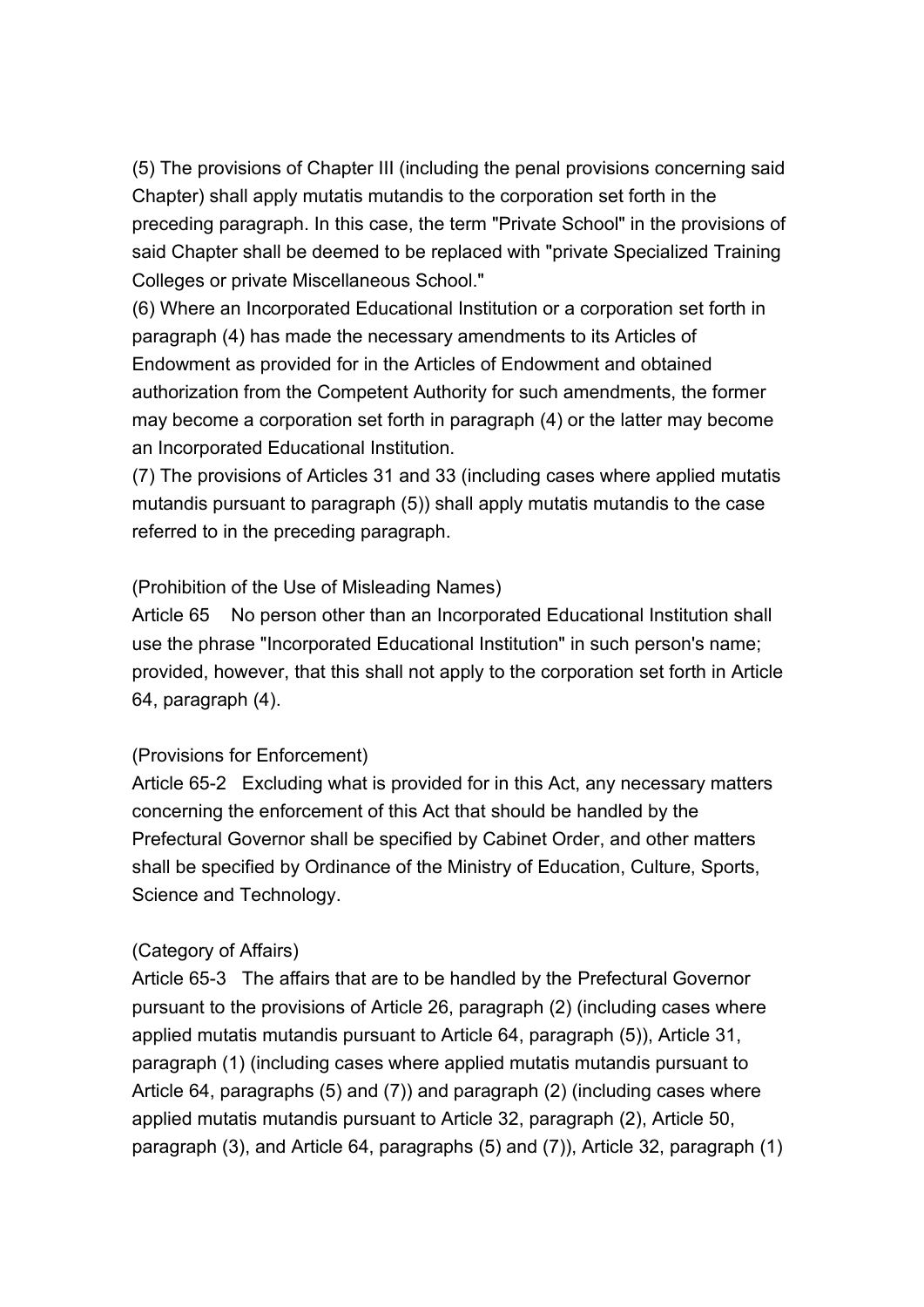(including cases where applied mutatis mutandis pursuant to Article 64, paragraph (5)), Article 37, paragraph (3) (limited to the part pertaining item (v), including cases where applied mutatis mutandis pursuant to Article 64, paragraph (5)), Article 40-4 (including the cases where applied mutatis mutandis pursuant to Article 64, paragraph (5)), Article 45 (including cases where applied mutatis mutandis pursuant to Article 64, paragraph (5)), Article 50, paragraph (2) (including cases where applied mutatis mutandis pursuant to Article 64, paragraph (5)) and paragraph (4) (including cases where applied mutatis mutandis pursuant to Article 64, paragraph (5)), Article 50-4, paragraph (2) (including cases where applied mutatis mutandis pursuant to Article 64, paragraph (5)), Article 50-7 (including cases where applied mutatis mutandis pursuant to Article 64, paragraph (5)), Article 50-13, paragraph (5) (including cases where applied mutatis mutandis pursuant to Article 64, paragraph (5)) and paragraph (6) (including cases where applied mutatis mutandis pursuant to Article 64, paragraph (5)), Article 50-14 (including cases where applied mutatis mutandis pursuant to Article 64, paragraph (5)), Article 52, paragraph (2) (including cases where applied mutatis mutandis pursuant to Article 64, paragraph (5)), Article 60, paragraph (1) (including cases where applied mutatis mutandis pursuant to Article 64, paragraph (5)), paragraph (2) (including cases where applied mutatis mutandis pursuant to Article 61, paragraph (2) and Article 64, paragraph (5)), paragraph (3) (including cases where applied mutatis mutandis pursuant to Article 60, paragraph (11), Article61, paragraph (2), and Article 64, paragraph (5)), paragraph (9) (including cases where applied mutatis mutandis pursuant to Article 64, paragraph (5)), and paragraph (10) (including cases where applied mutatis mutandis pursuant to Article 64, paragraph (5)), Article 61, paragraph (1) (including cases where applied mutatis mutandis pursuant to Article 64, paragraph (5)), Article 62, paragraphs (1) through (3) (including cases where applied mutatis mutandis pursuant to Article 64, paragraph (5)), and Article 63, paragraph (1) (including cases where applied mutatis mutandis pursuant to Article 64, paragraph (5)) shall be Item (i) statutory entrusted affairs defined in Article 2, paragraph (9), item (i) of the Local Autonomy Act.

#### (Transitional Measures)

Article 65-4 When enacting, revising, or repealing an order under the provisions of this Act, any required transitional measures (including the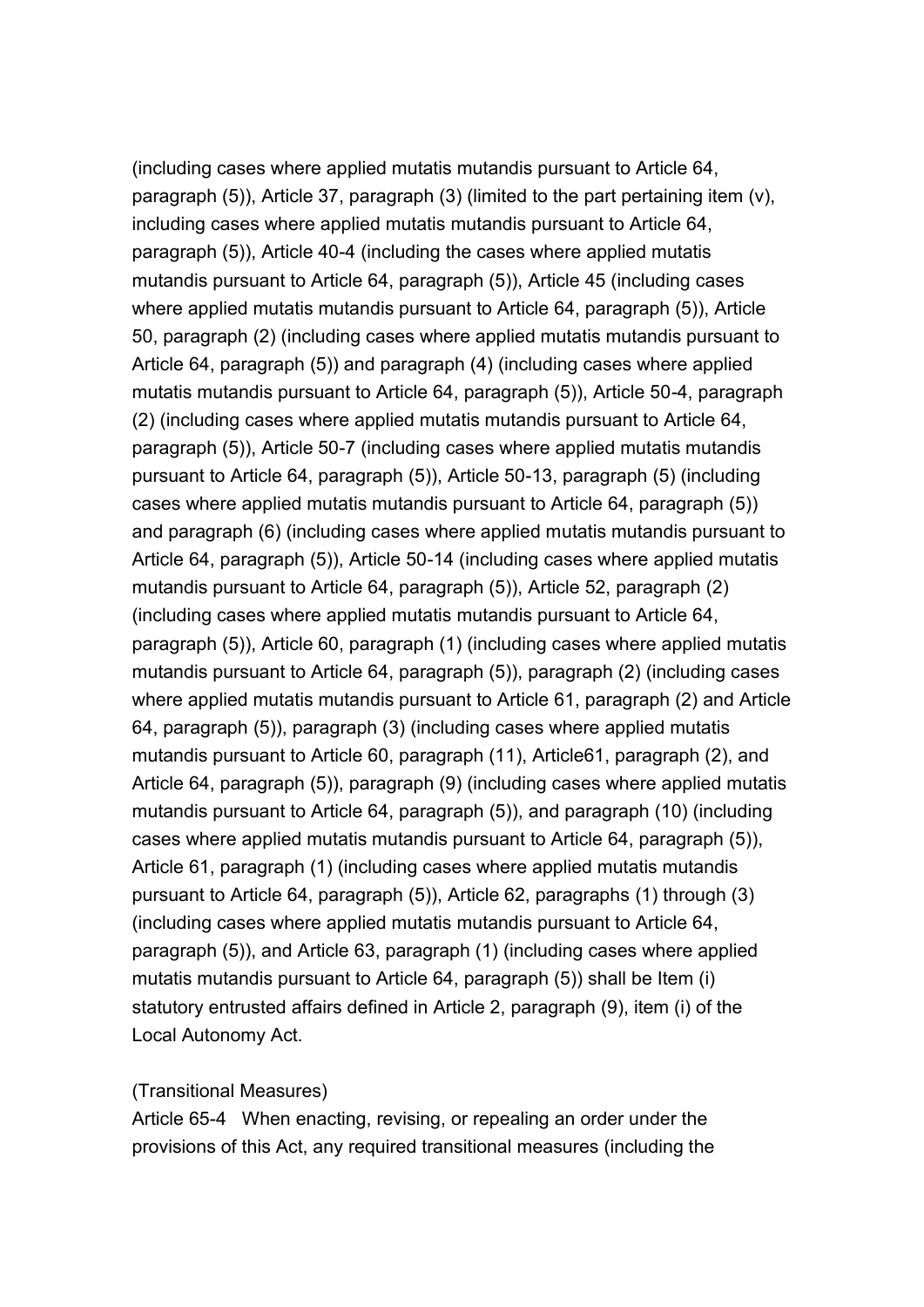transitional measures concerning penal provisions) may be specified by such order to the extent that is judged to be reasonably necessary for the enactment, revision, or repeal.

# Chapter V Penal Provisions

Article 66 In any of the cases listed in the following items, the director, auditor, or liquidator of an Incorporated Educational Institution shall be punished by a non-criminal fine of up to 200,000 yen:

- (i) when failing to register pursuant to the provisions of Cabinet Order under this Act;
- (ii) when failing to keep the Articles of Endowment pursuant to the provision of Article 33-2;
- (iii) when refusing to allow the inspection of the Articles of Endowment without justifiable grounds, in violation of the provision of Article 33-2;
- (iv) when failing to keep an inventory of assets under the provision of Article 33-3, or failing to enter the details that should be entered or making a false entry therein;
- (v) when failing to make a notification or making a false notification, in violation of the provision of Article 45, paragraph (2);
- (vi) when failing to keep an inventory of assets, etc. or failing to enter the details that should be stated or making a false entry in an inventory of assets, etc., in violation of the provision of Article 47, paragraph (2);
- (vii) when refusing to allow the inspection of the inventory of assets, etc. without justifiable grounds, in violation of the provision of Article 47, paragraph (2);
- (viii) when failing to file a petition for commencement of bankruptcy proceedings under the provision of Article 50-2, paragraph (2) or Article 50-11, paragraph (1);
- (ix) when failing to give public notice under the provision of Article 50-9, paragraph (1) or Article 50-11, paragraph (1) or giving a false public notice;
- (x) when violating the provision of Article 53 or Article 54, paragraph (2);
- (xi) when conducting the business in violation of the order issued under the provision of Article 61, paragraph (1); or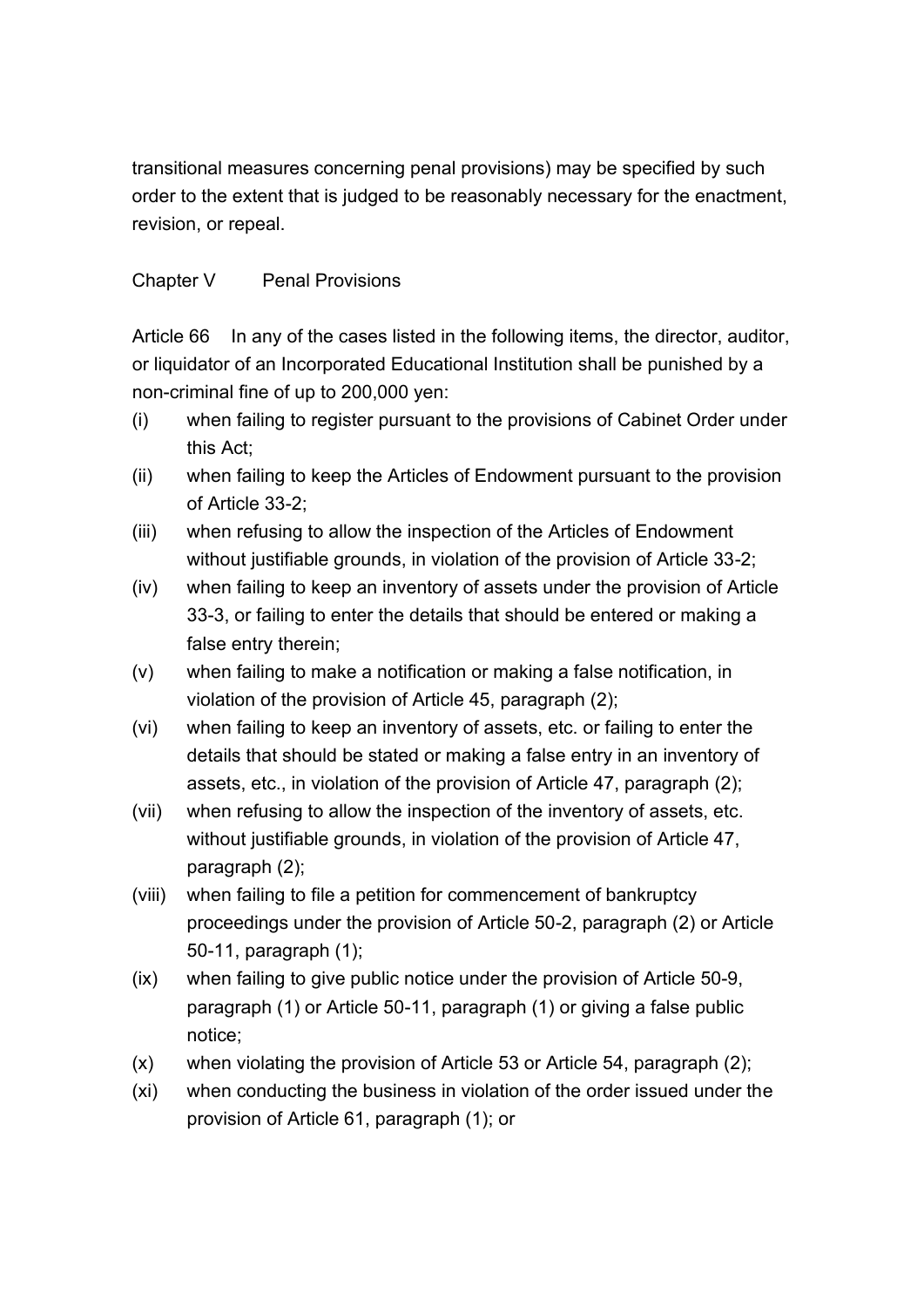(xii) when failing to make a report pursuant to the provision of Article 63, paragraph (1), or making a false report, or having refused, hindered, or evaded the inspection in accordance with said paragraph.

Article 67 A person who violates the provisions of Article 65 shall be punished by a non-criminal fine of up to 100,000 yen.

#### Supplementary Provisions(Extract)

(1) This Act shall come into force as from the day on which three months have elapsed from the date of promulgation.

(2) An incorporated foundation organized based on the Civil Code that has established a Private School (including Private Schools surviving pursuant to the provisions of Article 3 of the Supplementary Provisions of the School Education Act) or a Private School which is an incorporated foundation organized based on the Civil Code that has survived pursuant to the provisions of Article 3 of the Supplementary Provisions of the School Education Act at the time of enforcement of this Act (hereinafter referred to as "Incorporated Foundation") may convert to an Incorporated Educational Institution within one year from the effective date of this Act.

(3) When an Incorporated Foundation intends to convert to an Incorporated Educational Institution pursuant to the provision of the preceding paragraph, the Incorporated Foundation must amend its Articles of Endowment as necessary for the entity conversion in accordance therewith and obtain an approval from the Competent Authority. In this case, the Incorporated Foundation may amend its Articles of Endowment pursuant to the procedure established by its directors upon obtaining an approval of the Competent Authority even when there is no provision to amend the Articles of Endowment therein.

(4) The entity conversion to an Incorporated Educational Institution under the preceding paragraph shall take effect upon registration of its establishment at the location of its principal office.

(5) Necessary matters concerning the registration pursuant to the provision of the preceding paragraph shall be set forth by Cabinet Order.

(6) An Incorporated Foundation organized based on the Civil Code and surviving at the time of enforcement of this Act that has established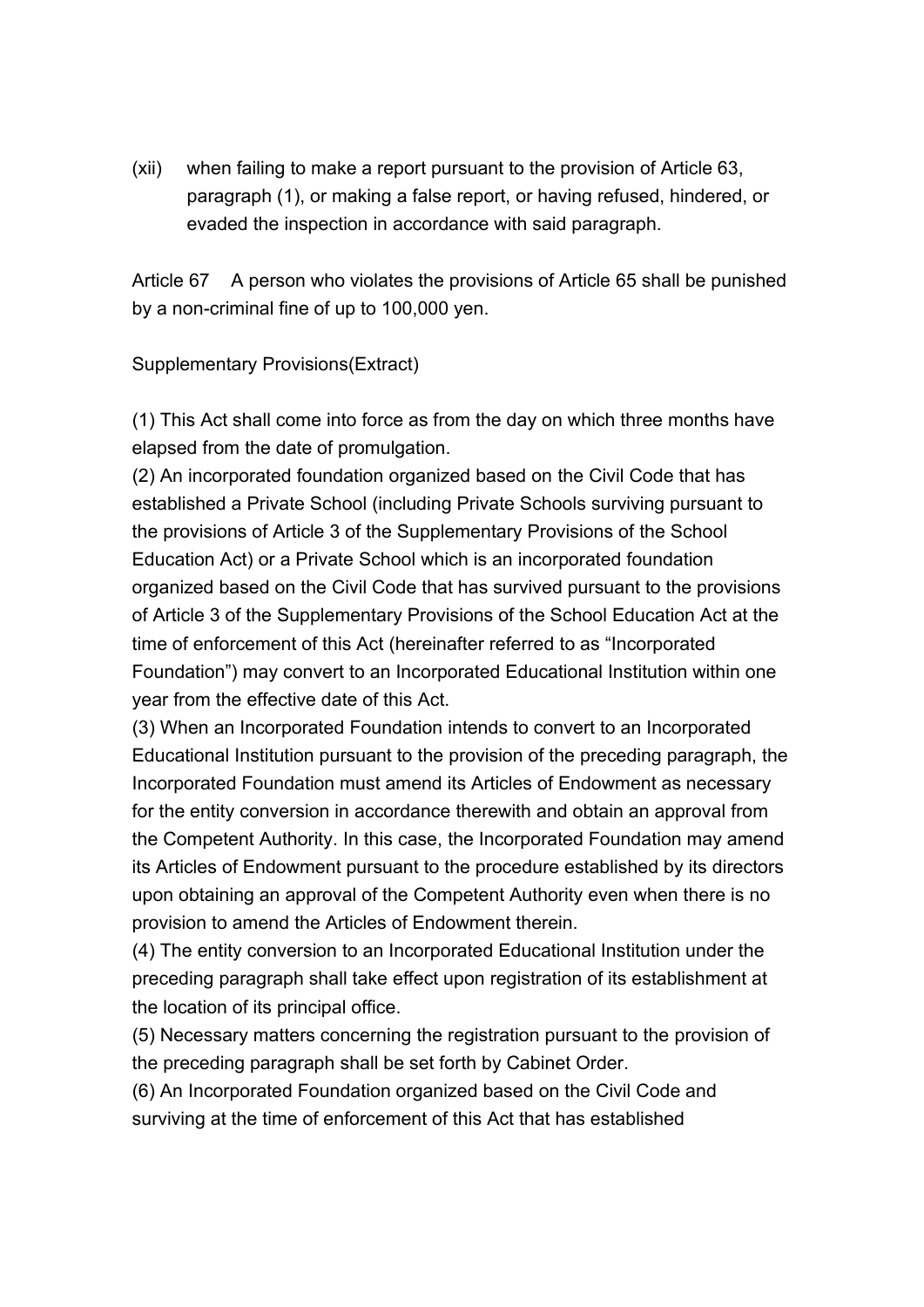Miscellaneous Schools only may convert to the corporation set forth in Article 64, paragraph (4) within the period set forth in paragraph (2).

(7) The provisions of paragraphs (3) to (5) shall apply mutatis mutandis to the case referred to in the preceding paragraph.

(8) The terms "Private School", "Private High School", and "Private University" in the provisions of Article 4 and Article 9, paragraph (2) shall include private schools, private high schools, and private universities (including university preparatory courses) that survive pursuant to the provisions of Article 3 of the Supplementary Provisions of the School Education Act, respectively.

(9) Where an Incorporated Foundation that converted to an Incorporated Educational Institution pursuant to the provision of paragraph (2) has established a private school surviving pursuant to the provisions of Article 3 of the Supplementary Provisions of the School Education Act or is a private school surviving pursuant to the provisions of said Article, the Incorporated Educational Institution may continue to operate the school.

(10) When the provisions of Chapter III are applied to an Incorporated Educational Institution that establishes a School under the preceding paragraph pursuant thereto, Private Schools as set forth in the provisions of said Chapter shall include the schools under the preceding paragraph.

(11) With regard to the facilities and equipment that an Incorporated Educational Institution or the corporation set forth in Article 64, paragraph (4) must have, notwithstanding the provision of Article 25, paragraph (2) (including cases as applied mutatis mutandis pursuant to Article 64, paragraph (5)), the provisions then in force shall remain applicable until an act otherwise stipulating the facilities and equipment of schools is established and enforced.

(12) The term "Private Schools" used in the provisions of Article 4, item (ii), Article 6, Article 9, paragraph (2) and Article 59 shall include, for the time being, private schools other than Incorporated Educational Institutions (meaning a private school established by a person other than an Incorporated Educational Institution pursuant to the provision of Article 6 of the Supplementary Provisions of the School Education Act; the same shall apply in this paragraph), combinedtype accredited child-care centers other than Incorporated Educational Institutions (meaning a deemed combined-type accredited child-care center established by a person who establishes a deemed combined-type accredited child-care center provided for in Article 3, paragraph (2) of the Supplementary Provisions of the Act for Partial Revision of the Act on Advancement of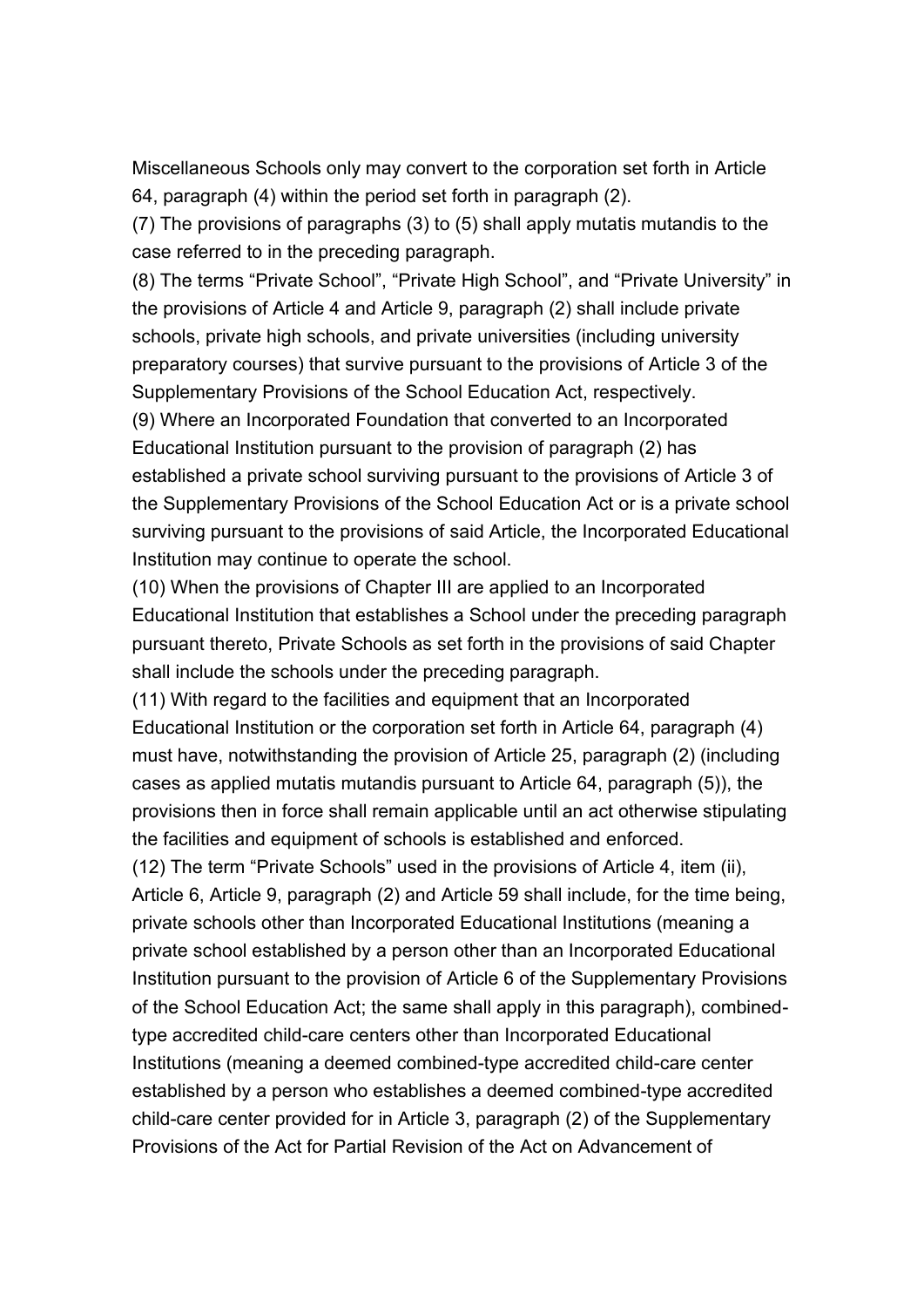Comprehensive Service Related to Education, Child Care, etc. of Preschool Children (Act No. 66 of 2012; hereinafter referred to as the "Partially Revised Accredited Child-care Center Act in this paragraph) excluding an Incorporated Educational Institution or a social welfare corporation (meaning a social welfare corporation provided for in Article 22 of the Social Welfare Act (Act No. 45 of 1951); the same shall apply in this paragraph) and a combined-type accredited child-care center established pursuant to the provision of Article 4, paragraph (1) of the Supplementary Provisions of the Partially Revised Accredited Childcare Center Act; the same shall apply in this paragraph), and combined-type accredited child-care centers established by social welfare corporations; the term "Private Schools" used in the provisions of Article 5 and Article 8, paragraph (1) shall include, for the time being, private schools other than Incorporated Educational Institutions; and the term "Incorporated Educational Institutions" used in the provision of Article 59 shall include, for the time being, a person who established a private school other than an Incorporated Educational Institution, a person who established a combined-type accredited child-care center other than an Incorporated Educational Institution, and a social welfare corporation that establishes a combined-type accredited child-care center.

Supplementary Provisions (Act No. 79 of March 31, 1950) (Extract)

(1) This Act shall come into force on April 1, 1950.

Supplementary Provisions (Act No. 103 of April 19, 1950) (Extract)

(1) This Act shall come into force as from the date of promulgation and shall apply as from April 1, 1950.

Supplementary Provisions (Act No. 167 of August 5, 1953)

This Act shall come into force as from the date of promulgation.

Supplementary Provisions (Act No. 213 of August 15, 1953) (Extract)

(1) This Act shall come into force on September 1, 1953.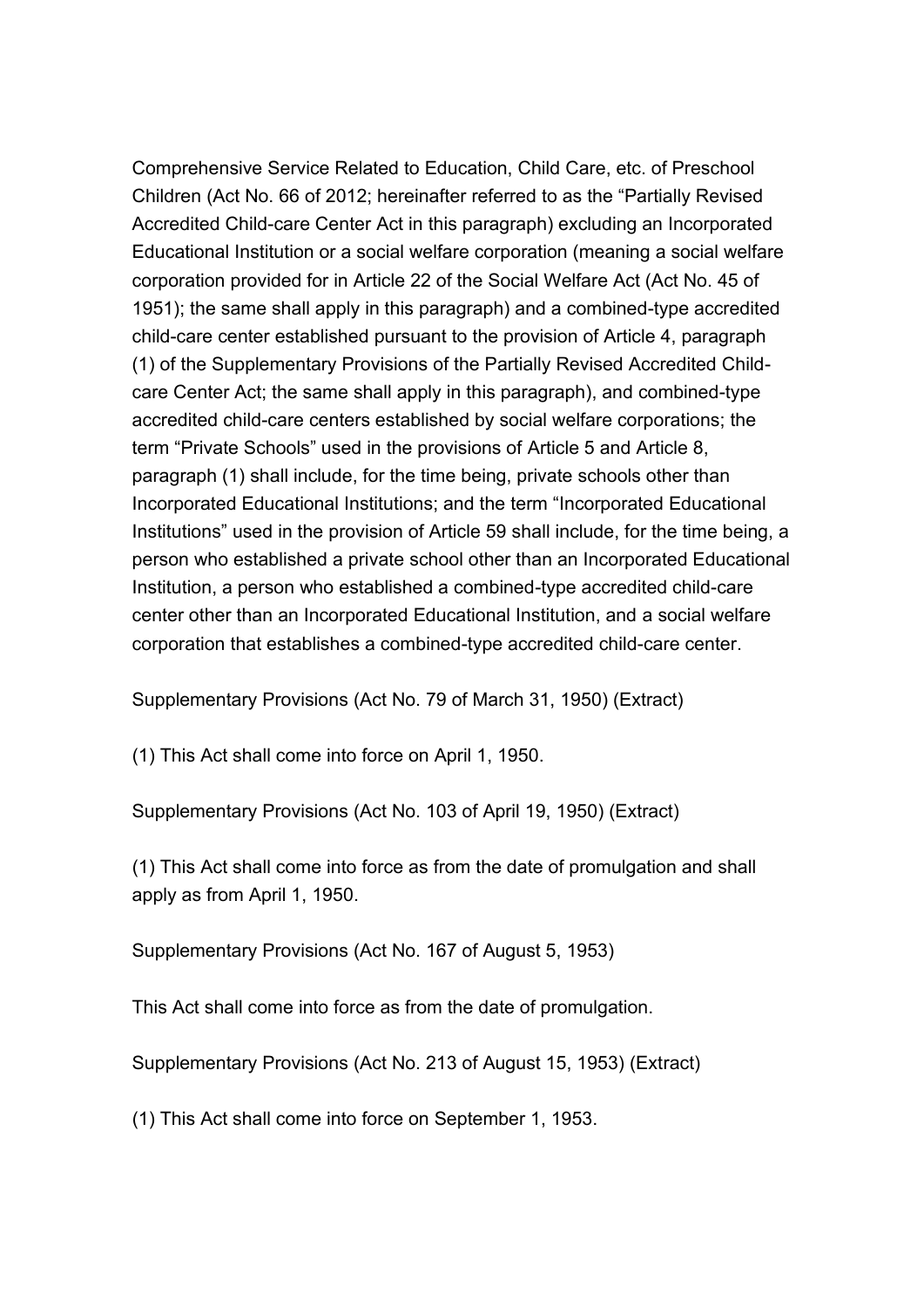Supplementary Provisions (Act No. 159 of June 3, 1954) (Extract)

(1) This Act shall come into force as from the effective date of the Act for Partial Revision of the School Teacher's License Act (Act No. 158 of 1954).

Supplementary Provisions (Act No. 145 of June 17, 1961)

This Act shall come into force as from the effective date of the Act for Partial Revision of the School Education Act (Act No. 144 of 1961).

Supplementary Provisions (Act No. 166 of October 31, 1961) (Extract)

(Effective Date)

(1) This Act shall come into force as from the date of promulgation.

Supplementary Provisions (Act No. 161 of September 15, 1962) (Extract)

(1) This Act shall come into force on October 1, 1962.

(2) The provisions revised by this Act shall also apply to the dispositions by an administrative agency taken before this Act comes into effect, the inaction by an administrative agency pertaining to an application filed before this Act comes into effect, or other matters that have arisen before this Act comes into effect, except as otherwise provided for in the Supplementary Provisions; provided, however, that those provisions shall not preclude the effect that has arisen pursuant to the provisions prior to the revision by this Act.

(3) With regard to a petition, application for examination, objection, or other appeals (hereinafter referred to as the "Petitions, etc.") filed prior to the enforcement of this Act, the provisions then in force shall remain applicable even after this Act comes into effect. The same shall apply to the Petitions, etc. filed in the case of further dissatisfaction with determination, decision, or other dispositions on the Petitions, etc. (hereinafter referred to as the

"Determinations, etc."), that have been made before this Act comes into effect, or the Determinations, etc. made after this Act comes into effect with regard to the Petitions, etc. filed before this Act comes into effect.

(4) The Petitions, etc. prescribed in the preceding paragraph that relate to a disposition on which an appeal may be filed pursuant to the Administrative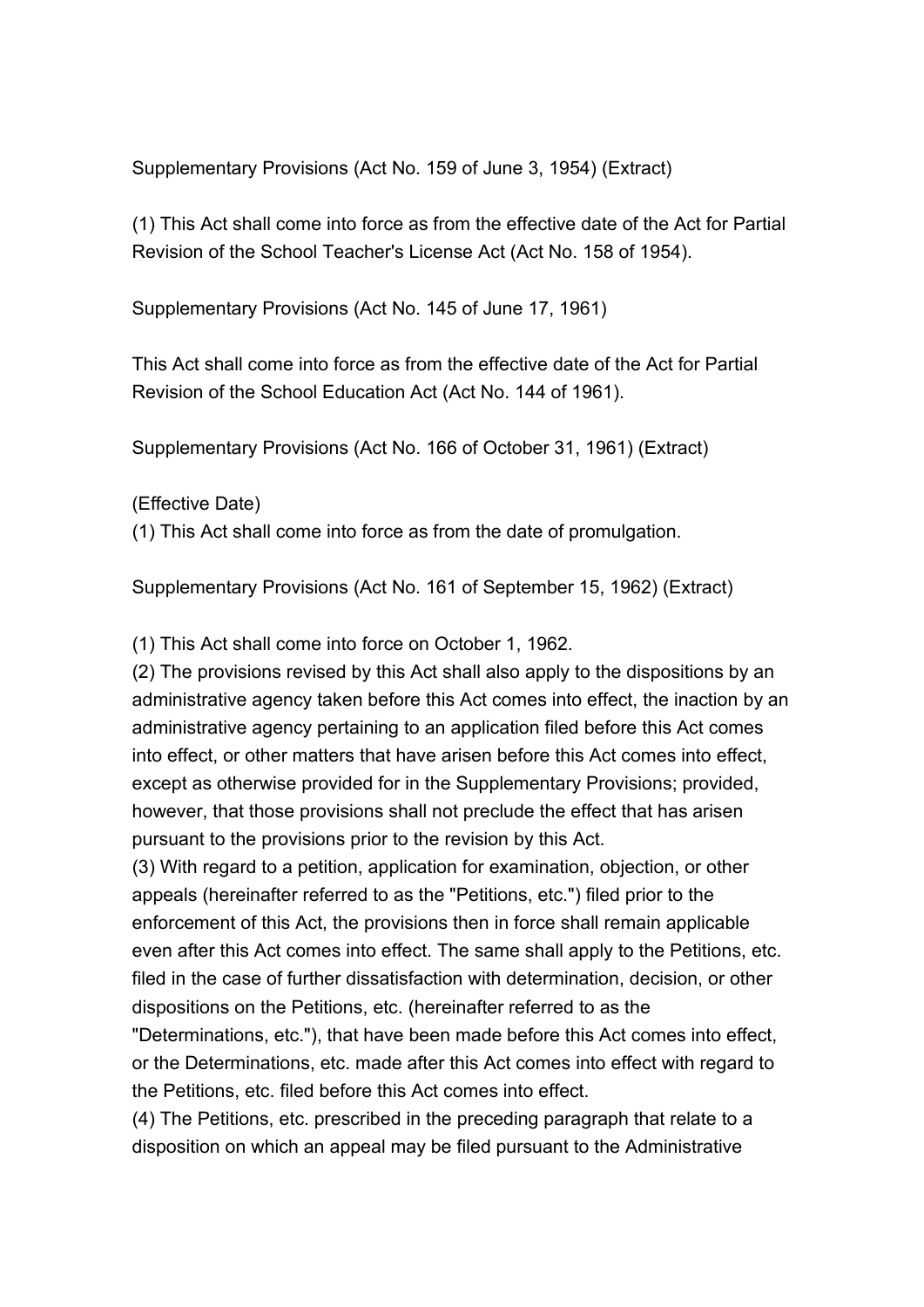Appeal Act after this Act comes into effect shall be deemed to be appeals pursuant to the Administrative Appeal Act with regard to the application of the Acts other than said Act.

(5) No appeal pursuant to the Administrative Appeal Act may be entered against the Determinations, etc. on an application for examination, an objection, or other appeals filed after this Act comes into effect pursuant to the provision of paragraph (3).

(6) With regard to a disposition imposed by an administrative agency before this Act comes into effect, on which the Petitions, etc. may be filed pursuant to the provisions prior to the revision by this Act and for which the statute of limitations has not been set, the statute of limitations for filing an appeal pursuant to the Administrative Appeal Act shall be counted from the day when this Act comes into effect.

(8) With regard to the application of penal provisions to acts committed prior to the enforcement of this Act, the provisions then in force shall remain applicable. (9) In addition to the matters provided for in the preceding eight paragraphs, necessary transitional measures concerning the enforcement of this Act shall be

Supplementary Provisions (Act No. 110 of June 19, 1964) (Extract)

(Effective Date)

provided for by Cabinet Order.

(1) This Act shall come into force as from the date of promulgation.

Supplementary Provisions (Act No. 94 of June 10, 1968) (Extract)

(Effective Date)

(1) This Act shall come into force as from the date of promulgation. provided, however, that the provisions from Articles 3 to 5 and the provisions of paragraphs (3) and (4) of the Supplementary Provisions shall come into force as from the day specified by Cabinet Order within a period not exceeding three months from the date of promulgation.

Supplementary Provisions (Act No. 69 of May 18, 1970) (Extract)

(Effective Date)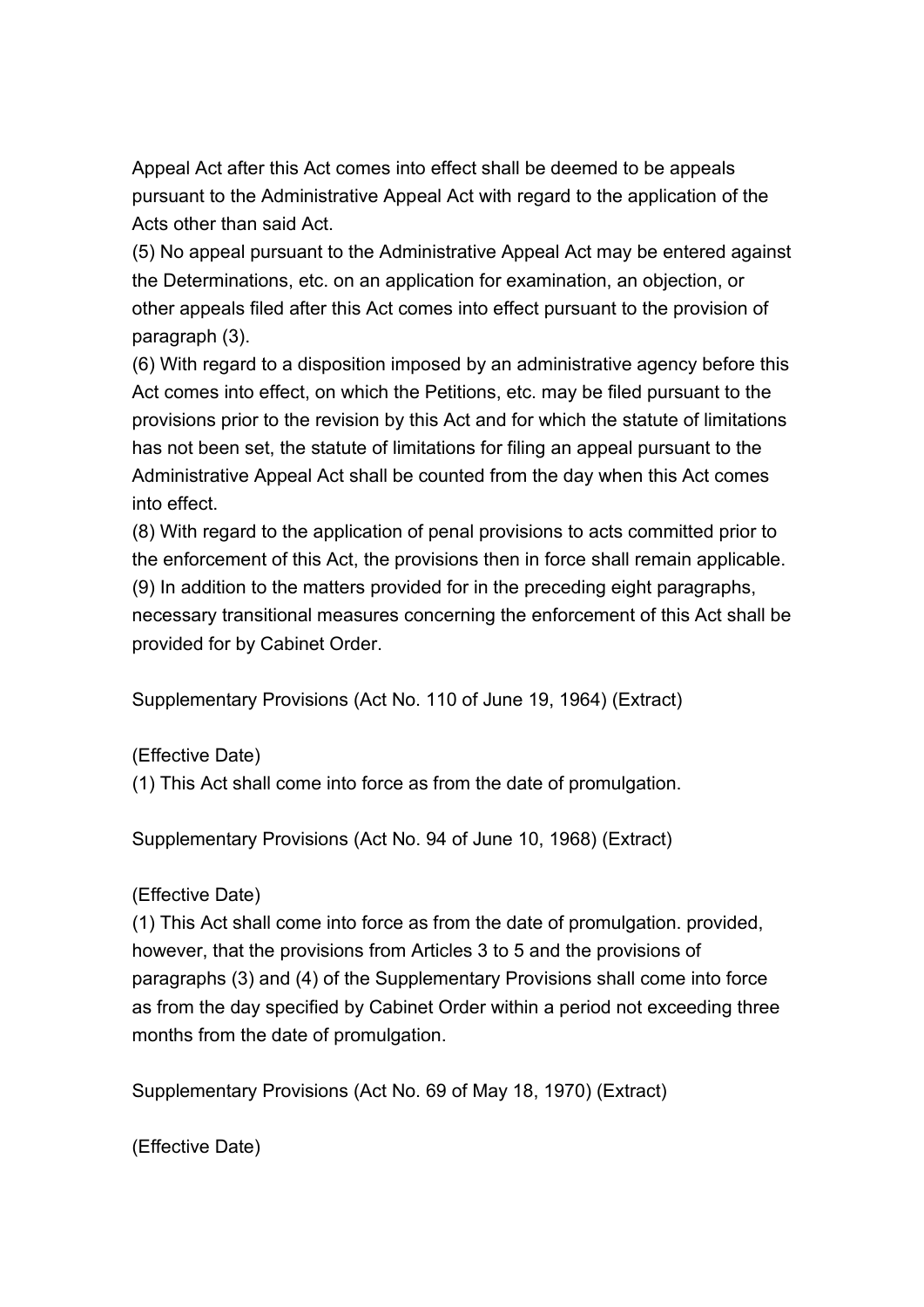Article 1 This Act shall come into force as from the date of promulgation. provided, however, that the provisions from Articles 11 to 24 of the Supplementary Provisions shall come into force as from the day specified by Cabinet Order within a period not exceeding four months from the date of promulgation.

Supplementary Provisions (Act No. 59 of July 11, 1975) (Extract)

(Effective Date)

Article 1 This Act shall come into force as from the day on which six months have elapsed from the date of promulgation.

Supplementary Provisions (Act No. 60 of July 11, 1975)

This Act shall come into force as from the day on which one month has elapsed from the date of promulgation.

Supplementary Provisions (Act No. 61 of July 11, 1975) (Extract)

(Effective Date) Article 1 This Act shall come into force on April 1, 1976.

(Transitional Measures upon Partial Revision of the Private Schools Act) Article 5 An Incorporated Educational Institution must determine, by its Articles of Endowment, names and types of existing departments in a high school or university owned by it at the time of enforcement of this Act, as promptly as possible. In this case, no approval for amendments to the Articles of Endowment from the Competent Authority is necessary.

Article 6 With regard to a person who receives the grant of subsidy prior to enforcement of this Act pursuant to the provision of Article 59, paragraph 1 of the Private Schools Act prior to the revision by the Article 3 of the Supplementary Provisions (referred to as the "Old Act" in this Article and the following Article) based on the provision of Article 17 of the Supplementary Provisions of the Old Act, the provision of said paragraph shall apply by replacing the phrase "the provisions of Article 9 or Article 10 based on the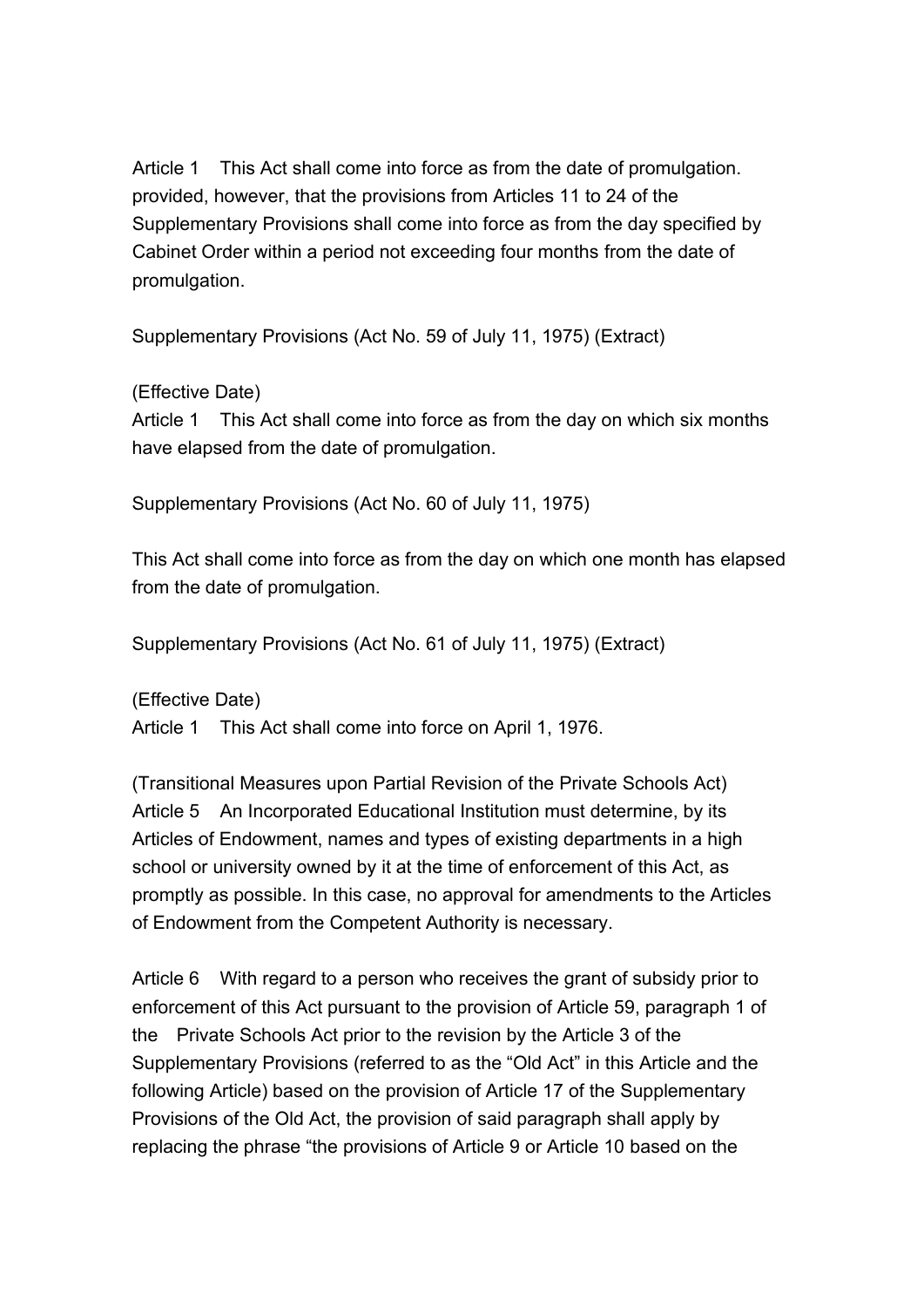provision of paragraph (1)" in Article 2, paragraph (5) of the Supplementary Provisions with the phrase "the provisions of Article 59, paragraph (1) of the Private Schools Act prior to the revision by the provision of Article 3 of the Supplementary Provisions based on the provision of Article 17 of the Supplementary Provisions of the Private Schools Act prior to the revision."

Article 7 With regards to assistance provided based on the provisions of Article 59 of the Old Act (including the provisions of Article 59 of the Old Act based on the provisions of Article 17 of the Supplementary Provisions of the Old Act) prior to the enforcement of this Act, the provisions then in force shall remain applicable except for those provided for in the preceding Article.

Supplementary Provisions (Act No. 25 of May 25, 1976) (Extract)

# (Effective Date)

(1) This Act shall come into force as from the day specified by Cabinet Order within a period not exceeding three months from the date of promulgation.

(Transitional Measures upon Partial Revision of the Private Schools Act) (5) An Incorporated Educational Institution must determine, by its Articles of Endowment, names and types of existing departments in a graduate school owned by it at the time of enforcement of this Act, as promptly as possible. In this case, no approval for amendments to the Articles of Endowment from the Competent Authority is necessary.

Supplementary Provisions (Act No. 55 of May 23, 1978) (Extract)

(Effective Date, etc.)

(1) This Act shall come into force as from the date of promulgation.

(Transitional Measures)

(4) Those who are members of the Private University Council at the time of enforcement of this Act shall remain in office of the member of the Private University Council until the day on which the term of office expires.

Supplementary Provisions (Act No. 78 of December 2, 1983)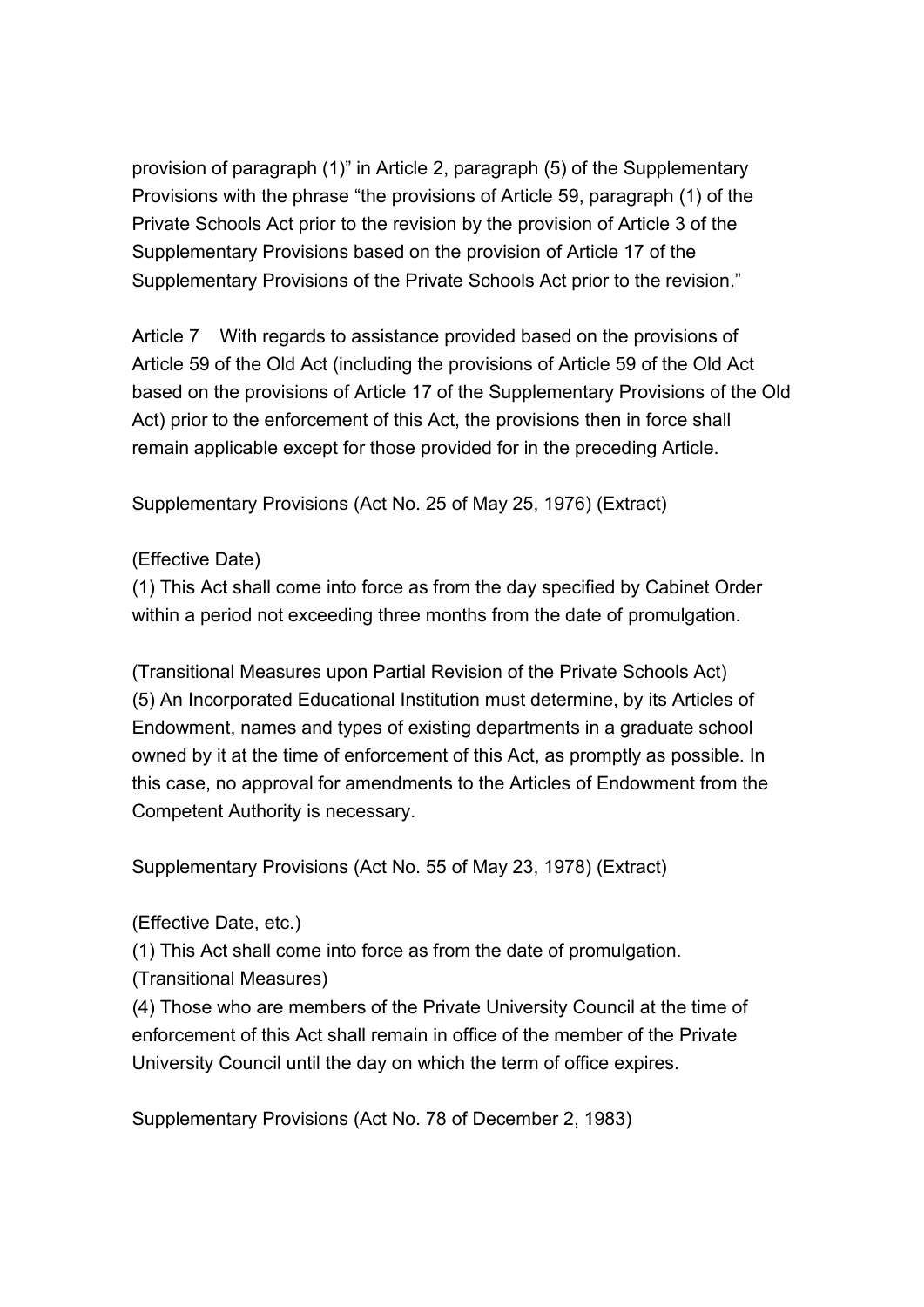(1) This Act (excluding Article 1) shall come into force on July 1, 1984. (2) Transitional measures necessary for organizations, etc. which have been established under the provisions of laws as of the day preceding the effective date of this Act and those which shall be established under the provisions of the National Government Organization Act or the provisions of Cabinet Order based on the provisions of a related Act revised by this Act (hereinafter referred to as "Related Cabinet Order") on or after the effective date of this Act, and other transitional measures necessary for the establishment or revision or abolition of Related Cabinet Order in accordance with the enforcement of this Act may be specified by Cabinet Order.

Supplementary Provisions (Act No. 88 of September 10, 1987) (Extract)

(Effective Date)

(1) This Act shall come into force as from the date of promulgation.

Supplementary Provisions (Act No. 79 of May 21, 1991) (Extract)

(Effective Date)

Article 1 This Act shall come into force as from the date of promulgation.

Supplementary Provisions (Act No. 89 of November 12, 1993) (Extract)

(Effective Date)

Article 1 This Act shall come into force as from the effective date of the Administrative Procedure Act (Act No. 88 of 1993).

(Transitional Measures Concerning Adverse Dispositions Following Appeal, etc.)

Article 2 In cases where, based on laws and regulations prior to the revision by this Act, an inquiry or any other request was made to a council or other collegiate organization to take procedures for presenting opinions, such as procedures for a hearing or the grant of opportunities for explanation as prescribed in Article 13 of the Administrative Procedures Act, the provisions then in force shall remain applicable to procedures for adverse dispositions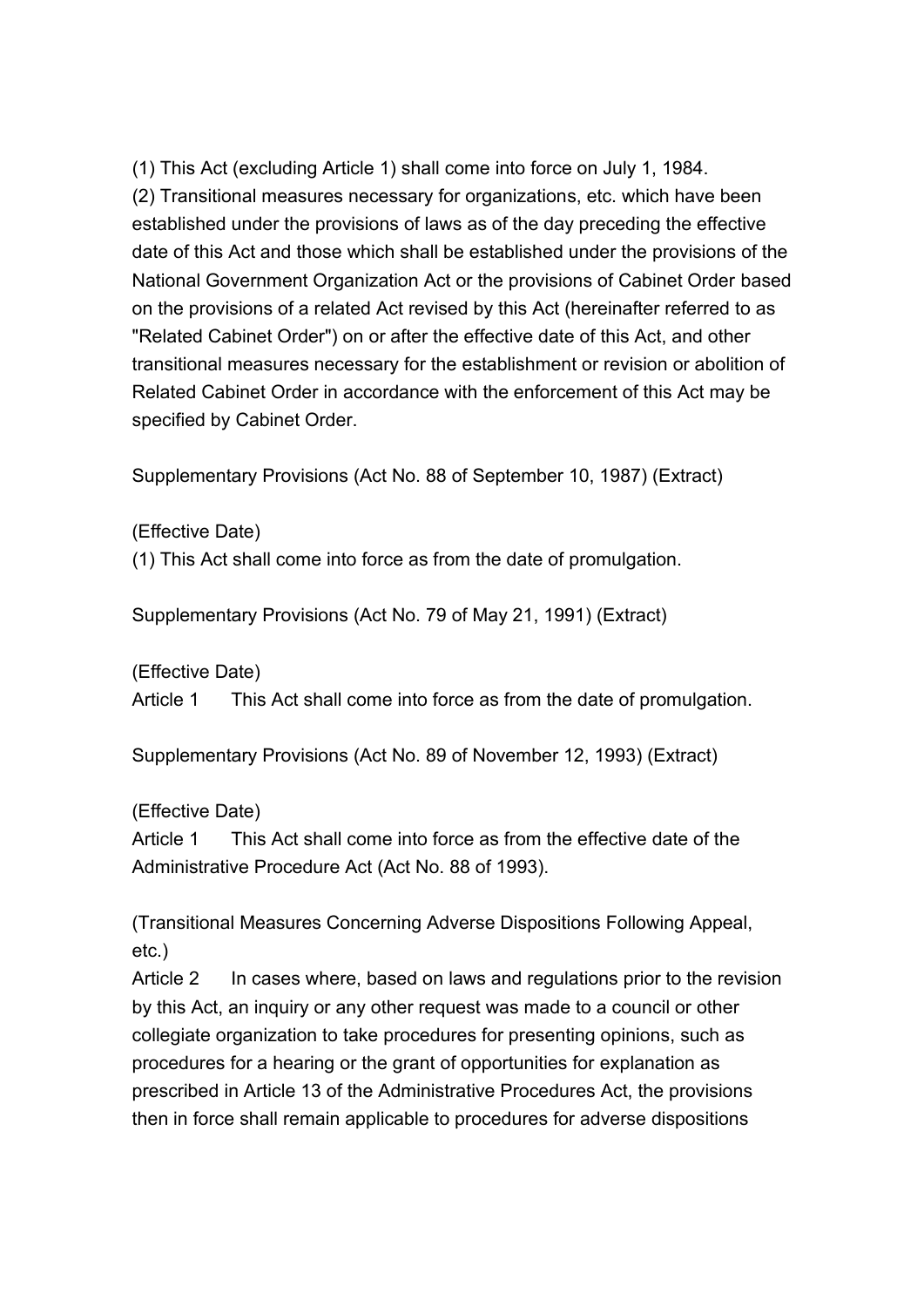pertaining to said inquiry or other request, notwithstanding the provisions of related Acts revised by this Act.

(Transitional Measures upon Partial Revision of the Private Schools Act) Article 4 Where, prior to enforcement of the provisions of Article 77, a notice is given pursuant to the provision of Article 63, paragraph (1) of the Private Schools Act prior to the revision by said provisions, with regard to suspension of for-profit business and the procedure for dissolution orders of the Incorporated Educational Institution concerned with the notice, the provisions then in force shall remain applicable, notwithstanding the provisions of said Act revised pursuant to the provisions of Article 77.

#### (Transitional Measures Concerning Penal Provisions)

Article 13 With regard to the application of penal provisions to acts committed prior to the enforcement of this Act, the provisions then in force shall remain applicable.

(Transitional Measures upon Adjustment of Provisions pertaining to Hearing) Article 14 Any hearing, questioning, hearing session (excluding those pertaining to adverse dispositions) or any proceeding thereof, which has been initiated in accordance with the provisions of the Act before the enforcement of this Act, shall be deemed to have been initiated in accordance with the equivalent provisions of the relative Acts revised by this Act.

#### (Delegation to Cabinet Order)

Article 15 In addition to the matters provided for from Article 2 to the preceding Article of the Supplementary Provisions, necessary transitional measures concerning the enforcement of this Act shall be provided for by Cabinet Order.

Supplementary Provisions (Act No. 72 of June 6, 1997)

# (Effective Date)

(1) This Act shall come into force as from the effective date of the Act for Partial Revision of the Commercial Code, etc. (Act No. 71 of 1997).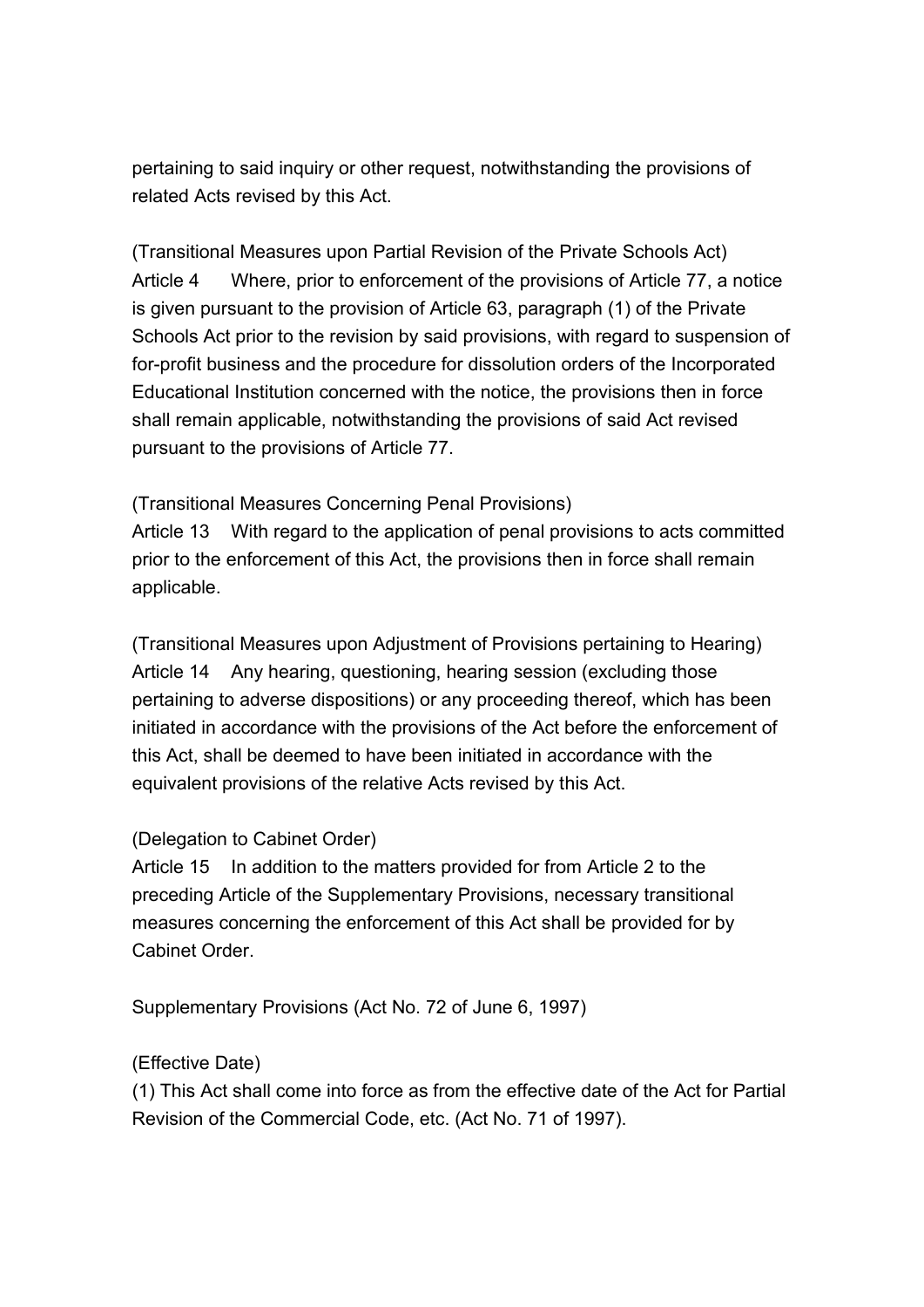(Transitional Measures)

(2) With regard to a merger pertaining to a merger contract concluded prior to the enforcement of this Act, the provisions then in force shall remain applicable even after the enforcement of this Act.

(Transitional Measures Concerning Application of Penal Provisions) (3) With regard to the application of penal provisions to acts committed prior to the enforcement of this Act, and to acts committed subsequent to the enforcement of this Act where the provisions then in force shall remain applicable pursuant to the provision of the preceding paragraph, the provisions then in force shall remain applicable.

Supplementary Provisions (Act No. 101 of June 12, 1998) (Extract)

(Effective Date)

Article 1 This Act shall come into force on April 1, 1999.

Supplementary Provisions (Act No. 87 of July 16, 1999) (Extract)

# (Effective Date)

Article 1 This Act shall come into force on April 1, 2000; provided, however, that the provisions listed in the following items shall come into force as from the day prescribed respectively in those items:

(i) The provisions for the revision in Article 1 to add five articles, the section title, and two subsections and the titles thereof following Article 250 of the Local Government Act (limited, however, to the part concerning Article 250-9, paragraph 1 of said Act (limited, however, to the part concerning the requirement of consent of both Houses)), the provisions in Article 40 to revise paragraph 9 and paragraph 10 of the Supplementary Provisions of the Natural Parks Act (limited, however, to the part concerning paragraph 10 of the Supplementary Provisions of said Act), the provisions of Article 244 (excluding, however, the part concerning the provision to revise Article 14-3 of the Agricultural Improvement and Promotion Act), and the provisions of Article 472 (excluding, however, the part concerning the provisions to revise Article 6, Article 8, and Article 17 of the Act on Special Provisions Concerning Merger of Municipalities), and the provisions of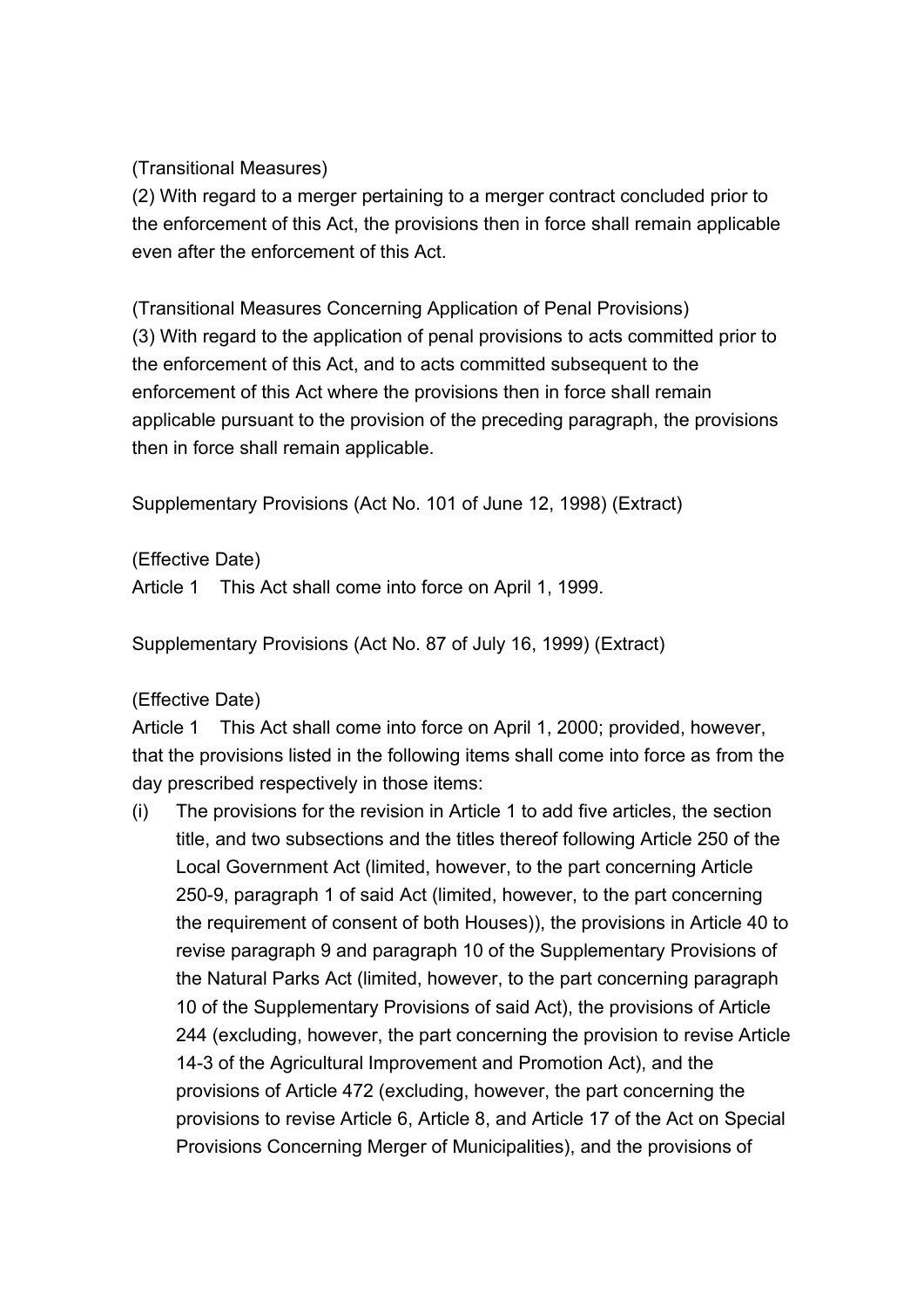Article 7, Article 10, Article 12, proviso of Article 59, Article 60, paragraph 4 and paragraph 5, Article 73, Article 77, Article 157, paragraphs 4 to 6, Article 160, Article 163, Article 164, and Article 202 of the Supplementary Provisions: the date of promulgation.

#### (Affairs of the State, etc.)

Article 159 In addition, under the provisions of respective Acts prior to the revision by this Act, after the enforcement of this Act, any affair of the State, other local governments, or other local public organizations (such affairs are referred to as a "affairs of the State, etc." in Article 161 of the Supplementary Provisions) which has been managed or executed, in accordance with the Act or Cabinet Order thereof by an organizations of a local government before the enforcement of this Act, shall, after the enforcement of this Act, be disposed of in accordance with the Act or Cabinet Order thereof by the local government as its affairs.

(Transitional Measures concerning Disposition, Application, etc.) Article 160 (1) With regard to the application of respective revised acts on or after the date of enforcement of this Act, permissions given and other dispositions imposed or other acts committed pursuant to the provisions of respective acts prior to the revision before the enforcement of this Act (with regard to the provisions listed in the items of Article 1 of the Supplementary Provisions, the respective provisions; hereinafter the same shall apply in this Article and Article 163 of the Supplementary Provisions) (hereinafter referred to as the "Dispositions and Other Acts" in this Article), or applications for permission, etc. filed or other acts committed pursuant to the provisions of respective acts prior to the revision at the time of the enforcement of this Act (hereinafter referred to as the "Applications and Other Acts" in this Article), for which the administrative matters are to be conducted by a different person on the date of enforcement of this Act, shall be deemed to be the Dispositions and Other Acts or the Applications and Other Acts committed pursuant to the corresponding provisions of the respective revised acts, except those prescribed in the provisions from Article 2 to the preceding Article of the Supplementary Provisions and in the provisions concerning transitional measures in the respective revised acts (including orders based thereon).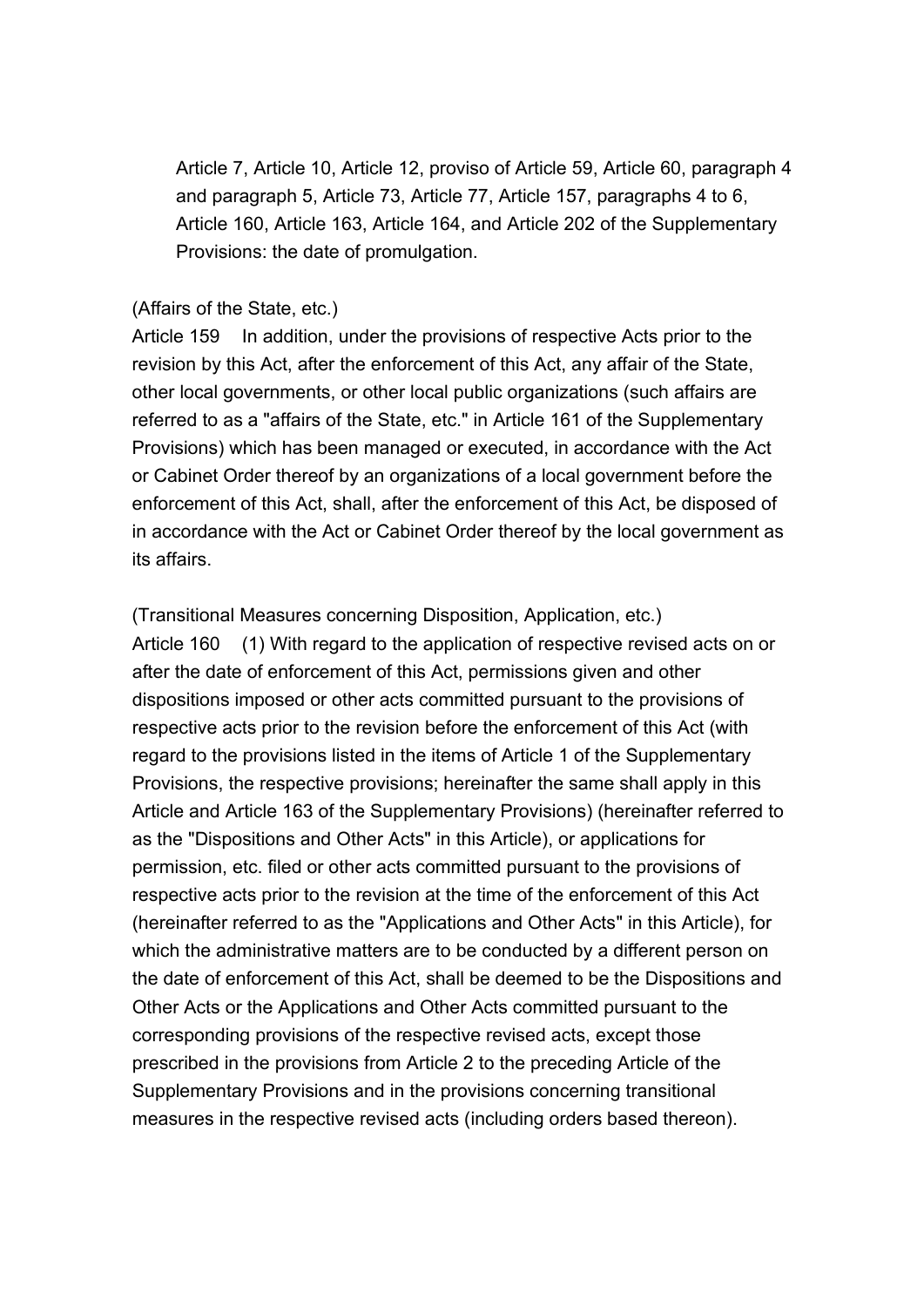(2) Any matter required to be reported, notified, submitted, etc. to the State or local governments in accordance with the provisions of respective Acts before the revision before the enforcement of this Act which has not yet been so reported, notified, submitted, etc. before the enforcement date of this Act, shall, unless otherwise stipulated in this Act or any Cabinet Order thereof, be regarded as not having been reported, notified, submitted, etc. to the State or equivalent organizations of local governments in accordance with the equivalent provisions of respective Acts after the revision, and shall be subject to the application of the provisions of respective Acts revised by this Act.

#### (Transitional Measures concerning Appeals)

Article 161 (1) Any appeal under the Administrative Appeal Act concerning a disposition pertaining to affairs of the State, etc. which has been made before the effective date by an administrative agency (hereinafter in this Article referred to as a "disposing agency") with its higher agency defined in the Administrative Appeal Act (hereinafter in this Article referred to as a "higher government agency") before the effective date, shall be subject to the application of the Administrative Appeal Act by regarding that such disposing agency shall continue to have such higher administrative agency on or after the effective date. In this case, an administrative agency to be regarded as the higher government agency of such disposing agency shall be the administrative agency which has been the higher government agency of such disposing agency before the effective date.

(2) In the case of the preceding paragraph, if an administrative agency to be regarded as a higher government agency is an organization of local governments, any affair required to be disposed in accordance with the provisions of the Administrative Appeal Act shall be regarded as Item (i) statutory entrusted affairs defined in Article 2, paragraph (9), item (i) of the new Local Government Act.

# (Transitional Measures concerning Fees)

Article 162 With regard to any fees which should have been paid in accordance with the provisions of respective Acts (including any order thereof) prior to the revision by this Act before the effective date, unless otherwise stipulated in this Act or any Cabinet Order thereof, the provisions then in force shall remain applicable.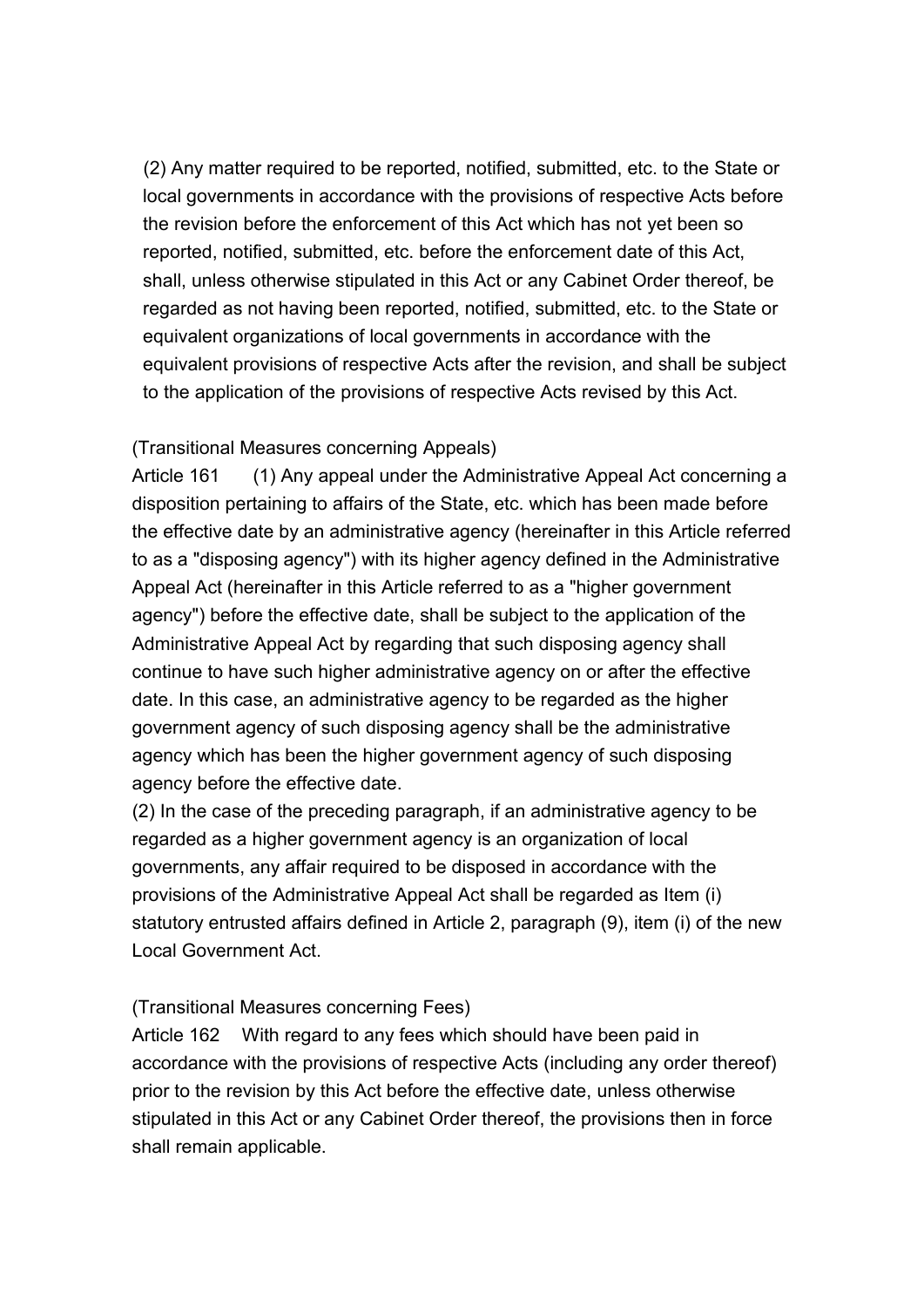(Transitional Measures Concerning Penal Provisions) Article 163 With regard to the application of penal provisions to acts committed prior to the enforcement of this Act, the provisions then in force shall remain applicable.

(Delegation of Other Transitional Measures to Cabinet Order)

Article 164 (1) In addition to the matters provided for in the Supplementary Provisions, necessary transitional measures pertaining to the enforcement of this Act (including transitional measures concerning penal provisions) shall be provided for by Cabinet Order.

(2) Necessary matters concerning the application of the provisions of Article 18, Article 51 and Article 184 of the Supplementary Provisions shall be provided for by Cabinet Order.

# (Review)

Article 250 With regard to Item (i) statutory entrusted affairs defined in Article 2, paragraph (9), item (i) of the New Local Autonomy Act, establishment of new affairs shall be avoided to the greatest possible extent, and the affairs listed in Appended Table 1 of the New Local Autonomy Act and affairs as provided by Cabinet Order based on the New Local Autonomy Act shall be reviewed from the viewpoint of their promotion of decentralization, and shall be revised as appropriate.

Article 251 The State shall, in order to enable local governments to execute their affairs and services voluntarily and independently, examine how to secure adequate sources of local tax revenue based on the sharing of roles between the State and local governments taking into account the prevailing economic trends, and take the necessary measures based on the examination results.

Article 252 With a view to securing the convenience of insured persons and others and increasing the efficiency of administrative processing, etc., the State shall review the administrative processing systems for social insurance, the working situation of personnel engaged therein, and other matters, in line with reforms of the medical insurance system, the pension system, and others, and if it finds necessary, take required measures based on the results of the review.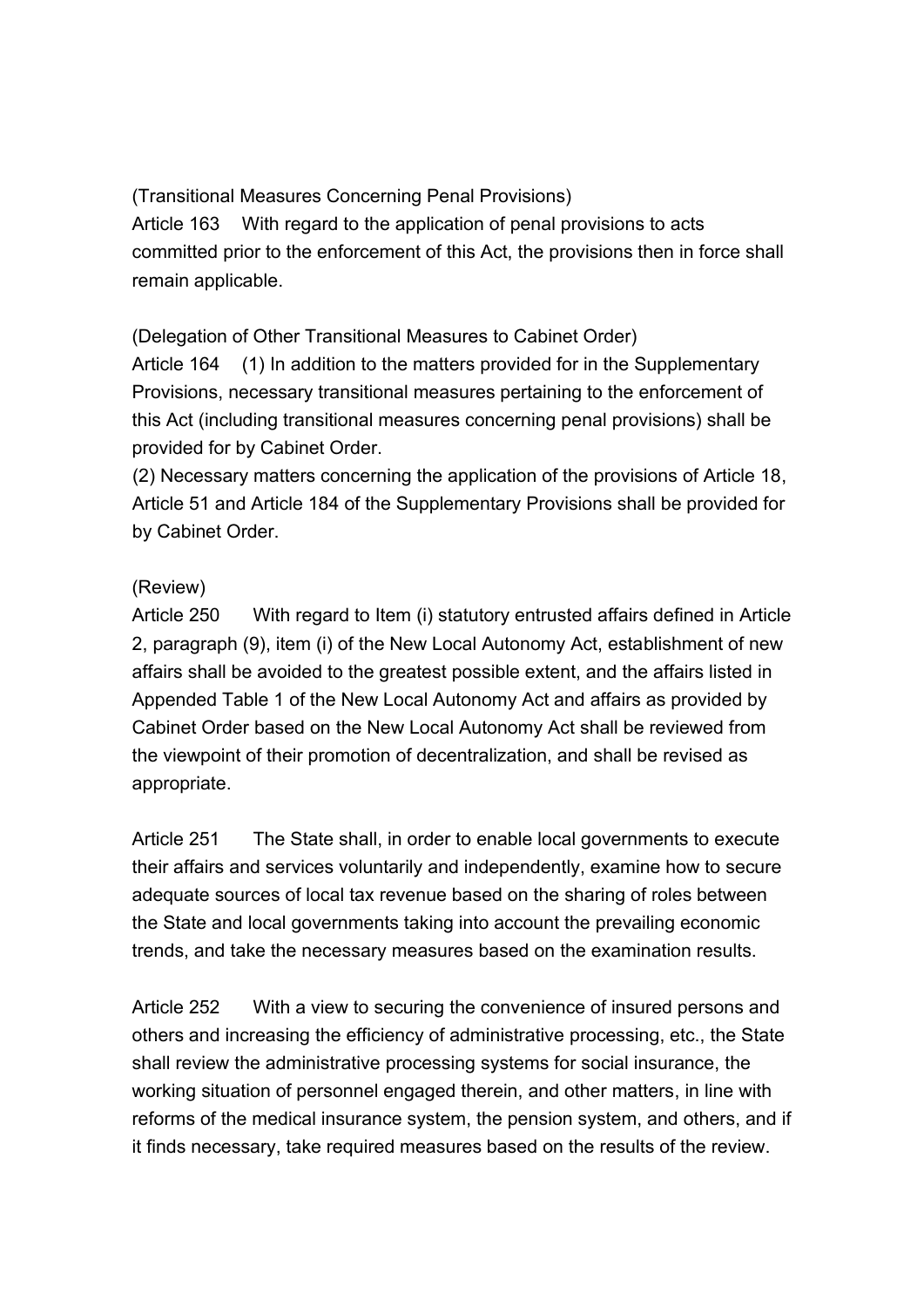Supplementary Provisions (Act No. 102 of July 16, 1999) (Extract)

### (Effective Date)

Article 1 This Act shall come into force as from the effective date of the Act for Partial Revision of the Cabinet Act (Act No. 88 of 1999); provided, however, that the provisions listed in the following items shall come into force as from the day prescribed respectively in those items:

- (i) Omitted
- (ii) The provisions of Article 10, paragraphs 1 and 5, Article 14, paragraph 3, Article 23, Article 28 and Article 30 of the Supplementary Provisions: the date of promulgation.

#### (Succession of Status of Personnel)

Article 3 A person who, at the time of the enforcement of this Act, has been a personnel (excluding a chairperson, a head and a member of councils, etc. set forth in Article 8 of the National Government Organization Act (Act No. 120 of 1948), a member of the Central Disaster Prevention Council, the Chairperson and a member of the Japanese Industrial Standards Committee, and those specified as similar persons by Cabinet Order) of the prior and existing Prime Minister's Office, the Ministry of Justice, the Ministry of Foreign Affairs, the Ministry of Finance, the Ministry of Education, the Ministry of Health and Welfare, the Ministry of Agriculture, Forestry and Fisheries, the Ministry of International Trade and Industry, the Ministry of Transport, the Ministry of Posts and Telecommunications, the Ministry of Labor, the Ministry of Construction or the Ministry of Home Affairs (hereinafter referred to as a "Prior and Existing Ministry or Agency" in this Article) shall, unless an appointment is announced separately, become a relevant personnel of the Cabinet Office, the Ministry of Internal Affairs and Communications, the Ministry of Justice, the Ministry of Foreign Affairs, the Ministry of Finance, the Ministry of Education, Culture, Sports, Science and Technology, the Ministry of Health, Labour and Welfare, the Ministry of Agriculture, Forestry and Fisheries, the Ministry of Economy, Trade and Industry, the Ministry of Land, Infrastructure, Transport and Tourism, or the Ministry of the Environment after the enforcement of this Act (hereinafter referred to as a "New Ministry or Agency" in this Article) or a department or organization established thereunder, which is specified by Cabinet Order as the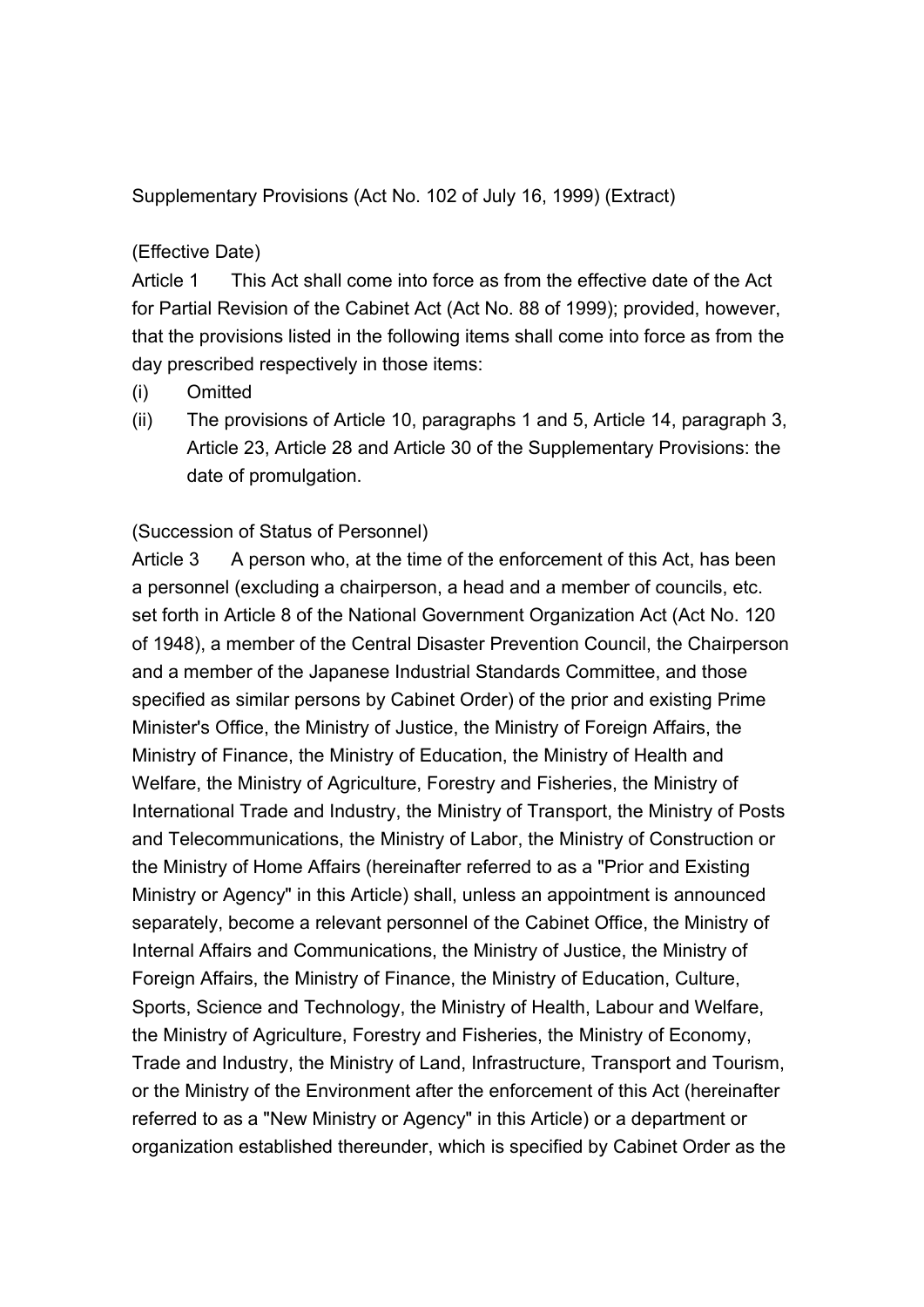New Ministry or Agency or the department or organization established thereunder, corresponding to the Prior and Existing Ministry or Agency or the department or organization established thereunder, to which said personnel belongs at the time of the enforcement of this Act, with the same working conditions.

(Transitional Measures Specified Separately)

Article 30 In addition to the matters provided for from Article 2 to the preceding Article, necessary transitional measures pertaining to the enforcement of this Act shall be separately provided for by law.

Supplementary Provisions (Act No. 160 of December 22, 1999) (Extract)

# (Effective Date)

Article 1 This Act (excluding Articles 2 and 3) shall come into force on January 6, 2001; provided, however, that the provisions listed in the following items shall come into force as from the day prescribed respectively in those items:

(i) The provisions of Article 995 (limited to a part concerning the provisions to revise the Supplementary Provisions of the Act for Partial Revision of the Act on the Regulation of Nuclear Source Material, Nuclear Fuel Material and Reactors), Article 1305, Article 1306, Article 1324, paragraph (2), Article 1326, paragraph (2) and Article 1344: the date of promulgation.

Supplementary Provisions (Act No. 105 of July 11, 2001) (Extract)

(Effective Date)

Article 1 This Act shall come into force as from the date of promulgation.

Supplementary Provisions (Act No. 1 of February 8, 2002) (Extract)

(Effective Date)

Article 1 This Act shall come into force as from the date of promulgation.

Supplementary Provisions (Act No. 118 of November 29, 2002) (Extract)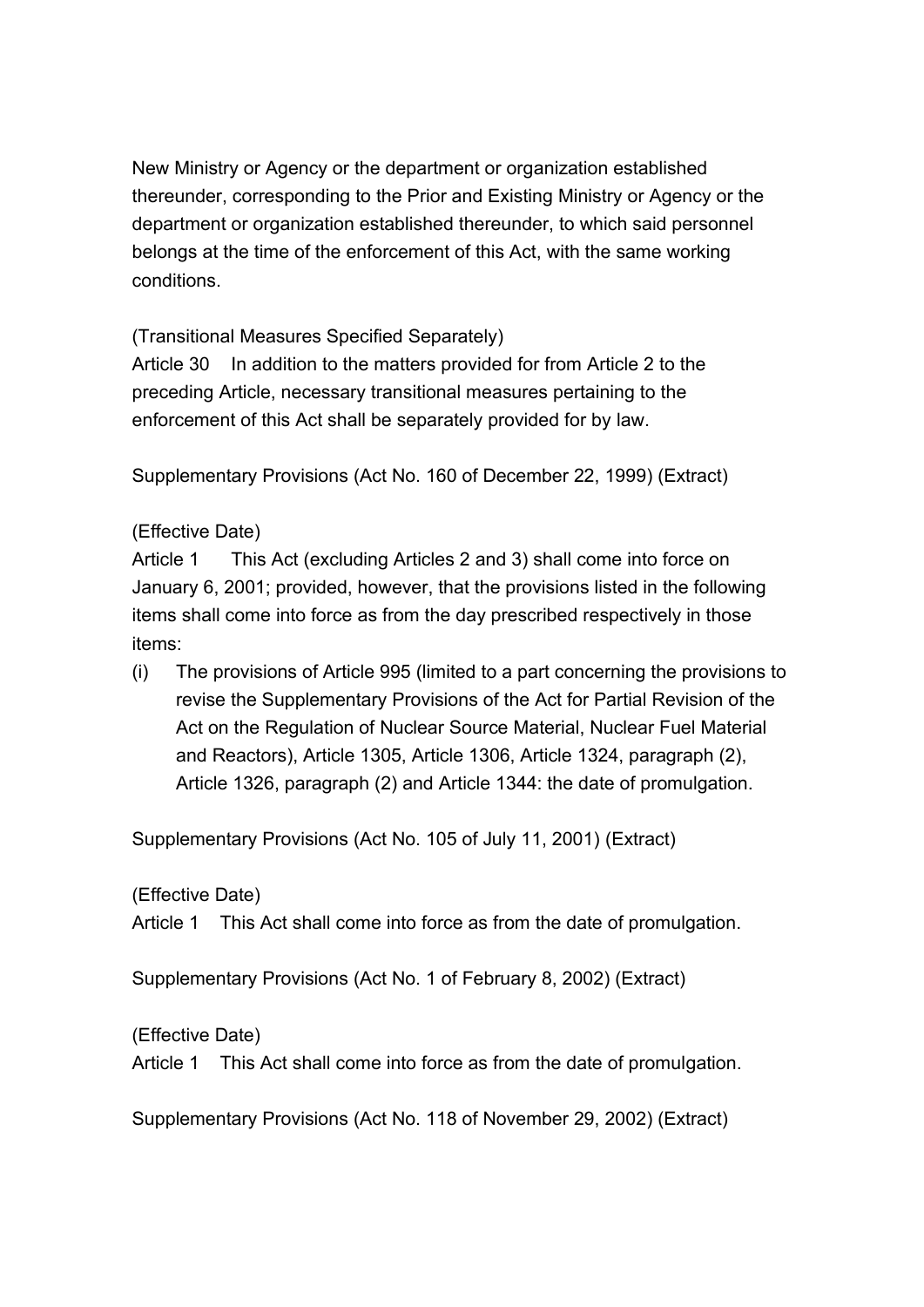### (Effective Date)

Article 1 This Act shall come into force on April 1, 2003.

(Transitional Measures upon Partial Revision of the Private Schools Act) Article 5 (1) An application for an authorization for the amendment of the Articles of Endowment of an Incorporated Educational Institution that was made pursuant to the provision of Article 45 of the Private Schools Act prior to the revision at the time of enforcement of the provision of the preceding Article and that relates to the matters provided for by Ordinance of the Ministry of Education, Culture, Sports, Science and Technology under paragraph (1) of said Article of the Act as revised shall be deemed to be an application made pursuant to the provision of paragraph (2) of said Article as revised. (2) With regard to the application of penal provisions to acts committed prior to the enforcement of the provisions of the preceding Article, the provisions then in force shall remain applicable.

Supplementary Provisions (Act No. 42 of May 12, 2004) (Extract)

# (Effective Date)

Article 1 This Act shall come into force on April 1, 2005 (hereinafter referred to as the "Effective Date"); provided, however, that the provisions of Article 3 of the Supplementary Provisions shall come into force as from the date of promulgation.

# (Transitional Measures)

Article 2 The provisions of Article 10, paragraph (2) of the Private Schools Act as revised (hereinafter referred to as the "New Act") shall apply to the appointment of members to be conducted on or after the effective date.

Article 3 An Incorporated Educational Institution established before the effective date that has not determined the matters listed in Article 30, paragraph (1), item (v) or (vi) of the New Act in its Articles of Endowment must determine these matters in its Articles of Endowment by March 31, 2006.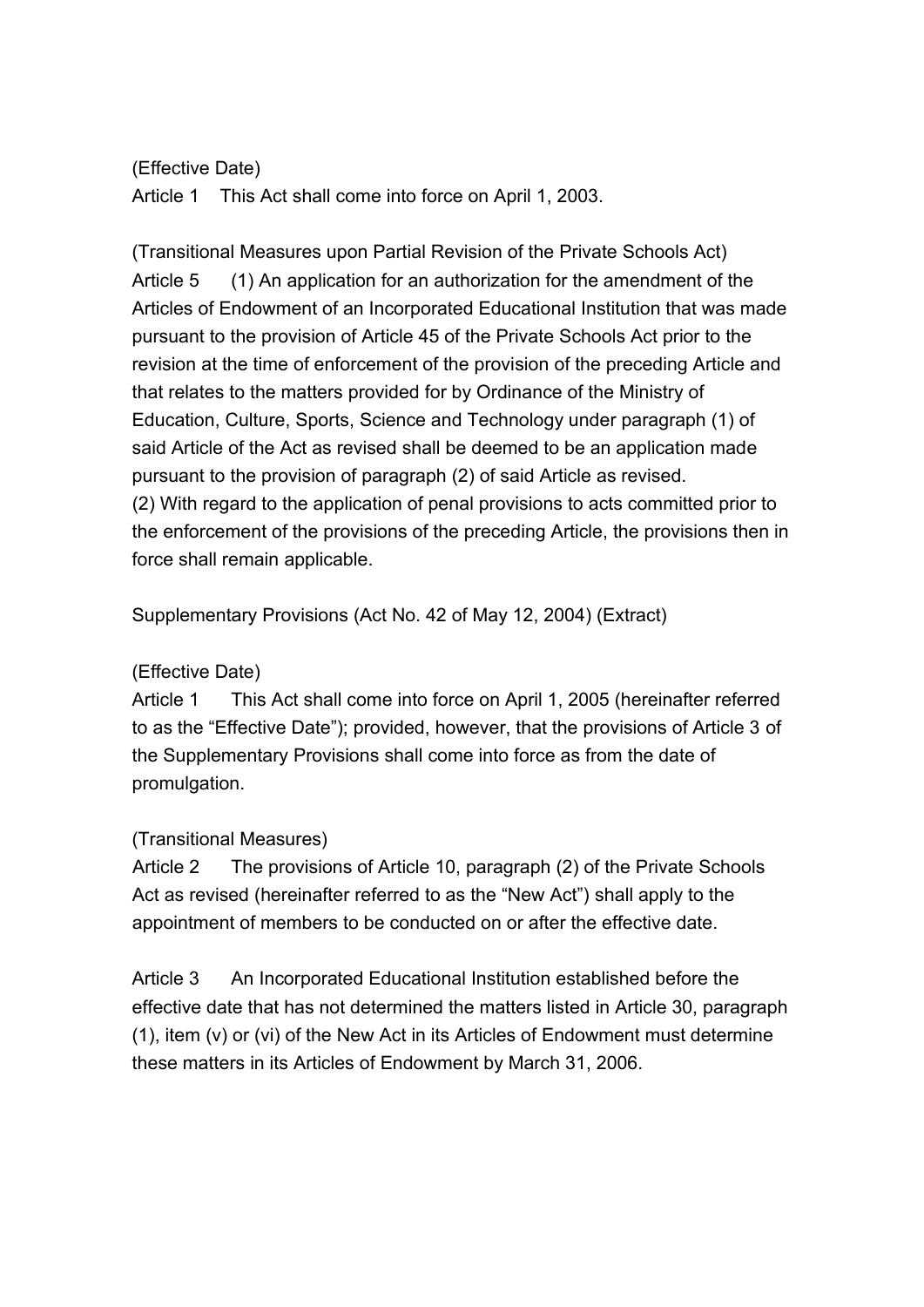Article 4 The provisions of Article 37, paragraph (3) (limited to a part concerning item (iii)) of the New Act shall apply to an audit report for a fiscal year commencing on or after April 1, 2004.

Article 5 The provisions of Article 38, paragraphs (4) to (6) of the New Act shall apply to the appointment of officers conducted on or after the effective date.

Article 6 The provisions of Article 42, paragraph (1) (limited to a part concerning item (ii)) of the New Act shall apply to a business plan whose commencing date falls on or after the effective date.

Article 7 The provisions of Article 46 of the New Act shall apply to the settlement of accounts and business results of a fiscal year commencing on or after April 1, 2004.

Article 8 (1) The provision of Article 47, paragraph (1) of the New Act shall apply to a business report for a fiscal year commencing on or after April 1, 2004.

(2) The provision of Article 47, paragraph (2) of the New Act shall apply to an inventory of assets, etc. provided for in said paragraph for a fiscal year commencing on or after April 1, 2004.

Supplementary Provisions (Act No. 76 of June 2, 2004) (Extract)

# (Effective Date)

Article 1 This Act shall come into force as from the effective date of the Bankruptcy Act (Act No. 75 of 2004; referred to as the "New Bankruptcy Act" in paragraph (8) of the following Article of this Act and Article 3, paragraph (8), Article 5, paragraphs (8), (16) and (21), Article 8, paragraph (3) and Article 13 of the Supplementary Provisions).

# (Delegation to Cabinet Order)

Article 14 In addition to the matters provided for from Article 2 to the preceding Article of the Supplementary Provisions, necessary transitional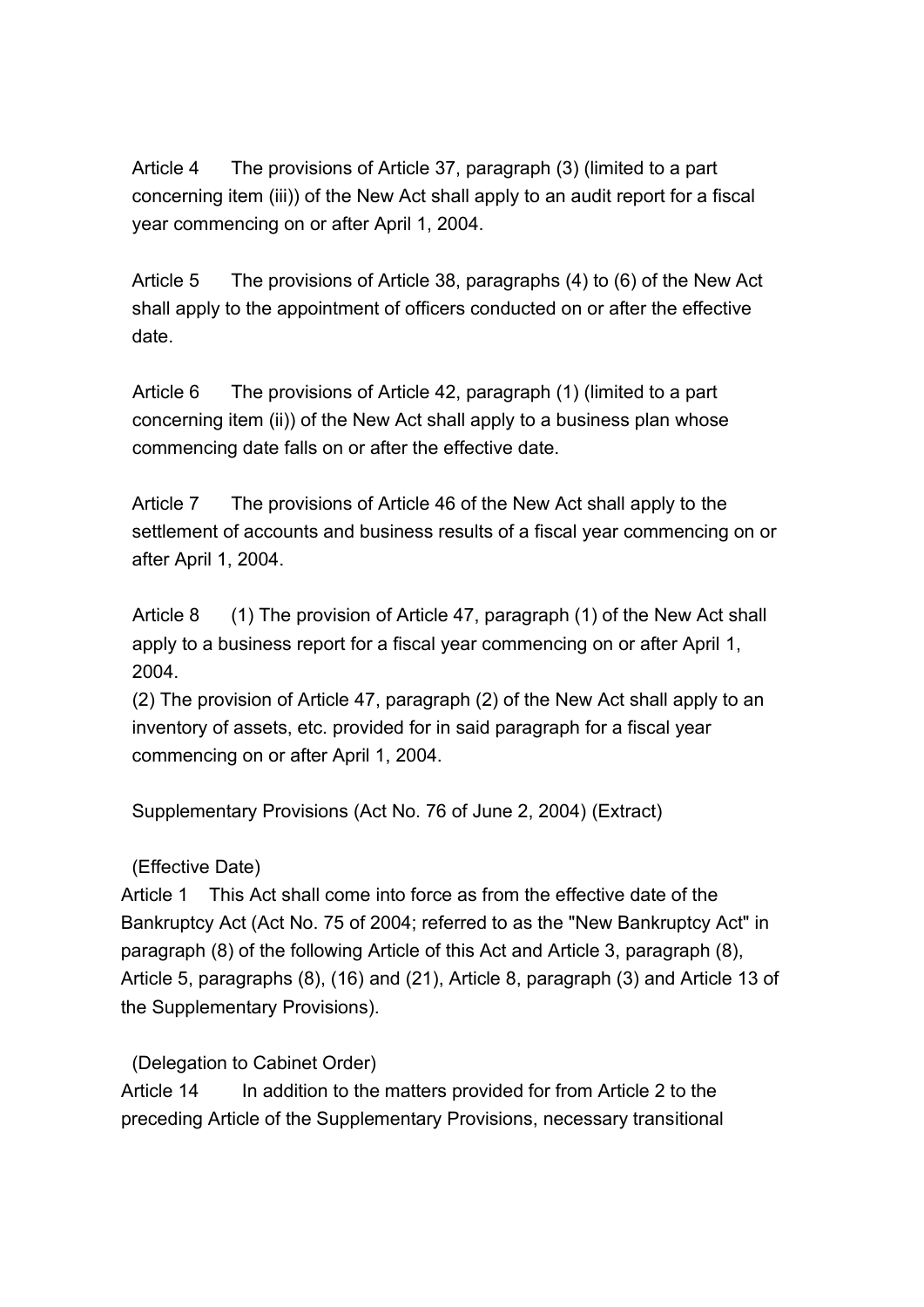measures concerning the enforcement of this Act shall be provided for by Cabinet Order.

Supplementary Provisions (Act No. 147 of December 1, 2004) (Extract)

#### (Effective Date)

Article 1 This Act shall come into force as from the day specified by Cabinet Order within a period not exceeding six months from the date of promulgation.

Supplementary Provisions (Act No. 154 of December 3, 2004) (Extract)

#### (Effective Date)

Article 1 This Act shall come into force as from the day specified by Cabinet Order within a period not exceeding six months from the date of promulgation (hereinafter referred to as the "Effective Date.")

# (Effect of Dispositions, etc.)

Article 121 Those dispositions, procedures, or other acts carried out before the revision of the respective Acts prior to the revision (including any orders pursuant thereto; hereinafter the same shall apply in this Article), which are covered by the corresponding provisions of the respective Acts as revised, shall be deemed to have been carried out pursuant to such corresponding provisions of the respective Acts as revised, unless provided otherwise in the Supplementary Provisions.

(Transitional Measures Concerning Penal Provisions)

Article 122 With regard to the application of penal provisions to acts committed prior to the enforcement of this Act and to acts committed subsequent to the enforcement of this Act where the provisions then in force shall remain applicable pursuant to the present Supplementary Provisions, the provisions then in force shall remain applicable.

(Delegation of Other Transitional Measures to Cabinet Order) Article 123 In addition to the matters provided for in the Supplementary Provisions, necessary transitional measures pertaining to the enforcement of this Act shall be provided for by Cabinet Order.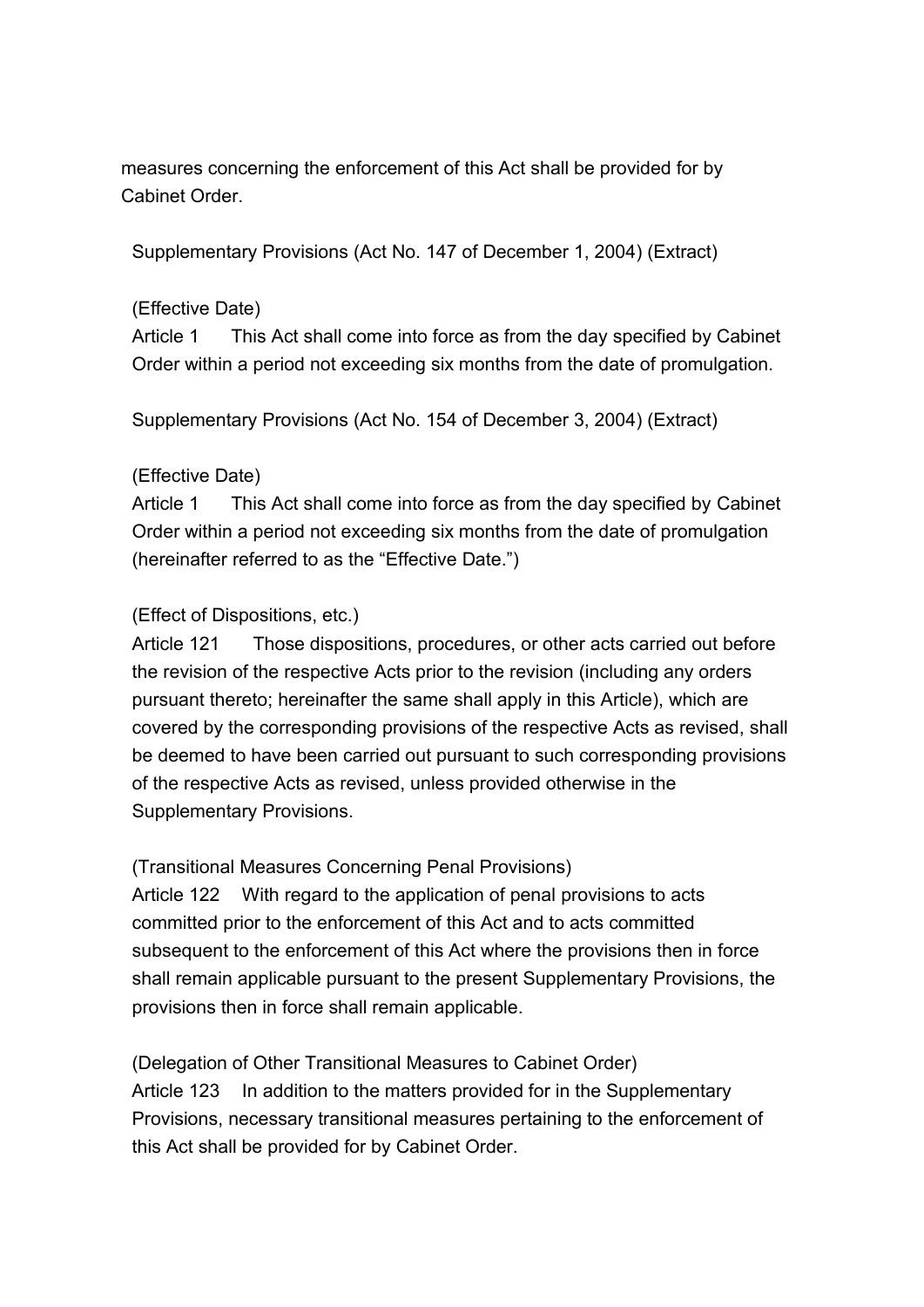(Review)

Article 124 The State shall, within three years after the enforcement of this Act, review the status of the enforcement of this Act, and if it finds necessary, take required measures based on the results of the review.

Supplementary Provisions (Act No. 87 of July 26, 2005) (Extract)

This Act shall come into force as from the effective date of the Companies Act.

Supplementary Provisions (Act No. 50 of June 2, 2006) (Extract)

This Act shall come into force as from the effective date of the General Association and Foundation Act.

Supplementary Provisions (Act No. 96 of June 27, 2007) (Extract)

(Effective Date)

Article 1 This Act shall come into force as from the day specified by Cabinet Order within a period not exceeding six months from the date of promulgation.

Supplementary Provisions (Act No. 37 of May 2, 2011) (Extract)

(Effective Date) Article 1 This Act shall come into force as from the date of promulgation.

Supplementary Provisions (Act No. 53 of May 25, 2011)

This Act shall come into force as from the effective date of the New Non-Contentious Cases Procedure Act.

Supplementary Provisions (Act No. 74 of June 24, 2011) (Extract)

(Effective Date)

Article 1 This Act shall come into force as from the day on which twenty days have elapsed from the date of promulgation.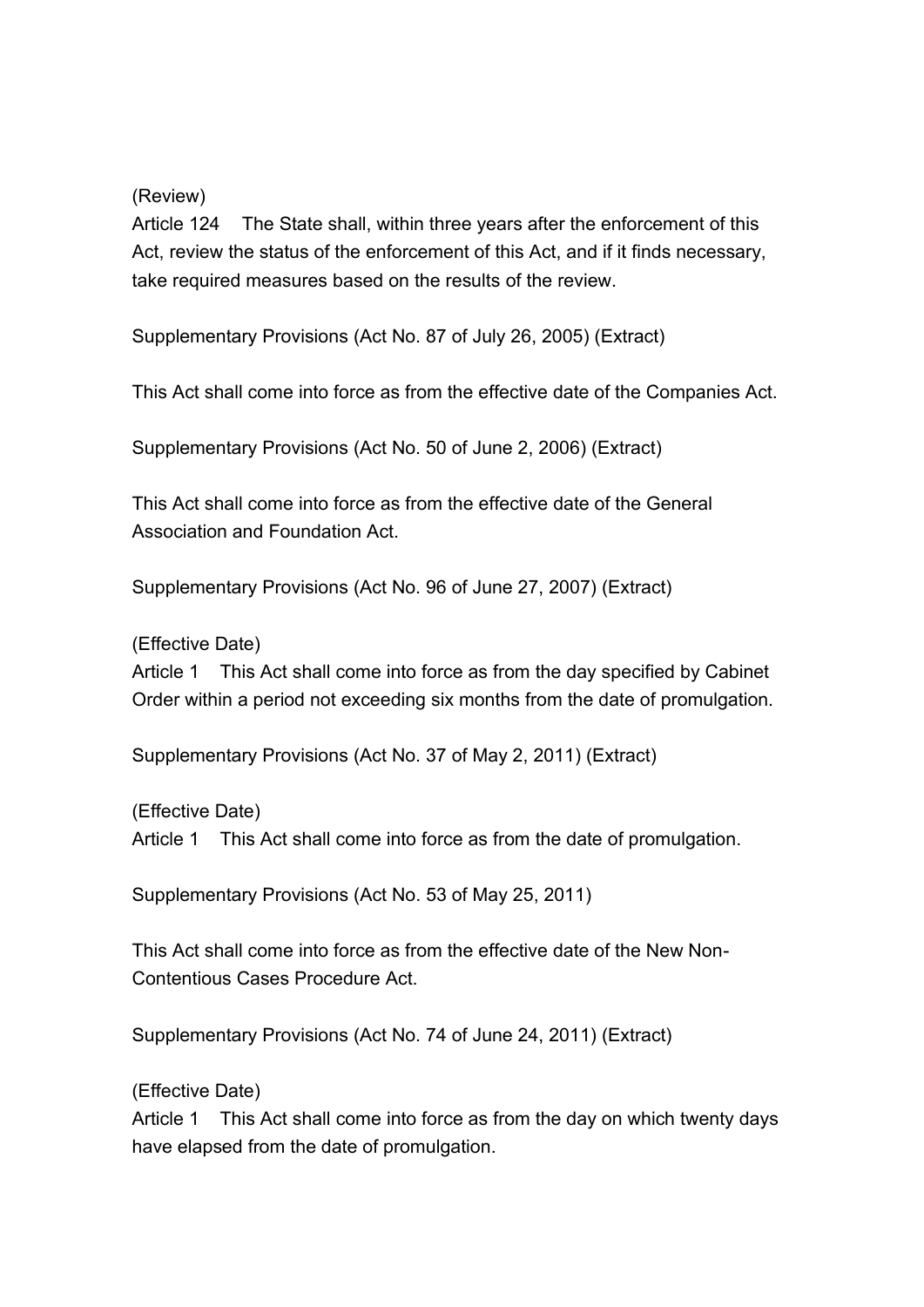Supplementary Provisions (Act No. 67 of August 22, 2012) (Extract)

This Act shall come into force as from the effective date of the Act on Child and Childcare Support; provided, however, that the provisions listed in the following items shall come into force as from the day prescribed respectively in those items:

(i) The provisions of Article 25 and Article 73: the date of promulgation.

Supplementary Provisions (Act No. 44 of June 14, 2013) (Extract)

(Effective Date)

Article 1 This Act shall come into force as from the date of promulgation.

(Transitional Measures Concerning Penal Provisions)

Article 10 With regard to the application of penal provisions to acts committed prior to the enforcement of this Act (in case of the provisions set forth in each item of Article 1 of the Supplementary Provisions, said provisions), the provisions then in force shall remain applicable.

(Delegation to Cabinet Order)

Article 11 In addition to the matters provided for in the Supplementary Provisions, necessary transitional measures concerning the enforcement of this Act (including transitional measures concerning penal provisions) shall be provided for by Cabinet Order.

Supplementary Provisions (Act No. 15 of April 2, 2014) (Extract)

(Effective Date)

(1) This Act shall come into force as from the date of promulgation.

Supplementary Provisions (Act No. 69 of June 13, 2014) (Extract)

(Effective Date)

Article 1 This Act shall come into force as from the effective date of the Administrative Appeal Act (Act No. 68 of 2014).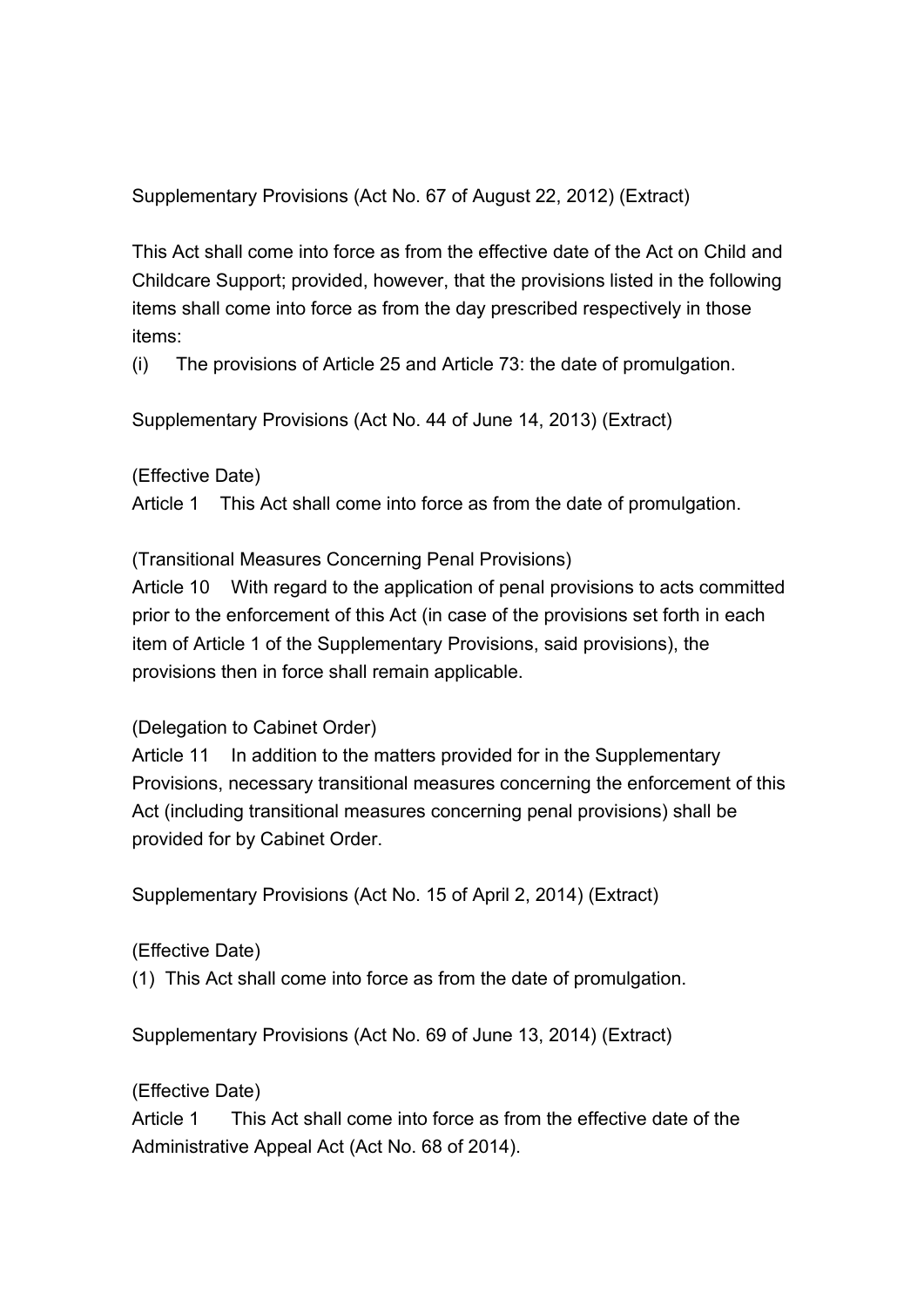#### (Principle of Transitional Measures)

Article 5 With regard to appeals against a disposition, or other act or omission of an administrative agency that relates to a disposition or other act made by the administrative agency prior to enforcement of this Act or to omission of the administrative agency against an application made prior to enforcement of this Act, the provisions then in force shall remain applicable except as otherwise provided for in the Supplementary Provisions.

#### (Transitional Measures Concerning Actions)

Article 6 (1) With regard to filing of appeals that, pursuant to the provisions of the Act prior to the revision by this Act, may not be filed until the ruling, decision, or other act by an administrative agency is made and with regard to which the period of filing expires without being filed prior to enforcement of this Act (if the appeal may not be filed until after the ruling, decision, or other act by the administrative agency against other appeal is made, including cases the period of filing expires without such other appeal being filed), the provisions then in force shall remain applicable.

(2) With regard to filing of an action for the revocation for a disposition or other act, for which an appeal is filed pursuant to the provision of the Act prior to the revision by this Act (including cases where the provisions then in force shall remain applicable pursuant to the provision of the preceding Article), and the action for revocation may not be filed until after the ruling against an application for examination is given pursuant to the provision of the Act as revised by this Act, the provisions then in force shall remain applicable.

(3) With regard to an action for revocation of a ruling, decision, or other act by an administrative agency against an appeal that was filed prior to enforcement of this Act, the provisions then in force shall remain applicable.

#### (Transitional Measures Concerning Penal Provisions)

Article 9 With regard to the application of penal provisions to acts committed prior to the enforcement of this Act, and to acts committed subsequent to the enforcement of this Act where the provisions then in force shall remain applicable pursuant to the provision of Article 5 and the preceding two Articles of the Supplementary Provisions, the provisions then in force shall remain applicable.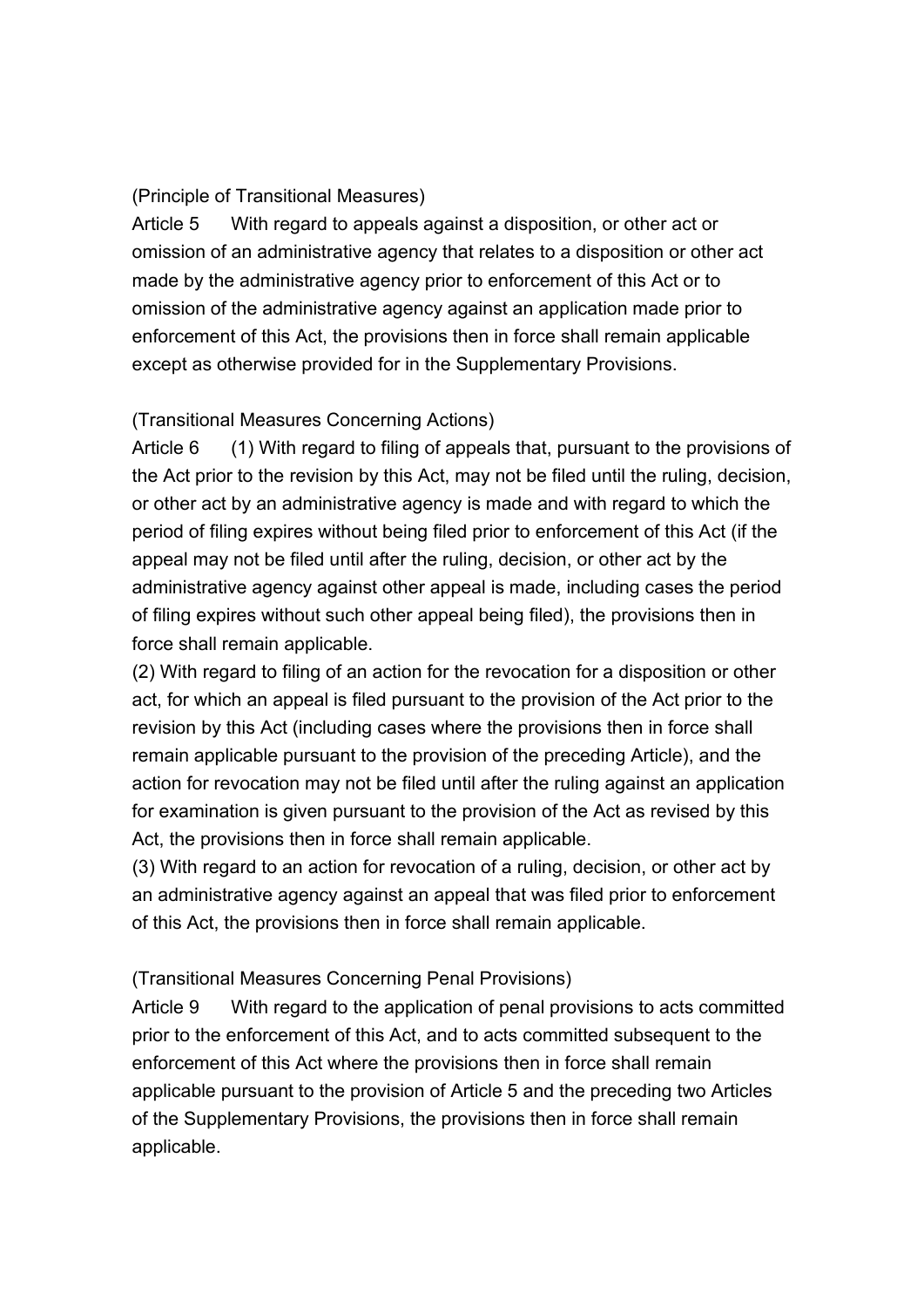(Delegation of Other Transitional Measures to Cabinet Order) Article 10 In addition to the matters provided for from Article 5 to the preceding Article of the Supplementary Provisions, necessary transitional measures concerning the enforcement of this Act (including transitional measures concerning penal provisions) shall be provided for by Cabinet Order.

Supplementary Provisions (Act No. 11 of May 24, 2019) (Extract)

#### (Effective Date)

Article 1 This Act shall come into force on April 1, 2020; provided, however, that the provisions adding a new Article in the Supplementary Provisions of the Incorporated National Universities Act in Article 2 of this Act, the provisions revising Article 3 of the Act on the National Institution for Academic Degrees and Quality Enhancement of Higher Education and Article 16, paragraph (1) of said Act in Article 4, the following Article, and the provisions of Article 4, paragraphs (3) and (4), Articles 9, 11, and 12 of the Supplementary Provisions shall come into force as from the date of promulgation.

(Preparatory Measures upon Partial Revision of the Private Schools Act) Article 9 Preparation of a medium-term business plan under Article 45-2, paragraph (2) of the Private Schools Act as revised by the provision of Article 3 (hereinafter referred to the "New Private Schools Act"), formulation of the standards for paying the remuneration, etc. for officers under Article 48, paragraph (1) of said Act as well as necessary procedures and other acts required therefor may be conducted before the effective date in accordance with the New Private Schools Act.

(Transitional Measures upon Partial Revision of the Private Schools Act) Article 10 (1) The provisions of Article 37, paragraph (3) (limited to a part concerning item (iv)) of the New Private Schools Act shall apply to an audit report for a fiscal year commencing on or after April 1, 2019 and with regard to the audit report for a fiscal year commencing before said day, the provisions then in force shall remain applicable.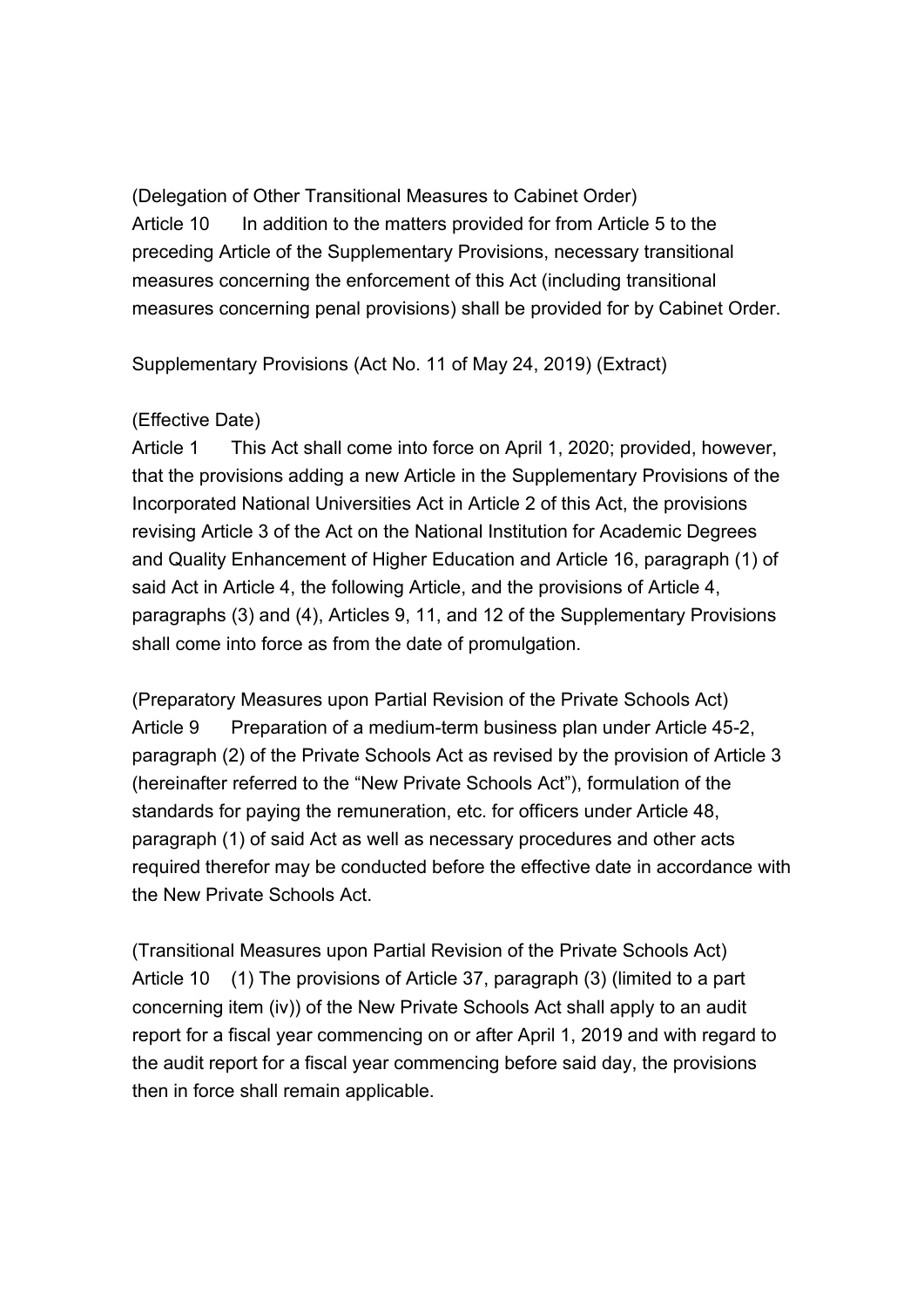(2) The provisions of Article 42, paragraph (1) (limited to a part concerning item (ii)) of the New Private Schools Act shall apply to a medium-term business plan whose commencing date falls on or after the effective date.

(3) With regard to the liability of directors of an Incorporated Educational Institution who are in office at the time of enforcement of this Act based on their acts prior to enforcement of this Act, the provisions then in force shall remain applicable.

(4) The provisions of Article 45-2, paragraph (3) of the New Private Schools Act shall apply to a business plan and a medium-term business plan whose commencing date falls on or after the effective date.

(5) The provisions of Article 47 of the New Private Schools Act shall apply to an inventory of assets, etc. provided for in paragraph (2) of said Article for a fiscal year commencing on or after April 1, 2019 and with regard to an inventory of assets, etc. provided for in Article 47, paragraph (2) of the Private Schools Act prior to the revision for a fiscal year commencing before said day, the provisions then in force shall remain applicable.

(6) Notwithstanding the provisions of Article 50-4 of the New Private Schools Act, with regard to the appointment of a liquidator in case where an order to dissolve is made pursuant to the provision of Article 62, paragraph (1) of the Private Schools Act prior to the effective date, the provisions then in force shall remain applicable.

(Transitional Measures Concerning Penal Provisions)

Article 11 With regard to the application of penal provisions to acts committed prior to the enforcement of this Act (in case of the provisions set forth in proviso of Article 1 of the Supplementary Provisions, said provisions), the provisions then in force shall remain applicable.

(Delegation of Other Transitional Measures to Cabinet Order) Article 12 In addition to the matters provided for from Article 2 to the preceding Article of the Supplementary Provisions, necessary transitional measures concerning the enforcement of this Act shall be provided for by Cabinet Order.

(Review)